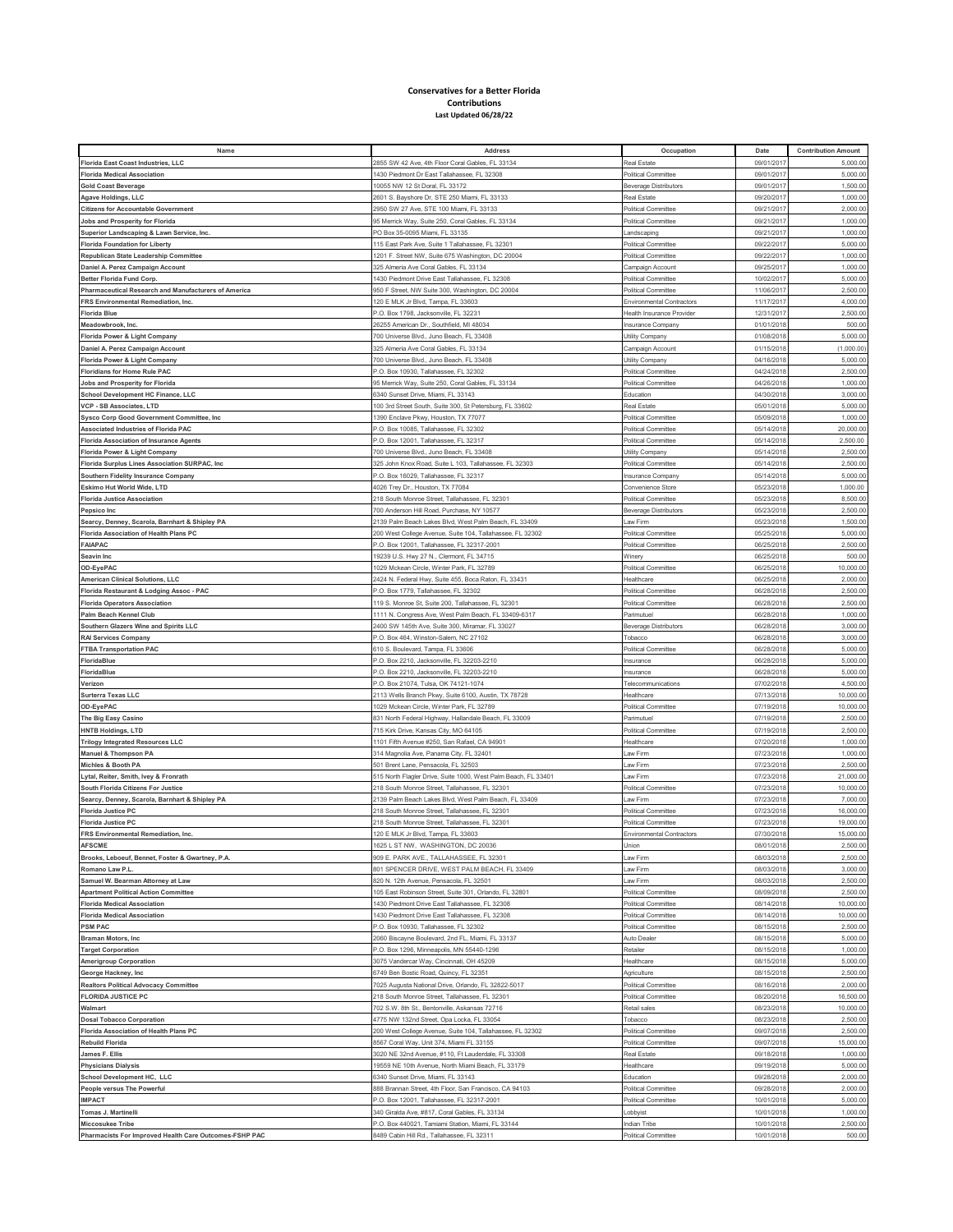| <b>Surterra Texas LLC</b>                                                | 2113 Wells Branch Pkwy, Suite 6100, Austin, TX 78728                                 | Healthcare                          | 10/02/2018               | 10,000.00             |
|--------------------------------------------------------------------------|--------------------------------------------------------------------------------------|-------------------------------------|--------------------------|-----------------------|
| <b>Florida Insurance Council PC</b>                                      | P.O. Box 749, Tallahassee, FL 32302-0749                                             | Political Committee                 | 10/09/2018               | 5,000.00              |
| Health Network One, Inc.                                                 | 2001 S. Andrews Ave, Ft Lauderdale, FL 33316                                         | Healthcare                          | 10/09/2018               | 2,000.00              |
|                                                                          |                                                                                      |                                     |                          |                       |
| <b>Florida Blue</b>                                                      | P.O. Box 2210, Jacksonville, FL 32203-2210                                           | Healthcare                          | 10/17/2018               | 5,000.00<br>750.0     |
| St. Johns Insurance Company, Inc                                         | 6675 Westwood Blvd., Suite 360, Westwood Center Three, Orlando, FL 32821             | Insurance Company                   | 10/18/2018               |                       |
| St. James Insurance Group                                                | 6675 Westwood Blvd., Suite 360, Westwood Center Three, Orlando, FL 32821             | Insurance Company                   | 10/18/2018               | 750.00                |
| Kalkomey Enterprises, LLC                                                | 14086 Proton Road, Dallas, TX 75244                                                  | Safety Education Provider           | 10/18/2018               | 2,500.00              |
| <b>Florida Pharmacist Political Committee</b>                            | 610 North Adams Street, Tallahassee, FL 32301                                        | Political Committee                 | 10/19/2018               | 1,000.00              |
| Palm Beach Aggregates, LLC                                               | 20125 SR 80, Loxahatchee, FL 33470                                                   | Construction                        | 10/19/2018               | 5,000.0               |
| The Geo Group Inc                                                        | 621 NW 53rd Street, Suite 700, Office 7109, Boca Raton, FL 33487                     | Corrections Facility                | 10/22/2018               | 5,000.00              |
| <b>Novartis Finance Corporation</b>                                      | 6201 South Freeway WR-57, Fort Worth, TX 76134                                       | Pharmaceuticals                     | 10/22/201                | 5,000.00              |
| Florida Association of Motorist Service Providers Inc                    | 11287 South Dixie Hwy, Miami, FL 33156                                               | Automotive Services                 | 10/23/2018               | 2,500.00              |
| Home Care Political Action Committee                                     | 2236 Capital Cir NE Ste. 206, Tallahassee, FL 32308                                  | Political Committee                 | 10/25/201                | 5,000.0               |
| <b>Magellan Health</b>                                                   | 14100 Magellan Plaza, Maryland Hgts, MO 63043                                        | Healthcare                          | 10/25/2018               | 5,000.00              |
| Hispanic Nexo, LLC                                                       | 5000-81 US HWY, 17 #268, Fleming Island, FL 32003                                    | Govt Media Consultant               | 10/29/201                | 2,000.00              |
| Comprehensive Care Group, Inc                                            | 8600 NW 41 Street, Doral, FL 33166                                                   | Healthcare                          | 10/29/2018               | 2,000.00              |
| <b>MHD Committee for Responsive Government</b>                           | P.O. Box 10909, Tallahassee, FL 32302                                                | Political Committee                 | 10/31/2018               | 1,000.00              |
| <b>Amscot Corporation</b>                                                | 600 N. Westshore Blvd, Suite 1200. Tampa, FL 33609                                   | <b>Financial Services</b>           | 10/31/2018               | 2,500.00              |
| Recording Industry Association of America                                | 3470 NW 82nd Ave, Suite 680, Miami, FL 33122                                         | <b>Trade Association</b>            | 11/15/201                | 1,050.0               |
| <b>McLane Company, Inc</b>                                               | P.O. Box 6115, Temple, TX 76503                                                      | Grocery & Food Distributor          | 02/01/2019               | 2,500.00              |
| <b>Floridians for Economic Advancement</b>                               | 1700 N. Monroe Street, Ste 11-325, Tallahassee, FL 32302                             | Political Committee                 | 02/01/201                | 10,000.0              |
| Mark Anthony Brands, Inc                                                 | 328 S. Jefferson Street, Suite 1050, Chicago, IL 60661                               | Beverage Distributors               | 02/01/2019               | 2,500.00              |
| PhRMA                                                                    | 950 F Street, NW Suite 300, Washington, DC 20004                                     | Pharmaceuticals                     | 02/01/2019               | 5,000.00              |
|                                                                          | One Comcast Center, 1701, JFK Boulevard, Philadelphia, PA 19103                      | Telecommunications                  | 02/14/2019               | 2,500.00              |
| <b>Comcast Corporation</b>                                               |                                                                                      |                                     |                          |                       |
| Searcy, Denney, Scarola, Barnhart & Shipley PA                           | 2139 Palm Beach Lakes Blvd, West Palm Beach, FL 33409                                | aw Firm                             | 02/14/2019               | 5,000.00<br>2,500.00  |
| <b>KSGNF, LLC</b>                                                        | 325 W. Huron #412, Chicago, IL 60654                                                 | Nursery                             | 02/20/2019               |                       |
| <b>AFSCME</b>                                                            | 1625 L ST NW, WASHINGTON, DC 20036                                                   | Union                               | 02/20/2019               | 5,000.00              |
| <b>Nuka Enterprises, LLC</b>                                             | 9690 Dallas Street, Unit B. Henderson, CO 80640                                      | Therapeutics                        | 02/25/2019               | 5,000.00              |
| <b>Jorge Dominicis</b>                                                   | 216 Jackson Blvd, Nashville, TN 32705                                                | <b>Healthcare Executive</b>         | 02/25/2019               | 2,000.00              |
| The Geo Group Inc                                                        | 621 NW 53rd Street, Suite 700, Office 7109, Boca Raton, FL 33487                     | Corrections Facility                | 02/25/2019               | 2,500.0               |
| Genentech Inc                                                            | 1 DNA Way, MS 36, South San Francisco, CA 94080                                      | Pharmaceuticals                     | 02/25/2019               | 2,500.00              |
| <b>Florida Blue</b>                                                      | P.O. Box 2210, Jacksonville, FL 32203-2210                                           | Healthcare                          | 02/25/201                | 2,000.00              |
| FRS Environmental Remediation, Inc.                                      | 120 E MLK Jr Blvd, Tampa, FL 33603                                                   | <b>Environmental Contractors</b>    | 02/26/201                | 30,000.0              |
| Florida Power & Light Company                                            | 700 Universe Blvd., Juno Beach, FL 33408                                             | Utility Company                     | 03/01/201                | 5,000.0               |
| <b>Surterra Texas LLC</b>                                                | 2113 Wells Branch Pkwy, Suite 6100, Austin, TX 78728                                 | Healthcare                          | 03/01/2019               | 5,000.00              |
| Jetro Cash and Carry Enterprises LLC                                     | 15-24 132nd Street, College Point, NY 11356                                          | Grocery Wholesaler                  | 03/04/201                | 1,000.00              |
| Alkermes Inc                                                             | 852 Winter Street, Waltham, MA 02451                                                 | Pharmaceuticals                     | 03/04/201                | 2,500.00              |
| Florida Hospital Assoc. Management Corp                                  | 306 E. College Ave, Tallahassee, FL 32301                                            | Healthcare                          | 03/04/201                | 10,000.0              |
| Luar Investments, LLC                                                    | 11239 NW 4th Terrace, Miami, FL 33172                                                | nvestments                          | 03/04/2019               | 2,500.00              |
| LogistiCare Solutions, LLC                                               | 1275 Peachtree Street NE 6th Floor, Atlanta, GA 30309                                | Medical Transport                   | 03/04/201                | 2,500.0               |
| Wellpath                                                                 | 1283 Murfressboro Rd, Ste 500, Nashville, TN, 37217                                  | Healthcare                          | 05/25/2019               | 20,000.00             |
|                                                                          |                                                                                      |                                     | 05/25/201                | 5,000.00              |
| <b>Florida Crystals Corporation</b>                                      | One N. Clematis St, Ste 100, West Palm Beach, FL 33401                               | Agriculture                         |                          |                       |
| <b>Rebuild Florida</b>                                                   | 8567 Coral Way, Unit 374, Miami FL 33155                                             | Political Committee                 | 05/25/2019               | 5,000.00              |
| Recording Industry Association of America                                | 1025 F St NW, 10th FL, Washington, DC 20004                                          | <b>Trade Association</b>            | 05/25/201                | 5,000.00              |
| <b>McLane Company, Inc.</b>                                              | P.O. Box 6115, Temple, TX 76503                                                      | Grocery & Food Distributor          | 05/25/2019               | 5,000.00              |
| Palm Beach Aggregates, LLC                                               | 20125 SR 80, Loxahatchee, FL 33470                                                   | Construction                        | 05/25/201                | 5,000.0               |
| Florida Power & Light Company                                            | 700 Universe Blvd., Juno Beach, FL 33408                                             | Utility Company                     | 05/25/2019               | 10,000.00             |
| <b>AFSCME</b>                                                            | 1625 L ST NW, WASHINGTON, DC 20036                                                   | Union                               | 05/31/201                | 10,000.0              |
| Pepsico Inc                                                              | 700 Anderson Hill Road, Purchase, NY 10577                                           | Beverage Distributors               | 05/31/2019               | 2,500.00              |
|                                                                          |                                                                                      | Distillen                           | 05/31/2019               | 1,000.00              |
| <b>St Augustine Distillery Co</b>                                        | 112 Riberia Street, Saint Augustine, FL 32084                                        |                                     |                          |                       |
| Seavin Inc.                                                              | 19239 U.S. Hwy 27 N., Clermont, FL 34715                                             | Winery                              | 05/31/2019               | 1,000.00              |
| Pharmacists For Improved Health Care Outcomes-FSHP PAC                   | 1103 Hays Street, Tallahassee, FL 32301                                              | Political Committee                 | 05/31/2019               | 2,500.0               |
| <b>Florida East Coast Industries, LLC</b>                                | 700 NW 1st Ave, Suite 1620, Miami, FL 33136                                          | Real Estate                         | 05/31/2019               | 5,000.00              |
| <b>HCA West Florida Division and Good Government PAC</b>                 | 101 N. Monroe Street, Suite 801, Tallahassee, FL 32301                               | Political Committee                 | 05/31/2019               | 5,000.0               |
| <b>HCA East Florida Division and Good Government PAC</b>                 | 101 N. Monroe Street, Suite 801, Tallahassee, FL 32301                               | Political Committee                 | 05/31/2019               | 5,000.0               |
| <b>HCA North Florida Division and Good Government PAC</b>                | 101 N. Monroe Street, Suite 801, Tallahassee, FL 32301                               | Political Committee                 | 05/31/2019               | 5,000.00              |
| Pooches of Kendall                                                       | 3236 Mills Drive, Miami, FL 33183                                                    | Pet Care                            | 05/31/2019               | 5,000.00              |
|                                                                          |                                                                                      |                                     |                          |                       |
| QMC Cares                                                                | 1401 SW 107th Ave, Miami, FL 33174<br>702 N Franklin St, Tampa, FL 33602             | Healthcare                          | 06/06/2019<br>06/06/2019 | 5,000.00<br>2,500.0   |
| <b>TECO Energy, Inc</b>                                                  |                                                                                      | Energy<br>Govt Relations Consultant |                          | 500.00                |
| Jose A. Bermudez                                                         | 801 South Miami Ave, Apt 2807, Miami, FL 33130                                       |                                     | 06/06/2019               |                       |
| <b>Bright Future For Florida</b>                                         | 533 NE 3rd Ave, Apt 311, Ft Lauderdale, FL 33301                                     | Political Committee                 | 06/06/2019               | 1,000.00              |
| National Health Transport Inc                                            | 2950 NW 7th Ave, Miami, FL 33127                                                     | Healthcare Transportation           | 06/06/2019               | 2,500.00              |
| Paramedics Logistics Operating Company LLC                               | 115 Jordan Plaza Blvd, Suite 200, Tyler, TX 75704                                    | Healthcare                          | 06/06/2019               | 2,000.00              |
| <b>Matthew Johnson</b>                                                   | 5000 Big Island Dr, Jacksonville, FL 32246                                           | Gen. Manager - Ambulance Services   | 06/12/2019               | 500.00                |
| <b>Amscot Corporation</b>                                                | 600 N. Westshore Blvd, Suite 1200. Tampa, FL 33609                                   | <b>Financial Services</b>           | 06/12/2019               | 5,000.00              |
| Johnson & Blanton                                                        | P.O. Box 10805, Tallahassee, FL 32302                                                | Govt Consulting                     | 06/12/2019               | 1,500.00              |
| Council of Florida Family Practice and Community Teaching Hospitals, Inc | P.O. Box 10805, Tallahassee, FL 32302                                                | Healthcare                          | 06/12/201                | 5,000.00              |
| <b>Charter Communications</b>                                            | 2251 Lucien Way, Maitland, FL 32751                                                  | Communications                      | 06/13/2019               | 25,000.00             |
| Rogelio Tovar                                                            | P.O. Box 143975, Coral Gables, FL 33114-3975                                         | Auto Dealership Owner               | 06/13/2019               | 2,500.00              |
| Dean C. Colson                                                           | 255 Alhambra Circle Penthouse, Coral Gables, FL 33134-7414                           | Attorney                            | 06/13/2019               | 5,000.00              |
| Florida Restaurant & Lodging Assoc                                       | 230 S Adams St, Tallahassee, FL 32301                                                | <b>Trade Association</b>            | 06/13/2019               | 500.00                |
| Florida Restaurant & Lodging Assoc Inc                                   | P.O. Box 8395, Fleming Island, FL 32006                                              | <b>Trade Association</b>            | 06/13/2019               | 100.00                |
| The Florida Restaurant & Lodging Association - Palm Beach Chapter        | 4300 S. US Highway 1, Ste 203-132, Jupiter, FL 33477-1196                            | <b>Trade Association</b>            | 06/13/2019               | 1,000.00              |
| Florida Restaurant & Lodging Association Pinellas Chapter                | P.O. Box 554, Largo, FL 33779                                                        | <b>Trade Association</b>            | 06/13/2019               | 700.00                |
| The Florida Restaurant & Lodging Assn Monroe Chapter                     | P.O. Box 566263, Miami, FL 33256-6263                                                | <b>Trade Association</b>            | 06/13/2019               | 1,000.00              |
| The Florida Restaurant & Lodging Associ The Miami Dade Chapter           | P.O. Box 566263, Miami, FL 33256-6263                                                | <b>Trade Association</b>            | 06/13/2019               | 1,000.00              |
| Florida Restaurant & Lodging Association First Coast Chapter             | 230 S Adams St, Tallahassee, FL 32301                                                | <b>Trade Association</b>            | 06/13/2019               | 1,000.00              |
| Florida Restaurant & Lodging Assoc - Political Action Committee, Inc     | P.O. Box 1779, Tallahassee, FL 32302                                                 | Political Committee                 | 06/13/2019               | 3,000.00              |
| Seaway Two Corp                                                          | 1200 Anastasia Avenue, Coral Gables, FL 33134                                        | odging                              | 06/13/2019               | 2,500.00              |
| Cocoa Beach Hotel & Motel Association PAC                                | 976 Brevard Avenue, Rockledge, FL 32955                                              | Political Committee                 | 06/13/2019               | 500.00                |
| <b>Baytowne Provisions</b>                                               | P.O. Box 4899, Santa Rosa Beach, FL 32459                                            | Restaurant                          | 06/13/2019               | 500.00                |
| The Great Southern Café                                                  | P.O. Box 4899, Santa Rosa Beach, FL 32459                                            | Restaurant                          | 06/13/2019               | 500.00                |
| The Bay South Walton LLC                                                 | P.O. Box 4899, Santa Rosa Beach, FL 32459                                            | Restaurant                          | 06/13/2019               | 500.00                |
| 45 Central Square LLC                                                    | <sup>2</sup> .O. Box 4899, Santa Rosa Beach, FL 32459                                | Restaurant                          | 06/13/2019               | 500.00                |
|                                                                          |                                                                                      |                                     |                          |                       |
| <b>Florida Operators Association</b>                                     | 119 S. Monroe St, Suite 200, Tallahassee, FL 32301                                   | Political Committee                 | 06/13/2019               | 1,000.00              |
| FL Chamber of Comm PAC                                                   | P.O. Box 11309, Tallahassee, FL 32302-3309                                           | Political Committee                 | 06/20/2019               | 5,000.00              |
| <b>Pepin Distributing Company</b>                                        | 4121 North 50th Street, Tampa, FL 33610                                              | <b>Beverage Distributors</b>        | 06/20/2019               | 10,000.00             |
| Beer Distributor's Committee For Good Government                         | 3616 Harden Boulevard, #317, Lakeland, FL 33803                                      | Political Committee                 | 06/20/2019               | 10,000.0              |
| Sunshine Gasoline Distributors, Inc.                                     | 1650 NW 87th Avenue, Miami, FL 33172                                                 | Gas Distribution                    | 06/20/2019               | 15,000.00             |
| <b>FCCI Services, Inc.</b><br><b>Dosal Tobacco Corporation</b>           | 3300 Unversity Pkwy, Sarasota, FL 34240<br>4775 NW 132nd Street, Opa Locka, FL 33054 | Insurance<br>Tobacco                | 06/20/2019<br>06/20/2019 | 10,000.00<br>5,000.00 |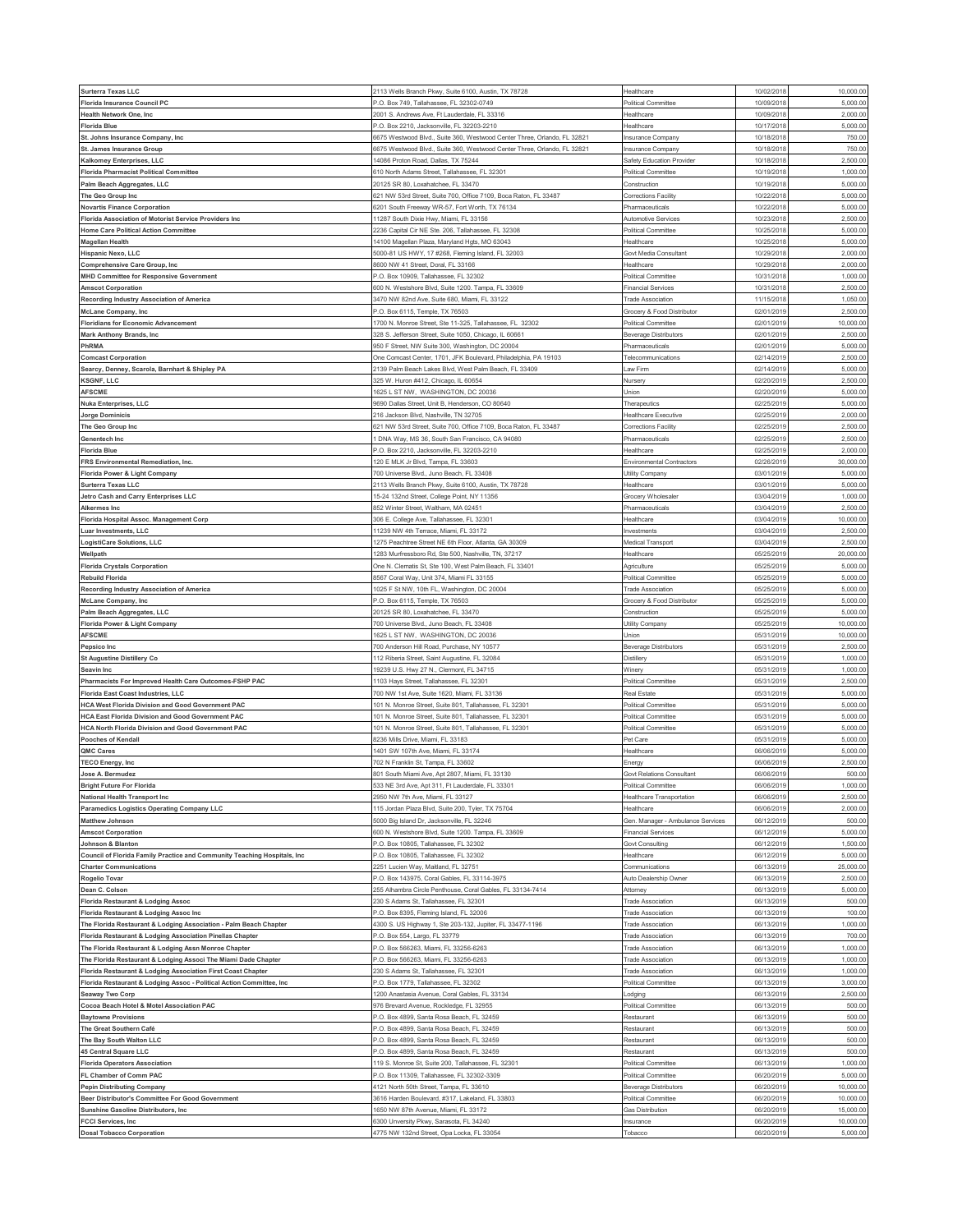| <b>HTNB Holdings, Ltd PAC</b>                                      | 715 Kirk Drive, Kansas City, MO 64105                                                                      | Political Committee                                 | 06/20/2019 | 2,500.00   |
|--------------------------------------------------------------------|------------------------------------------------------------------------------------------------------------|-----------------------------------------------------|------------|------------|
| <b>FTBA Transportation PAC</b>                                     | 610 S. Boulevard, Tampa, FL 33606                                                                          | <b>Political Committee</b>                          | 06/20/2019 | 7,500.00   |
| <b>Simply Healthcare Plans Inc</b>                                 | 3075 Vandercar Way, Cincinnati, OH 45209                                                                   | Healthcare                                          | 06/20/2019 | 10,000.00  |
| Florida Association of Health Plans PC                             | P.O. Box 10748, Tallahassee, FL 32302                                                                      | Political Committee                                 | 06/20/2019 | 5,000.0    |
| Florida Independent Glass Assoc Inc                                | 5025 W. Lemon St, Ste 200, Tampa, FL 33609-1101                                                            | <b>Trade Association</b>                            | 06/20/2019 | 10,000.0   |
| Rosa M Cozad                                                       | 2797 1st St Apt 2102, Fort Myers, FL 33916                                                                 | Executive                                           | 06/26/201  | 5,000.0    |
| <b>Florida Biomass Growers Association Inc</b>                     | 391 Timberlane Rd, Tallahassee, FL 32312                                                                   | Agriculture                                         | 06/26/201  | 2,500.00   |
| AIF PAC                                                            | P.O. Box 10085, Tallahassee, FL 32302-2085                                                                 | Political Committee                                 | 06/26/2019 | 10,000.00  |
| <b>Centene Management Company LLC</b>                              | Centene Corporation, St. Luis, MO 63105                                                                    | Healthcare                                          | 06/26/201  | 5,000.0    |
| Southern Glazers Wine and Spirits LLC                              | 2400 SW 145th Ave, Suite 300, Miramar, FL 33027                                                            | <b>Beverage Distributors</b>                        | 06/26/201  | 15,000.00  |
|                                                                    |                                                                                                            |                                                     | 06/26/201  | 2,500.00   |
| <b>McGuireWoods</b>                                                | Gateway Plaza, 800 East Canal Street, Richmond, VA 23219-3916<br>230 S Adams St, Tallahassee, FL 32301     | Governmental Consulting<br><b>Trade Association</b> | 06/28/2019 | 500.00     |
| Florida Restaurant & Lodging Assoc Inc - Space Coast Chapter       |                                                                                                            |                                                     |            | 1,000.0    |
| <b>Ygrene Energy Fund Inc</b>                                      | 100 South McDowel Blvd, Petaluma, CA 94954<br>400 Capital Circle SE, Suite 18, #223, Tallahassee, FL 32301 | Energy Finance Company                              | 06/28/201  | 4,000.00   |
| <b>Local Business Advisory Council</b>                             |                                                                                                            | Political Committee                                 | 06/30/2019 |            |
| Florida Association of Insurance Agents PAC                        | 0. Box 12001, Tallahassee, FL 32317-2001                                                                   | Political Committee                                 | 06/30/201  | 5,000.00   |
| <b>Florida Blue</b>                                                | P.O. Box 2210, Jacksonville, FL 32203-2210                                                                 | Healthcare                                          | 06/30/2019 | 10,000.00  |
| The Vestcor Companies, Inc                                         | 3030 Hartley Road, Suite 310, Jacksonville, FL 32257                                                       | Real Estate                                         | 06/30/201  | 5,000.0    |
| <b>Citizens For Economic Freedom</b>                               | 801 S. Broad Street. Brooksville. FL 34601                                                                 | Political Committee                                 | 06/30/2019 | 4,000.00   |
| <b>Floridians For Opportunity</b>                                  | 5471 Spring Hill Dr., Spring Hill, FL 34606                                                                | Political Committee                                 | 06/30/201  | 2,500.0    |
| 21st Century Public Servant                                        | 115 E. Park Avenue, Suite 1, Tallahassee, FL 32301                                                         | Political Committee                                 | 06/30/2019 | 4,000.00   |
| FL Chamber of Comm PAC                                             | P.O. Box 11309, Tallahassee, FL 32302-3309                                                                 | Political Committee                                 | 06/30/2019 | 10,000.0   |
| The Law Offices of Christopher P Calkin PA                         | 308 W. De Leon St, Tampa, FL 33606                                                                         | Law Firm                                            | 06/30/2019 | 5,000.00   |
| The Voice of Florida Business PAC Inc                              | <sup>2</sup> .O. Box 784, Tallahassee, FL 32302-0784                                                       | Political Committee                                 | 06/30/201  | 10,000.0   |
| <b>Florida Justice PC</b>                                          | 218 South Monroe Street, Tallahassee, FL 32301                                                             | Political Committee                                 | 06/30/2019 | 25,000.00  |
| Halley Engineering Contractors, Inc                                | 13901 NW 118th Ave, Miami, FL 33178                                                                        | Engineering Company                                 | 06/30/2019 | 2,500.0    |
| <b>Alliance For Honest Government</b>                              | 2019 Sugar Maple Ct, Tallahassee, FL 32308                                                                 | Political Committee                                 | 06/30/2019 | 10,000.0   |
| <b>Florida Public Health Fund</b>                                  | 1450 Brickell Ave, Miami, FL 33131                                                                         | Political Committee                                 | 06/30/2019 | 5,000.00   |
| <b>Apartment Political Action Committee</b>                        | 105 East Robinson Street, Suite 301, Orlando, FL 32801                                                     | Political Committee                                 | 06/30/2019 | 5,000.00   |
| Ronald Book, PA                                                    | 18851 NE 29th Ave. Ste 1010, Aventura, FL 33180                                                            | Law Firm                                            | 06/30/2019 | 2,500.0    |
| West Flagler Associates, Ltd                                       | 0. Box 350940, Miami, FL 33135-0940                                                                        | Parimutuel                                          | 06/30/2019 | 2,500.0    |
| Florida Association of Motorist Service Providers Inc              | 12938A S. Dixie Hwy, Miami, FL 33156                                                                       | <b>Political Committee</b>                          | 06/30/2019 | 5,000.00   |
| <b>Auto Tag Mgmt Group</b>                                         | 155 SW 10th St, Suite D, Deerfield Beach, FL 33442                                                         | Auto Tag Agency                                     | 06/30/201  | 5,000.00   |
| Florida Hospital Association PC for Quality Healthcare             | 306 E College Ave, Tallahassee, FL 32301-1522                                                              | Political Committee                                 | 06/30/201  | 10,000.00  |
| NR Parentco, LLC                                                   | 150 S Sheridian Blvd, Denver, CO 80227                                                                     | Pharmaceuticals                                     | 06/30/2019 | 5,000.0    |
|                                                                    |                                                                                                            |                                                     | 07/11/201  | 5,000.00   |
| Cigna                                                              | 300 Cottage Grove Rd, Bloomfield, CT 06002                                                                 | Insurance                                           |            |            |
| <b>Comprehensive Health Management Inc</b>                         | O. Box 31390, Tampa, FL 33631-3390                                                                         | Healthcare                                          | 07/11/201  | 2,500.00   |
| People versus The Powerful                                         | 388 Brannan Street, 4th Floor, San Francisco, CA 94103                                                     | Political Committee                                 | 07/11/201  | 5,000.00   |
| The de Moya Group Inc                                              | 4600 SW 136 Street, Miami, FL 33186                                                                        | Engineering & Construction                          | 07/11/201  | 2,500.0    |
| Southwest Florida Enterprises, Inc.                                | P.O. Box 350940, Miami, FL 33135-0940                                                                      | Parimutuel                                          | 07/22/201  | 5,000.00   |
| <b>Lema Construction</b>                                           | 1631 Commerce Ave North, Saint Petersburg, FL 33716                                                        | Construction                                        | 07/22/201  | 10,000.00  |
| Frank Quesada PA                                                   | 300 Alesio Ave, Coral Gables, FL 33134-7304                                                                | Law Firm                                            | 07/26/2019 | 5,000.00   |
| <b>Bileca Family Enterprises Ltd</b>                               | 3720 SW 145 St, Miami, FL 33156                                                                            | Investments                                         | 07/26/201  | 5,000.0    |
| Molina Healthcare Inc                                              | 200 Oceangate, 6th Floor, Long Beach, CA 90802                                                             | Healthcare                                          | 07/26/2019 | 5,000.00   |
| Marin & Sons Inc                                                   | 16155 SW 117 Ave, Suite B-21, Miami, FL 33177                                                              | Govt. Consulting                                    | 07/26/201  | 5,000.00   |
| School Development HC Finance, LLC                                 | 3340 Sunset Drive, Miami, FL 33143                                                                         | Education                                           | 07/26/2019 | 5,000.00   |
| <b>Mastec</b>                                                      | 300 Douglas Road Penthouse, Coral Gables, FL 33134                                                         | Infrastructure                                      | 07/26/201  | 5,000.0    |
| American Clinical Solutions, LLC                                   | 2424 N. Federal Hwy, Suite 455, Boca Raton, FL 33431                                                       | Healthcare                                          | 07/30/2019 | 2,000.00   |
| Christopher N. Ligori PA                                           | 117 S. Willow Ave, Tampa, FL 33606                                                                         | Law Firm                                            | 07/31/201  | 5,000.0    |
| Christopher N. Ligori PA                                           | 117 S. Willow Ave, Tampa, FL 33606                                                                         | Law Firm                                            | 07/31/2019 | 5,000.00   |
| The Law Offices of Lucas I Magazine PLLC                           | 8606 Government Drive, New Port Richey, FL 34654                                                           | Law Firm                                            | 07/31/2019 | 5,000.0    |
| <b>Uber Technologies, Inc.</b>                                     | 182 Howard Street, #8, San Francisco, CA 94105                                                             | Transportation                                      | 07/31/2019 | 10,000.00  |
| <b>Realtors Political Advocacy Committee</b>                       | 7025 Augusta National Drive, Orlando, FL 32822-5017                                                        | <b>Political Committee</b>                          | 07/31/2019 | 5,000.0    |
| Braman Motors, Inc.                                                | 2060 Biscayne Boulevard, 2nd FL, Miami, FL 33137                                                           | Auto Dealership                                     | 08/14/2019 | 20,000.00  |
|                                                                    |                                                                                                            |                                                     |            |            |
| Anheuser Busch Companies LLC                                       | One Busch Place, St. Louis, MO 63118                                                                       | <b>Beverage Distributors</b>                        | 08/19/2019 | 10,000.0   |
| JM Family Enterprises, Inc.                                        | 100 Jim Moran Blvd, Deerfield Beach, FL 33442                                                              | Auto Dealership                                     | 08/21/2019 | 2,500.0    |
| <b>Dosal Tobacco Corporation</b>                                   | 4775 NW 132nd Street, Opa Locka, FL 33054                                                                  | Tobacco Company                                     | 08/21/2019 | 25,000.00  |
| A Stronger Florida                                                 | 2640-A Mitcham Drive, Tallahassee, FL 32308                                                                | <b>Political Committee</b>                          | 08/21/2019 | 15,000.00  |
| UnitedHealth Group Political Action Committee                      | 701 Pennsylvania Ave NW, Washington, DC 20004                                                              | Political Committee                                 | 08/21/2019 | 2,500.00   |
| <b>Florida Psychological Association</b>                           | 108 Office Plaza Dr, Tallahassee, FL 32301                                                                 | <b>Trade Association</b>                            | 08/26/2019 | 2,500.0    |
| Michael C. Corcoran                                                | 7746 Still Lakes Dr., Odessa, FL 33556                                                                     | Lobbyist                                            | 08/29/2019 | 5,000.00   |
| Altria Client Services, LLC                                        | P.O. Box 85088, Richmond, VA 23285                                                                         | Tobacco Company                                     | 08/29/2019 | 5,000.00   |
| National Association of Insurance & Financial Advisors-Florida, PC | P.O. Box 14365, Tallahassee, FL 32317                                                                      | Political Committee                                 | 08/29/2019 | 2,500.00   |
| Fire Safe Florida Political Committee Inc                          | .O. Box 11247, Tallahassee, FL 32302                                                                       | Political Committee                                 | 08/29/201  | 1,000.00   |
| FRF Pharmacy Council Political Committee                           | 227 South Adams Street, Tallahassee, FL 32301                                                              | Political Committee                                 | 08/29/2019 | 1,000.00   |
| <b>Florida Workers Advocates PAC</b>                               | <sup>2</sup> .O. Box 1734, Tallahassee, FL 32302                                                           | Political Committee                                 | 08/29/2019 | 5,000.00   |
| Sysco Corp Good Government Committee, Inc                          | 1390 Enclave Pkwy, Houston, TX 77077                                                                       | Political Committee                                 | 08/29/2019 | 2,500.00   |
| <b>Florida Prosperity Fund</b>                                     | P.O. Box 10085, Tallahassee, FL 32302-2085                                                                 | Political Committee                                 | 08/29/201  | 10,000.00  |
| Jax Biz                                                            | 3 Independent Drive, Jacksonville, FL 32202                                                                | Political Committee                                 | 08/29/2019 | 2,500.00   |
| Jacksonville Greyhound Racing, Inc.                                | P.O. Box 959, Orange Park, 32067-0959                                                                      | Parimutuel                                          | 08/29/201  | 2,500.00   |
| OD-EyePAC                                                          | 1029 Mckean Circle, Winter Park, FL 32789                                                                  | Political Committee                                 | 08/29/2019 | 20,000.00  |
| Alkermes Inc                                                       |                                                                                                            |                                                     |            | 5,000.00   |
| Pool Industry Political Action Committee                           |                                                                                                            |                                                     |            |            |
|                                                                    | 852 Winter Street, Waltham, MA 02451                                                                       | Pharmaceuticals                                     | 08/29/2019 |            |
|                                                                    | 2555 Porter Lake Dr, Ste 106, Sarasota, FL 34240                                                           | Political Committee                                 | 08/29/2019 | 2,000.00   |
| <b>Florida Jobs PAC</b>                                            | P.O. Box 11309, Tallahassee, FL 32302-3309                                                                 | Political Committee                                 | 08/29/201  | 5,000.00   |
| ADG Acquisition Holdings, Inc.                                     | 4511 N Himes Ave, Ste 260, Tampa, FL 33614                                                                 | Real Estate Holdings                                | 08/31/2019 | 5,000.00   |
| Path Medical, LLC                                                  | P.O. Box 19599, Plantation, FL 33318                                                                       | Health Care                                         | 08/31/2019 | 2,500.00   |
| <b>American Medical Response</b>                                   | 2500 NW 29th Manor, Pompano Beach, FL 33069                                                                | Ambulance Services                                  | 09/08/2019 | 12,000.00  |
| Campaign of Juan Fernandez Barquin                                 | '265 SW 138 Ave, Miami, FL 33183                                                                           | Campaign Account                                    | 09/08/2019 | (1,000.00) |
| <b>Lykes Bros Inc</b>                                              | 400 North Tampa Street, Suite 1900, Tampa, FL 33602-4716                                                   | Food Products                                       | 09/11/2019 | 2,500.00   |
| Florida Concrete and Products Associations Political Committee     | 120 South Monroe St, Tallahassee, FL 32301                                                                 | <b>Political Committee</b>                          | 09/11/2019 | 5,000.00   |
| The Home Depot Inc Political Action Committee                      | 155 F Street NW, Suite 400, Washington, DC 20004                                                           | Political Committee                                 | 09/11/2019 | 1,000.00   |
| Ally HR LLC DBA Matrix OneSource                                   | 9016 Philips Hwy, Jacksonville, FL 32256                                                                   | Human Resources                                     | 09/11/2019 | 2,000.00   |
| <b>Committee For Anesthesia Safety</b>                             | 2600 Centennial Place Ste 100, Tallahassee, FL 32308                                                       | Political Committee                                 | 09/23/2019 | 1,000.00   |
| <b>Committee For Special Purpose</b>                               | 315 S Calhoun St, Ste 830, Tallahassee, FL 32301                                                           | Political Committee                                 | 09/23/2019 | 1,000.00   |
| Oportun, Inc.                                                      | Circle Star Way, San Carlos, CA 94070                                                                      | <b>Financial Services</b>                           | 09/23/2019 | 2,500.00   |
| Florida Manufactured Housing Association PAC Inc                   | 1284 Timberlane Rd, Tallahasee, FL 32312                                                                   | <b>Political Committee</b>                          | 09/23/2019 | 1,000.00   |
| <b>Ygrene Energy Fund Inc</b>                                      | 100 South McDowel Blvd, Petaluma, CA 94954                                                                 | Energy Finance Company                              | 09/23/2019 | 10,000.00  |
| Lewis Longman & Walker PA                                          | 315 S Calhoun St, Ste 830, Tallahassee, FL 32301                                                           | Law Firm                                            | 09/23/2019 | 1,000.00   |
| <b>FRF Political Committee</b>                                     | 27 South Adams Street, Tallahassee, FL 32301                                                               | Political Committee                                 | 09/23/2019 | 3,000.00   |
| <b>Florida Medical Associatian PAC</b>                             | 1430 Piedmont Drive East Tallahassee, FL 32308                                                             | Political Committee                                 | 09/23/2019 | 10,000.00  |
| FL Chamber of Comm PAC                                             | <sup>2</sup> .O. Box 11309, Tallahassee, FL 32302-3309                                                     | Political Committee                                 | 09/23/2019 | 2,500.00   |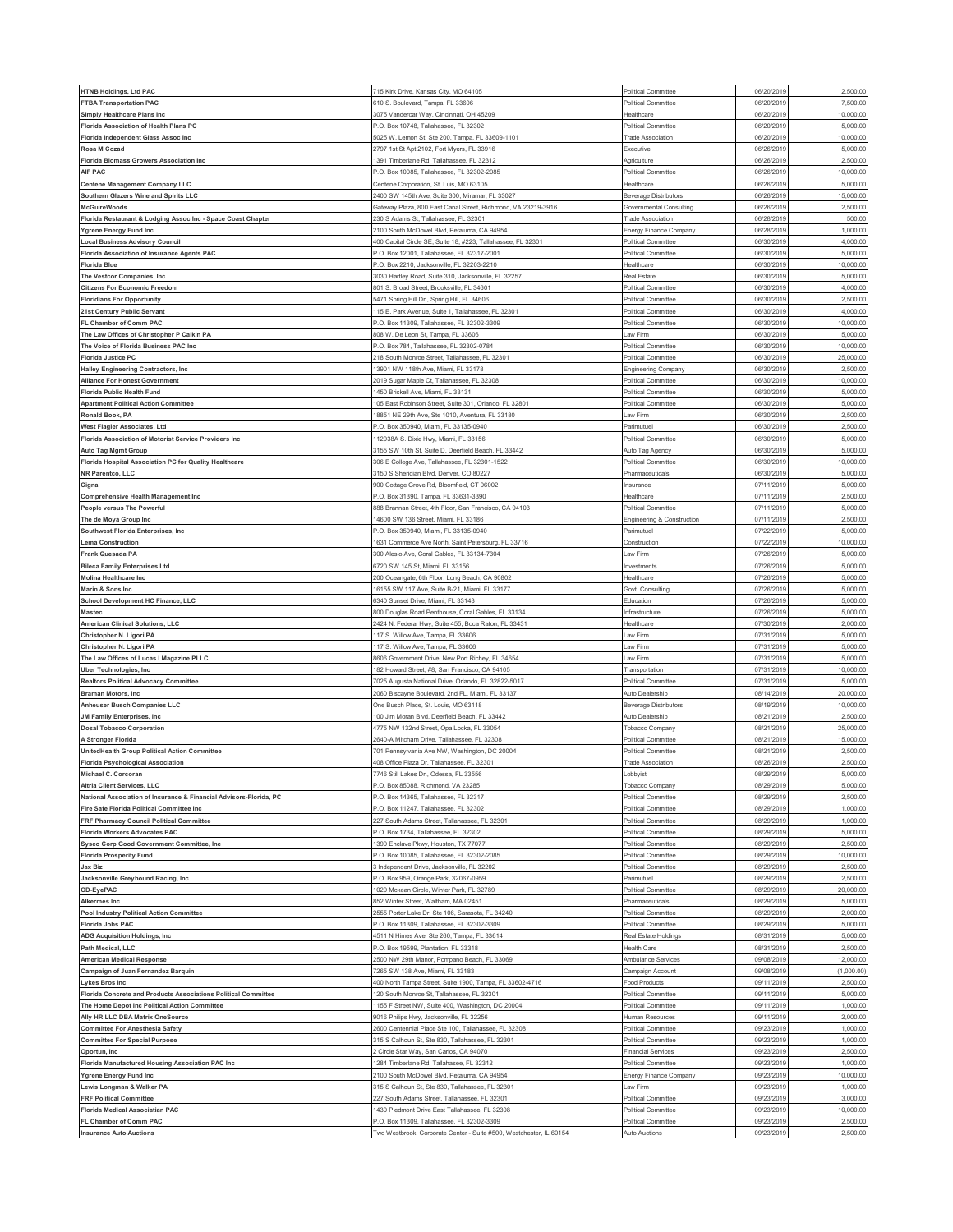| Asurion                                                                                                | P.O. Box 110656, Nashville, TN 37222-0656                                               | nsurance                       | 09/23/2019               | 1,000.00             |
|--------------------------------------------------------------------------------------------------------|-----------------------------------------------------------------------------------------|--------------------------------|--------------------------|----------------------|
| Racetrac                                                                                               | <sup>2</sup> .O. Box 105035, Atlanta, GA 30348                                          | <b>Gas Stations</b>            | 09/23/201                | 1,000.00             |
| <b>Target Corporation</b>                                                                              | P.O. Box 1296, Minneapolis, MN 55440-1296                                               | Retail Store                   | 09/30/2019               | 2,500.00             |
|                                                                                                        |                                                                                         |                                |                          |                      |
| <b>Disney Worldwide Services Inc</b>                                                                   | 1375 N Buena Vista Drive, Lake Buena Vista, FL 32830                                    | Entertanment                   | 09/30/2019               | 10,000.0             |
| AvMed                                                                                                  | <sup>2</sup> .O. Box 1778, Gainesville, FL 32627-1778                                   | Health Insurance               | 09/30/2019               | 2,500.00             |
| The Florida Education Association Advocacy Fund                                                        | 213 S. Adams St, Tallahassee, FL 32301-1720                                             | <b>Education Association</b>   | 10/17/201                | 7,500.0              |
|                                                                                                        |                                                                                         |                                |                          |                      |
| The Ferraro Law Firm                                                                                   | 600 Brickell Avenue, Suite 3800, Miami, FL 33131                                        | Law Firm                       | 10/17/2019               | 5,000.00             |
| <b>Jax Good Government</b>                                                                             | One Independent Dr Government, Ste 1300, Jacksonville, FL 32202                         | Political Committee            | 10/17/2019               | 1,500.0              |
| Mario E Jardon                                                                                         | 555 Collins Ave. #1010. Miami Beach. FL 33140-4776                                      | Healthcare Executive           | 10/28/2019               | 5,000.0              |
|                                                                                                        |                                                                                         |                                |                          |                      |
| Jacksonville Greyhound Racing, Inc.                                                                    | P.O. Box 959, Orange Park, 32067-0959                                                   | Parimutue                      | 10/28/2019               | 5,000.00             |
| GreenbergTraurig                                                                                       | 3400 NW 36 St, Ste 400, Doral, FL 33166                                                 | Law Firm                       | 10/28/2019               | 2,500.00             |
| Humana                                                                                                 | P.O. Box 14750, Lexington, KY 40512-4750                                                | Healthcare                     | 10/28/2019               | 5,000.0              |
|                                                                                                        |                                                                                         |                                |                          |                      |
| <b>TECO Energy, Inc.</b>                                                                               | '02 N Franklin St, Tampa, FL 33602                                                      | Energy Company                 | 10/28/2019               | 10,000.0             |
| <b>Health Network One, Inc</b>                                                                         | 2001 S. Andrews Ave, Ft Lauderdale, FL 33316                                            | Healthcare                     | 10/28/2019               | 2,500.00             |
|                                                                                                        |                                                                                         |                                | 10/28/2019               | 2,500.00             |
| Caremark RX Inc                                                                                        | O. Box 287, Lincoln, RI 02865-0287                                                      | Pharmaceuticals                |                          |                      |
| <b>Tenet Healthcare Corporation</b>                                                                    | 1445 Ross Avenue, Suite 1400, Dallas, TX 75202-2703                                     | Healthcare                     | 10/31/2019               | 5,000.00             |
| Florida Power & Light Company                                                                          | '00 Universe Blvd., Juno Beach, FL 33408                                                | Utility Company                | 10/31/201                | 5,000.0              |
|                                                                                                        |                                                                                         |                                |                          |                      |
| Walmart                                                                                                | 702 S.W. 8th St., Bentonville, Askansas 72716                                           | Retail Store                   | 10/31/2019               | 2,000.00             |
| <b>Surterra Holdings Inc</b>                                                                           | 3423 Piedmont Road NE, Atlanta, GA 30305                                                | and Investment                 | 11/04/201                | 10,000.00            |
| Metz, Husband & Daughton PA                                                                            | P.O. Box 10909, Tallahassee, FL 32302-2909                                              | Governmental Consulting        | 11/04/2019               | 83.00                |
|                                                                                                        |                                                                                         |                                |                          |                      |
| Rae Michelle Bullard                                                                                   | 1808 Cobblestone Way S, Terre Haute, IN 47802                                           | Healthcare Executive           | 11/08/2019               | 100.00               |
| Marc E. Agronin MD                                                                                     | 13342 Lakepoint Circle, Cooper City, FL 33330                                           | Doctor                         | 11/08/2019               | 150.00               |
| Brian J. Kiedrowski                                                                                    | 3708 Adams St, Hollywood, FL 33021                                                      | <b>Healthcare Executive</b>    | 11/08/201                | 150.00               |
|                                                                                                        |                                                                                         |                                |                          |                      |
| Jason S Pincus                                                                                         | 1475 Camellia Cir, Weston, FL 33326-3616                                                | <b>Healthcare Executive</b>    | 11/08/2019               | 50.00                |
| Elisa R. Hernandez                                                                                     | 2901 SW 154 Lane, Davie, FL 33331                                                       | Healthcare Executive           | 11/08/2019               | 150.00               |
| Marynell A. Lubinski                                                                                   | 10350 W. Bay Harbor Dr. PHS, Bay Harbor Islands, FL 33154                               | Healthcare Executive           | 11/08/2019               | 100.00               |
|                                                                                                        |                                                                                         |                                |                          |                      |
| Clifford J Bauer                                                                                       | 401 NW 127 Ave, Unit 5, Plantation, FL 33325                                            | Healthcare Executive           | 11/08/2019               | 250.00               |
| Jeffrey P Freimark                                                                                     | 10225 Collins Ave, Apt 1901, Bal Harbour, FL 33154                                      | Healthcare Executive           | 11/08/2019               | 250.00               |
| Glenn H Kaufhold                                                                                       | 18 NW 107th St, Miami Shores, FL 33168                                                  | Consultan                      | 11/08/2019               | 100.00               |
|                                                                                                        |                                                                                         |                                |                          |                      |
| <b>Brian Cosden</b>                                                                                    | 180 Touch of Gold Dr, Havre De Grace, MD 21078                                          | Nursing Home Administrator     | 11/08/2019               | 100.00               |
| <b>Robert Becht</b>                                                                                    | 110 SW 12th Street, Unit 603, Miami, FL 33130                                           | Healthcare Executive           | 11/08/2019               | 250.00               |
|                                                                                                        |                                                                                         | Rehabilitation Center          |                          |                      |
| Ft Lauderdale Health & Rehab                                                                           | 400 Rella Blvd, Montebello, NY 10901                                                    |                                | 11/08/2019               | 5,000.00             |
| <b>PSM PAC</b>                                                                                         | PO Box 10930, Tallahassee, FL 32302                                                     | Political Committee            | 11/08/2019               | 5,000.0              |
| The Geo Group Inc                                                                                      | 1955 Technology Way, Boca Raton, FL 33431                                               | Corrections Facility           | 11/08/2019               | 10,000.0             |
|                                                                                                        |                                                                                         |                                |                          |                      |
| Pfizer, Inc                                                                                            | 949 Shady Grove Road, Memphis, TN 38120                                                 | Pharmaceuticals                | 11/08/2019               | 3,000.00             |
| <b>Bristol-Myers Squibb Company</b>                                                                    | PO Box 25277, Tampa, FL 33622                                                           | Pharmaceuticals                | 11/08/2019               | 2,500.00             |
| Zeneca Inc                                                                                             | 1800 Concord Pike, PO Box 15437, Wilmington, DE 19850-5437                              | Pharmaceuticals                | 11/08/2019               | 2,500.0              |
|                                                                                                        |                                                                                         |                                |                          |                      |
| <b>Novartis Finance Corporation</b>                                                                    | 3201 South Freeway WR-57, Fort Worth, TX 76134                                          | Pharmaceuticals                | 11/08/2019               | 2,500.0              |
| LogistiCare Solutions, LLC                                                                             | 1275 Peachtree Street NE 6th Floor, Atlanta, GA 30309                                   | Medical Transport              | 11/08/2019               | 2,500.00             |
|                                                                                                        |                                                                                         |                                |                          |                      |
| Florida Surplus Lines Association SURPAC, Inc.                                                         | 325 John Knox Road, Suite L 103, Tallahassee, FL 32303                                  | <b>Trade Association</b>       | 11/08/2019               | 1,500.00             |
| <b>Curio Holdings LLC</b>                                                                              | 5 W Aylesbury Road, Timonium, MD 21093                                                  | Wellness Center                | 11/08/2019               | 2,500.00             |
| <b>Comcast Financial Agency Corporation</b>                                                            | 701 JFK Boulevard, Philadelphia, PA 19103-2838                                          | Telecommunications             | 11/08/2019               | 5,000.0              |
|                                                                                                        |                                                                                         |                                |                          |                      |
| Renew Financial Group, LLC                                                                             | 1221 Broadway, 4th FL, Oakland, CA 94612                                                | Financial Services             | 11/08/2019               | 5,000.00             |
| <b>RAI Services Company</b>                                                                            | <sup>2</sup> O Box 464, Winston Salem, NC 27102                                         | Tobacco Company                | 11/08/2019               | 10,000.00            |
| Palm Beach Kennel Club                                                                                 | 1111 N Congress Ave, West Palm Beach, FL 33409                                          | Parimutuel                     | 11/08/2019               | 2,500.00             |
|                                                                                                        |                                                                                         |                                |                          |                      |
| <b>MCNA Health Care Holdings, LLC</b>                                                                  | 200 West Cypress Creek Road, Ste 500, Ft Lauderdale, FL 33309                           | Healthcare                     | 11/08/201                | 2,500.0              |
|                                                                                                        |                                                                                         |                                |                          |                      |
| <b>Families Against Mandatory Minimums</b>                                                             | 100 H Street NW, Suite 1000, Washington, DC 20005-5490                                  | Political Committee            | 11/22/2019               | 1,000.00             |
|                                                                                                        |                                                                                         |                                |                          |                      |
| Deena Hubschman                                                                                        | 1330 Hillcrest Dr, Apt 403, Hollywood, FL 33021                                         | Medical Secretary              | 11/22/201                | 150.00               |
| Republican Party of Miami Dade County                                                                  | 1460 NW 107 Ave, Ste P, Doral, FL 33172                                                 | Political Party                | 11/22/2019               | 2,000.00             |
|                                                                                                        |                                                                                         |                                |                          |                      |
| PetroPac                                                                                               | 1983 Centre Pointe Blvd, Ste 200, Tallahassee, FL 32308                                 | Political Committee            | 11/22/2019               | 5,000.00             |
| <b>Florida Blue</b>                                                                                    | P.O. Box 2210, Jacksonville, FL 32203-2210                                              | Insurance                      | 11/22/2019               | 10,000.00            |
| Pearl Holding Group, Inc                                                                               | 1575 Heron Bay Blvd, Ste 300, Coral Springs, FL 33076                                   | nsurance                       | 11/22/201                | 5,000.0              |
|                                                                                                        |                                                                                         |                                |                          |                      |
| Marriot International Inc PAC Dept 52-904                                                              | 10400 Fernwood Rd, Bethesda, MD 20817                                                   | Political Committee            | 11/22/2019               | 5,000.00             |
| <b>Florida Right Solutions</b>                                                                         | 1103 Hays Street, Tallahassee, FL 32301                                                 | Political Committee            | 11/22/2019               | 5,000.0              |
|                                                                                                        | <sup>2</sup> .O. Box 407, Lakeland, FL 33802                                            |                                |                          | 10,000.00            |
| <b>Publix Super Markets Inc</b>                                                                        |                                                                                         | Grocery Store                  | 11/22/2019               |                      |
| <b>International Speedway Corp</b>                                                                     | <sup>2</sup> .O. Box 2801, Daytona Beach, FL 32120-2801                                 | Motorsports Entertainment      | 11/22/2019               | 5,000.00             |
| Florida Association of Health Plans PC                                                                 | P.O. Box 10748, Tallahassee, FL 32302                                                   | Political Committee            | 11/22/2019               | 1,000.00             |
| Simply Healthcare Plans Inc                                                                            | 3075 Vandercar Way, Cincinnati, OH 45209                                                | nsurance                       | 11/22/2019               | 1,000.00             |
|                                                                                                        |                                                                                         |                                |                          |                      |
| Florida Chiropractic Society Political Action Committee Inc                                            | 729 Pruitt Dr, Maderia Beach, FL 33708-2358                                             | Political Committee            | 11/26/2019               | 5,000.00             |
| <b>CDR Enterprises Inc</b>                                                                             | 3669 NW 36th St, Suite 340, Doral, FL 33166                                             | <b>Engineering Consultants</b> | 11/26/2019               | 3,500.00             |
| Converge Government Affairs of Florida Inc                                                             | 3250 NE 1st Ave, Ste 305, Miami, FL 33137                                               | Government Relations           | 11/26/2019               | 1,000.00             |
|                                                                                                        |                                                                                         |                                |                          |                      |
| <b>Community Health Care Political Committee</b>                                                       | 1601 NW 8th Ave, Miami, FL 33136                                                        | Political Committee            | 11/26/2019               | 1,000.00             |
| United Faculty of Miami Dade Community College                                                         | 11420 N Kendall Drive, Ste 107, Miami, FL 33176                                         | Political Committee            | 11/26/2019               | 2,500.00             |
| Florida AFL-CIO                                                                                        | 135 S Monroe Street, Tallahassee, FL 32301                                              | Labor Union                    | 11/26/2019               | 1,000.00             |
|                                                                                                        |                                                                                         |                                |                          |                      |
| <b>Asurion</b>                                                                                         | <sup>2</sup> .O. Box 110656, Nashville, TN 37222-0656                                   | nsurance                       | 12/16/2019               | 500.00               |
| National Association of Insurance & Financial Advisors-Florida, PC                                     | P.O. Box 14365, Tallahassee, FL 32317                                                   | Political Committee            | 12/16/2019               | 1,000.00             |
| OD-EyePAC                                                                                              | 1029 Mckean Circle, Winter Park, FL 32789                                               | Political Committee            | 12/16/2019               | 10,000.00            |
|                                                                                                        |                                                                                         |                                |                          |                      |
| <b>Realtors Political Advocacy Committee</b>                                                           | 7025 Augusta National Drive, Orlando, FL 32822-5017                                     | Political Committee            | 12/16/2019               | 3,000.00             |
| Insikt Inc                                                                                             | 333 Bush Street, 17th Floor, San Francisco, CA 94104                                    | <b>Financial Services</b>      | 12/16/2019               | 10,000.00            |
| <b>Consumer Protection Alliance</b>                                                                    | 2600 South Douglas Road, Suite 900, Coral Gables, FL 33134                              | Political Committee            | 12/16/2019               | 10,000.00            |
|                                                                                                        |                                                                                         |                                |                          |                      |
| <b>Patrick K Neal</b>                                                                                  | 5800 Lakewood Ranch Blvd, Sarasota, FL 34240                                            | Real Estate Developer          | 12/16/2019               | 5,000.00             |
| <b>Committee of Safety Net Hospitals of Florida</b>                                                    | 315 S Calhoun St, Ste 600, Tallahassee, FL 32301                                        | Political Committee            | 12/16/2019               | 5,000.00             |
| <b>Friends of Mount Sinai</b>                                                                          | 9400 So. Dadeland Blvd, #100, Miami, FL 33156                                           | Political Committee            | 12/16/2019               | 5,000.00             |
|                                                                                                        |                                                                                         |                                |                          |                      |
| IWP                                                                                                    | P.O. Box 338, Methuen, MA 01844                                                         | Pharmaceuticals                | 12/16/2019               | 5,000.00             |
| <b>Maxim Healthcare Services</b>                                                                       | 7227 Lee DeForest Dr, Columbia, MD 21046                                                | Healthcare                     | 12/16/2019               | 2,000.00             |
| ABC-PAC - Associated Builders and Contractors - Florida East Coast Chapter Inc                         | 3730 Coconut Creek Pkwy, Suite 200, Coconut Creek, FL 33066                             |                                |                          |                      |
|                                                                                                        |                                                                                         | Political Committee            | 12/16/2019               | 2,500.00             |
| <b>FSAA PC</b>                                                                                         | 204 S. Monroe Street, Tallahassee, FL 32301                                             | Political Committee            | 12/16/2019               | 500.00               |
| Fire Safe Florida Political Committee Inc                                                              | <sup>2</sup> .O. Box 11247, Tallahassee, FL 32302                                       | Political Committee            | 12/16/2019               | 1,000.00             |
|                                                                                                        |                                                                                         |                                |                          |                      |
| Florida Power & Light Company                                                                          | 700 Universe Blvd., Juno Beach, FL 33408                                                | Utility Company                | 12/16/2019               | 20,000.00            |
| Northstar Contracting Group Inc                                                                        | 2760 S. Falkenburg Rd, Riverview, FL 33578                                              | Engineering                    | 12/16/2019               | 5,000.00             |
|                                                                                                        | 210 S. Monroe Street, Tallahassee, FL 32301                                             | Political Committee            |                          | 5,000.00             |
| The Florida Justice Reform Committee                                                                   |                                                                                         |                                | 12/16/2019               |                      |
| <b>General Motors Company PAC</b>                                                                      | 25 Massachusetts Avenue, NW Suite 400, Washington, DC 20001                             | Political Committee            | 12/16/2019               | 2,500.00             |
| Florida Pharmacist Political Committee                                                                 | 610 North Adams Street, Tallahassee, FL 32301                                           | Political Committee            | 12/16/2019               | 2,500.00             |
| I. Scott Eller                                                                                         | 671 Mecca Dr, Sarasota, FL 34234-2749                                                   |                                |                          | 2,500.00             |
|                                                                                                        |                                                                                         | Healthcare Executive           | 12/16/2019               |                      |
| Jose Jesus Armas                                                                                       | 4960 SW 72nd Ave, Suite 406, Miami, FL 33155                                            | Physician                      | 12/16/2019               | 7,000.00             |
| The Hoffman 2011 Family Trust                                                                          | 901 Valencia Ave, Coral Gables, FL 33134                                                | Family Trust                   | 12/16/2019               | 5,000.00             |
|                                                                                                        | P.O. Box 38294, Tallahassee, FL 32315                                                   | <b>Trade Association</b>       |                          | 5,000.00             |
| <b>Florida Harbor Pilots Association Inc</b>                                                           |                                                                                         |                                | 12/16/2019               |                      |
| Johnson & Blanton                                                                                      | <sup>2</sup> .O. Box 10805, Tallahassee, FL 32302                                       | Govt Consulting                | 12/16/2019               | 4,000.00             |
| <b>Centene Management Company LLC</b>                                                                  | Centene Corporation, St. Luis, MO 63105                                                 | Healthcare                     | 12/16/2019               | 5,000.00             |
|                                                                                                        |                                                                                         | Insurance Company              |                          |                      |
| <b>Lexington National Insurance Corporation</b><br><b>Florida Engineers Political Action Committee</b> | <sup>2</sup> .O. Box 6098, Lutherville, MD 21094<br>P.O. Box 750, Tallahassee, FL 32302 | Political Committee            | 12/16/2019<br>12/16/2019 | 5,000.00<br>3,000.00 |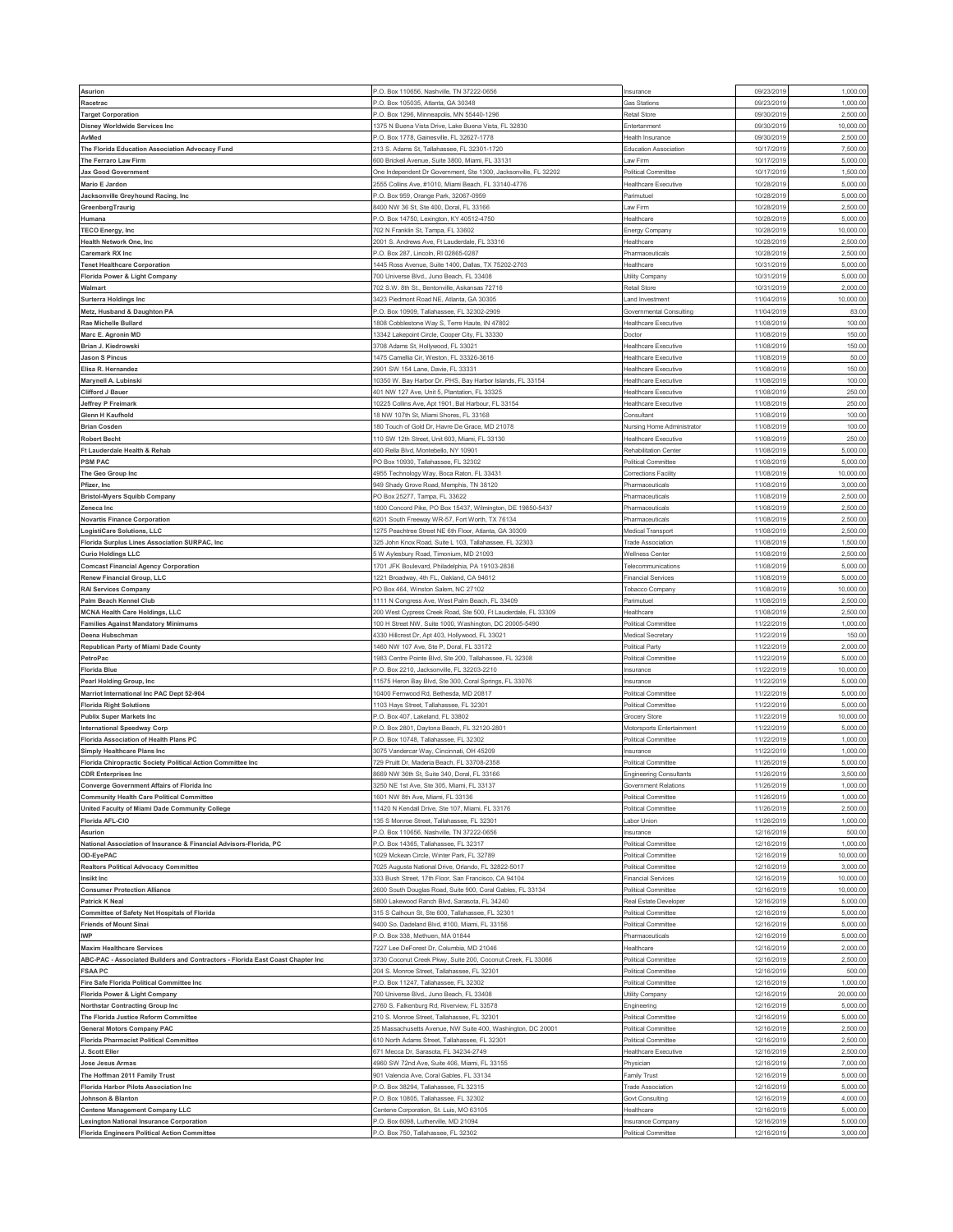| Alliance For Honest Government                                                | 2019 Sugar Maple Ct, Tallahassee, FL 32308                         | Political Committee          | 12/16/2019              | 7,500.00             |
|-------------------------------------------------------------------------------|--------------------------------------------------------------------|------------------------------|-------------------------|----------------------|
| Council of Florida Family Practice and Community Teaching Hospitals, Inc      | P.O. Box 10805, Tallahassee, FL 32302                              | Healthcare                   | 12/16/2019              | 8,000.00             |
| Floridian's United for Our Children's Future                                  | .O. Box 10085, Tallahassee, FL 32302                               | Political Committee          | 12/16/201               | 25,000.00            |
| State South Fla Automobile Dealers PAC                                        | 325 NE 124th Street, North Miami, FL 33161                         | Political Committee          | 12/26/201               | 5,000.00             |
| <b>Building a Better Florida</b>                                              | 10 S. Boulevard, Tampa, FL 33606                                   | Political Committee          | 12/26/201               | 5,000.0              |
| The Big Easy Casino                                                           | 831 North Federal Highway, Hallandale Beach, FL 33009              | Parimutuel                   | 12/26/2019              | 10,000.00            |
| FireFly                                                                       | 488 8TH St, San Francisco, CA 94103-4428                           | <b>Consulting Services</b>   | 12/26/201               | 2,500.00             |
| Lyft Inc                                                                      | 185 Berry Street, Suite 5000, San Francisco, CA 94107              | Transportation               | 12/26/2019              | 7,500.00             |
| <b>Sunshine Rebuilt Inspections Inc</b>                                       | 860 E. 28th St, Hialeah, FL 33013                                  | Inspection Company           | 12/31/201               | 2,500.0              |
| <b>Centene Management Company LLC</b>                                         | Centene Corporation, St. Luis, MO 63105                            | Healthcare                   | 12/31/2019              | 10,000.00            |
|                                                                               |                                                                    |                              |                         |                      |
| People versus The Powerful                                                    | 388 Brannan Street, 4th Floor, San Francisco, CA 94103             | Political Committee          | 12/31/201               | 2,000.0              |
| <b>Council of Insurance Agents &amp; Brokers</b>                              | 701 Pennsylvania Ave NW, Suite 750, Washington, DC 20004           | <b>Trade Association</b>     | 12/31/2019              | 10,000.00            |
| Anheuser Busch Companies LLC                                                  | One Busch Place, St. Louis, MO 63118                               | <b>Beverage Distributors</b> | 01/10/202               | 1,000.0              |
| <b>Floridians for Economic Advancement</b>                                    | 700 N. Monroe Street, Ste 11-325, Tallahassee, FL 32302            | Political Committee          | 01/10/2020              | 2,500.00             |
| <b>TECO Energy, Inc</b>                                                       | 702 N Franklin St, Tampa, FL 33602                                 | Energy                       | 01/10/202               | 10,000.00            |
| American Intergrity MGA, LLC                                                  | 5426 Bay Center Drive, Suite 650, Tampa, FL 33609-3444             | Insurance Company            | 01/10/2020              | 5,000.00             |
| <b>JUUL Labs Inc</b>                                                          | 560 20th Street, San Francisco, CA 94107                           | Nicotine Products            | 01/10/202               | 10,000.0             |
| C.W. Roberts Contracting Inc                                                  | 3372 Capital Circle NE, Tallahassee, FL 32308                      | Construction                 | 01/10/2020              | 5,000.00             |
| James D. Albert                                                               | 355 15th Ave NE, St Petersburg, FL 33704                           | Retired                      | 01/13/202               | 510.0                |
| <b>Trevor Burgess</b>                                                         | 100 1st Ave N, PH 4103, St Petersburg, FL 33701                    | Retired                      | 01/13/202               | 990.00               |
| <b>Floridians for Economic Advancement</b>                                    | 1700 N. Monroe Street, Ste 11-325, Tallahassee, FL 32302           | <b>Political Committee</b>   | 01/13/2020              | 10,000.00            |
| <b>Comprehensive Health Management Inc</b>                                    | 0. Box 31390, Tampa, FL 33631-3390                                 | Healthcare                   | 01/13/202               | 7,500.0              |
| Pfizer, Inc                                                                   | 949 Shady Grove Road, Memphis, TN 38120                            | Pharmaceuticals              | 01/13/202               | 5,000.0              |
| FL Chamber of Comm PAC                                                        | P.O. Box 11309, Tallahassee, FL 32302-3309                         | <b>Political Committee</b>   | 01/13/202               | 5,000.00             |
|                                                                               |                                                                    | Political Committee          |                         |                      |
| OD-EyePAC                                                                     | 1029 Mckean Circle, Winter Park, FL 32789                          |                              | 01/13/202               | 5,000.0              |
| Florida Phosphate Political Committee Inc                                     | .O. Box 1384, Mulberry, FL 33860                                   | Political Committee          | 01/13/202               | 2,500.0              |
| <b>Capitol Alliance Group Inc</b>                                             | 106 E. College Ave, Ste 640, Tallahassee, FL 32301                 | <b>Government Relations</b>  | 01/13/202               | 2,000.00             |
| <b>Florida Hospital Association PC</b>                                        | 606 E College Ave, Tallahassee, FL 32301-1522                      | Political Committee          | 01/13/202               | 10,000.00            |
| <b>Firefighter FACTPAC</b>                                                    | 2328 S. Congress Ave, Ste 2-C, West Palm Beach, FL 33406           | Political Committee          | 01/13/202               | 20,000.00            |
| Frontline Insurance Managers Inc                                              | 00 International Parkway, Lake Mary, FL 32746                      | Insurance Company            | 01/13/202               | 5,000.0              |
| <b>United States Sugar Corporation</b>                                        | 11 Ponce De Leon Avenue, Clewiston, FL 33440                       | Agriculture                  | 01/13/202               | 10,000.00            |
| <b>Team Focus Insurance Group LLC</b>                                         | 1300 Sawgrass Corporate Parkway, Suite 300, Sunrise, FL 33323      | Insurance Company            | 01/13/202               | 1,500.00             |
| Heritage MGA, LLC                                                             | 2600 McCormick Dr, Suite 300, Clearwater, FL 33759                 | Insurance Company            | 01/13/202               | 2,500.00             |
| <b>Bankers Insurance Company</b>                                              | P.O. Box 15707, St Petersburg, FL 33733                            | Insurance Company            | 01/13/202               | 1,500.0              |
| <b>Enterprise Holdings Inc PAC</b>                                            | 600 Corporate Drive, St. Louis, MO 63105                           | Political Committee          | 01/13/202               | 2,500.00             |
| AbbVie Inc                                                                    | North Waukegan Road, Dept ZA01, Bldg AP51, North Chicago, IL 60064 | Pharmaceuticals              | 01/13/202               | 1,500.00             |
| <b>DraftKings Inc</b>                                                         | 222 Berkeley Street, 5th Floor, Boston, MA 02116                   | Parimutuel                   | 01/13/202               | 10,000.00            |
| Armor Correctional Health Services Inc                                        | 4960 SW 72nd Ave, Suite 400, Miami, FL 33155                       | Healthcare                   | 01/13/202               | 7,000.0              |
|                                                                               | 201 15th Street NW, Suite 400, Washington, DC 20005                |                              | 01/13/202               | 5,000.0              |
| <b>ARDA Resort Owners Coalition</b>                                           |                                                                    | <b>Trade Association</b>     |                         |                      |
| wedish Match North America LLC                                                | 021 E Cary St, Suite 1600, Richmond, VA 23219                      | Tobacco Company              | 05/28/2020              | 20,000.00            |
| <b>GOPAC Election Fund</b>                                                    | P.O. Box 365, Mc Lean, VA 22101-0365                               | Political Committee          | 06/19/2020              | 5,000.00             |
| My Home Doctor LLC                                                            | 430 South Dixie Highway #304, Coral Gables, FL 33146               | Home Health Services         | 06/26/202               | 5,000.0              |
| National Health Transport Inc                                                 | 290 NW 110 Avenue, Miami, FL 33172                                 | Healthcare Transportation    | 06/26/2020              | 5,000.00             |
| <b>ABC Liquors Inc</b>                                                        | -. O. Box 593688, Orlando, FL 32859                                | <b>Beverage Distributors</b> | 07/01/202               | 5,000.00             |
| <b>Florida Hospital Association PC</b>                                        | 306 E College Ave, Tallahassee, FL 32301-1522                      | Political Committee          | 07/06/2020              | 5,000.00             |
| The Voice of Florida Business PAC Inc                                         | P.O. Box 784, Tallahassee, FL 32302-0784                           | <b>Political Committee</b>   | 07/08/202               | 5,000.0              |
| AIF PAC                                                                       | <sup>2</sup> .O. Box 10085, Tallahassee, FL 32302                  | Political Committee          | 07/08/202               | 25,000.0             |
| Floridians United For Our Childrens Future                                    | <sup>2</sup> .O. Box 10085, Tallahassee, FL 32302                  | Political Committee          | 07/08/202               | 50,000.0             |
| <b>Committee For Special Purpose</b>                                          | 315 S Calhoun Street Ste 830, Tallahassee, FL 32301                | Political Committee          | 07/10/202               | 1,000.00             |
| <b>Committee For Anesthesia Safety</b>                                        | 315 S Calhoun Street Ste 830, Tallahassee, FL 32301                | Political Committee          | 07/10/202               | 1,000.0              |
| <b>Florida Prosperity Fund</b>                                                | .O. Box 10085, Tallahassee, FL 32302                               | Political Committee          | 07/10/202               | 25,000.0             |
| The Big Easy Casino                                                           | 331 North Federal Highway, Hallandale Beach, FL 33009              | Parimutuel                   | 07/10/202               | 25,000.00            |
| Anesthesiology PAC                                                            | 3203 Oakfair Dr, Tallahassee, FL 32317                             | Political Committee          | 07/10/202               | 1,000.00             |
|                                                                               |                                                                    |                              |                         |                      |
| Lewis Longman & Walker PA                                                     | 515 North Flagler Drive, Suite 1500, West Palm Beach, FL 33401     | Law Firm                     | 07/10/202               | 1,000.00             |
| Florida Manufactured Housing Association PAC Inc                              | 284 Timberlane Rd, Tallahasee, FL 32312                            | Political Committee          | 07/10/202               | 1,000.0              |
| Murray H Goodman                                                              | 777 S Flagler Dr Ste 136, West Palm Beach, FL 33401                | Real Estate Developer        |                         |                      |
|                                                                               |                                                                    |                              | 07/10/2020              | 1,000.00             |
| Floridians United For Our Childrens Future                                    | .O. Box 10085, Tallahassee, FL 32302                               | Political Committee          | 07/10/202               | 2,500.00             |
| The Voice of Florida Business PAC Inc                                         | 0. Box 784, Tallahassee, FL 32302-0784                             | Political Committee          | 07/10/202               | 2,500.00             |
| <b>Dosal Tobacco Corporation</b>                                              | 1775 NW 132nd Street, Opa Locka, FL 33054                          | Tobacco Company              | 07/10/202               | 25,000.0             |
| <b>FCCI Insurance Group</b>                                                   | 6300 Unversity Pkwy, Sarasota, FL 34240                            | Insurance                    | 07/15/2020              | 10,000.00            |
| AIF PAC                                                                       | P.O. Box 10085, Tallahassee, FL 32302                              | Political Committee          | 07/15/2020              | 10,000.00            |
| <b>Florida Medical Association PAC</b>                                        | 1430 Piedmont Drive East Tallahassee, FL 32308                     | Political Committee          | 07/17/2020              | 15,000.00            |
|                                                                               | 500 West Madison Street, Ste 2800, Chicago, IL 60661               | Political Committee          | 07/17/202               | 2,000.00             |
| LKQ Corporation Employee Good Government Fund<br><b>Florida Farm PAC</b>      | P.O. Box 147030, Gainesville, FL 32614                             |                              | 07/20/2020              |                      |
|                                                                               |                                                                    | Political Committee          |                         | 10,000.00            |
| <b>Comcast Corporation</b>                                                    | One Comcast Center, 1701 JFK Boulevard, Philadelphia, PA 19103     | Telecommunications           | 07/20/202               | 5,000.00             |
| Heritage MGA, LLC                                                             | 2600 McCormick Dr, Suite 300, Clearwater, FL 33759                 | Insurance                    | 07/20/2020              | 5,000.00             |
| School Development HC Finance, LLC                                            | 3340 Sunset Drive, Miami, FL 33143                                 | Education                    | 07/20/202               | 5,000.0              |
| <b>FTBA Transportation PAC</b>                                                | 310 S. Boulevard, Tampa, FL 33606                                  | Political Committee          | 07/20/2020              | 10,000.00            |
| <b>Florida Podiatry Political Committee</b>                                   | 3707 38th Ave N, Saint Petersburg, FL 33710                        | Political Committee          | 07/23/2020              | 500.00               |
| Southern Glazers Wine and Spirits LLC                                         | 2400 SW 145th Ave, Suite 300, Miramar, FL 33027                    | Beverage Distributors        | 07/23/2020              | 10,000.00            |
| <b>RAI Services Company</b>                                                   | P.O. Box 464, Winston-Salem, NC 27102                              | Tobacco Company              | 07/23/2020              | 10,000.00            |
| <b>RAI Services Company</b>                                                   | P.O. Box 464, Winston-Salem, NC 27102                              | Tobacco Company              | 07/23/2020              | 15,000.00            |
| Northport Health Services of Florida LLC                                      | 931 Fairfax Park, Tuscaloosa, AL 35406                             | <b>Health Services</b>       | 07/23/2020              | 1,000.00             |
| Senior Care Pharmacy Inc                                                      | 931 Fairfax Park, Tuscaloosa, AL 35406                             | <b>Health Services</b>       | 07/23/2020              | 1,000.00             |
| <b>Protect Our North Florida Values</b>                                       | 1103 Hays Street, Tallahassee, FL 32301                            | Political Committee          | 07/23/2020              | 2,500.00             |
| The Voice of Florida Business PAC Inc                                         | P.O. Box 784, Tallahassee, FL 32302-0784                           | Political Committee          | 07/23/2020              | 25,000.00            |
| <b>Pool Industry Political Action Committee</b>                               | 2555 Porter Lake Dr, Ste 106, Sarasota, FL 34240                   | Political Committee          | 07/23/202               | 4,000.00             |
| <b>Centene Management Company LLC</b>                                         | Centene Corporation, St. Luis, MO 63105                            | Healthcare                   | 07/24/2020              | 10,000.00            |
| Florida Independent Glass Assoc Inc                                           | 5025 W. Lemon St, Ste 200, Tampa, FL 33609-1101                    | <b>Trade Association</b>     | 07/24/2020              | 9,000.00             |
| <b>Publix Super Markets Inc</b>                                               | .O. Box 407, Lakeland, FL 33802                                    | Grocery Store                | 07/24/202               | 25,000.00            |
|                                                                               |                                                                    |                              |                         |                      |
| Luar Investments, LLC                                                         | 1239 NW 4th Terrace, Miami, FL 33172                               | Investments                  | 07/24/2020              | 3,000.00             |
| FL Chamber of Comm PAC                                                        | <sup>2</sup> .O. Box 11309, Tallahassee, FL 32302-3309             | Political Committee          | 07/27/202               | 20,000.00            |
| OD-EyePAC                                                                     | 1029 Mckean Circle, Winter Park, FL 32789                          | Political Committee          | 07/27/2020              | 25,000.00            |
| Ygrene Energy Fund Inc                                                        | 100 South McDowell Blvd, Petaluma, CA 94954                        | Energy Finance Company       | 07/28/202               | 25,000.0             |
| FPF Fire PC                                                                   | 343 W Madison St, Tallahassee, FL 32301                            | Political Committee          | 07/28/2020              | 5,000.00             |
| <b>Florida Operators Association</b>                                          | 119 S. Monroe St, Suite 200, Tallahassee, FL 32301                 | Political Committee          | 07/28/202               | 2,500.00             |
| <b>Curaleaf Florida LLC</b>                                                   | 10720 Caribbean Blvd, Ste 500, Cutler Bay, FL 33189                | <b>Health Services</b>       | 07/28/2020              | 2,500.00             |
| Florida Internet & Television Association Inc                                 | 246 East 6th Ave, Ste 100, Tallahassee, FL 32303                   | <b>Trade Association</b>     | 07/30/202               | 5,000.00             |
| <b>Thomas A Pepin Trust</b>                                                   | 4121 North 50th Street, Tampa, FL 33610                            | Trust                        | 07/30/2020              | 2,500.00             |
| <b>Bristol-Myers Squibb Company</b><br><b>Liberty Dental Plan Corporation</b> | P.O. Box 25277, Tampa, FL 33622                                    | Pharmaceuticals              | 07/31/202<br>07/31/2020 | 2,000.00<br>5,000.00 |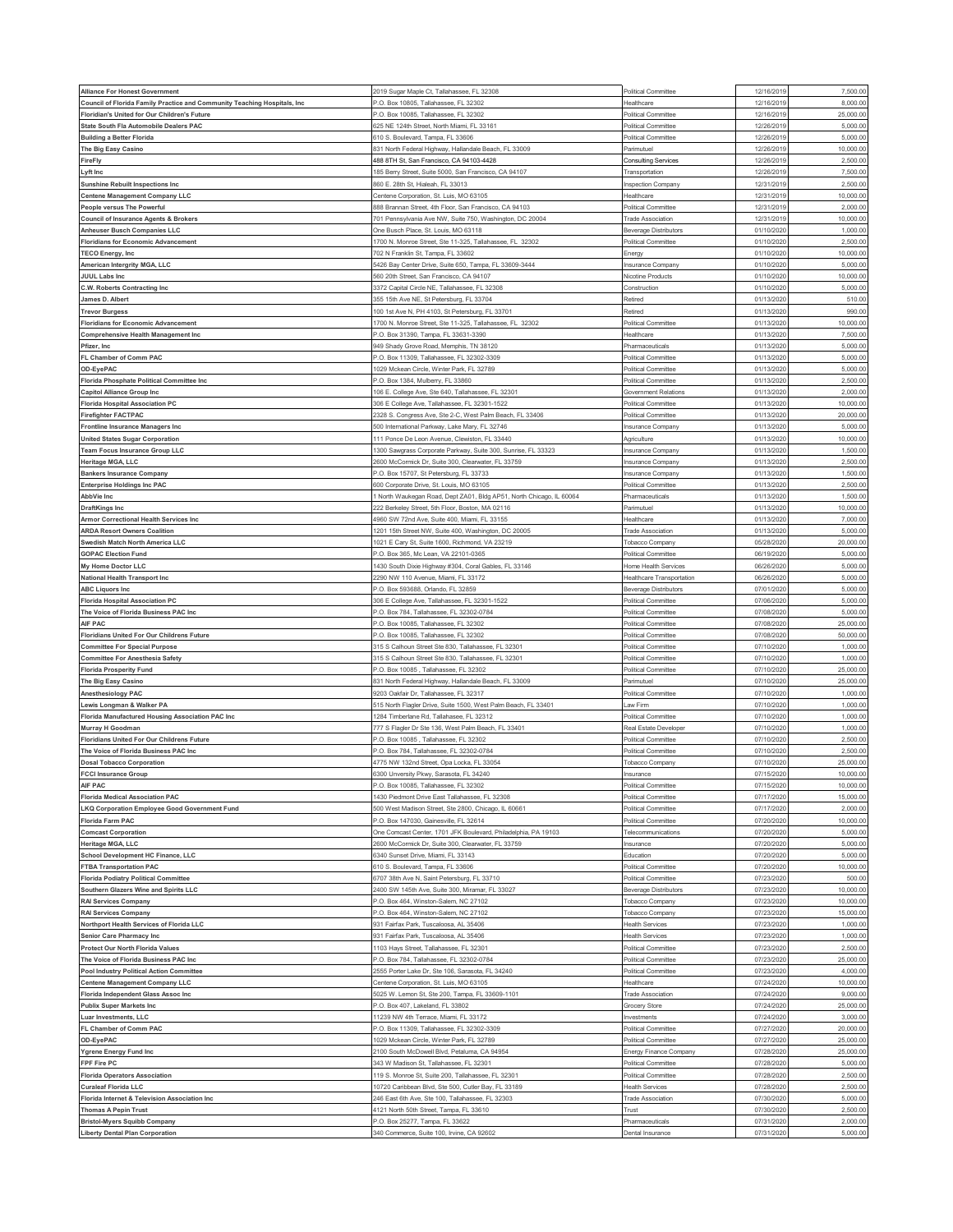| American Traffic Solutions Inc                                            | 1150 North Alma School Rd, Mesa, AZ 85201                                                        | <b>Traffic Solutions</b>                        | 07/31/202                | 2,500.00               |
|---------------------------------------------------------------------------|--------------------------------------------------------------------------------------------------|-------------------------------------------------|--------------------------|------------------------|
| <b>Trulieve Inc</b>                                                       | 24671 US Hwy 19 N, Clearwater, FL 33763                                                          | Healthcare                                      | 07/31/2020               | 5,000.00               |
| <b>CDR Maguire Inc</b>                                                    | P.O. Box 771750, Miami, FL 33177                                                                 | Engineering Company                             | 07/31/202                | 5,000.00               |
| Racetrac Petroleum Inc                                                    | 200 Galleria Parkway, Ste 900, Atlanta, GA 30339                                                 | Petroleum                                       | 07/31/202                | 1,000.00               |
| Lykes Bros Inc                                                            | 400 North Tampa Street, Suite 1900, Tampa, FL 33602-4716                                         | Agriculture                                     | 07/31/202                | 2,500.0                |
| <b>Titan Florida</b>                                                      | 455 Fairway Drive, Ste 200, Deerfield Beach, FL 33441                                            | <b>Building Materials</b>                       | 07/31/2020               | 2,500.00               |
| <b>Floridians For A Stronger Democracy</b>                                | <sup>2</sup> .O. Box 10085, Tallahassee, FL 32302                                                | Political Committee                             | 08/05/202                | 1,000.00               |
| The Home Depot Inc Political Action Committee                             | 1155 F Street NW, Suite 400, Washington, DC 20004                                                | Political Committee                             | 08/05/2020               | 2,500.00               |
| Dade County Fire Fighters Local 1403 PAC                                  | 8000 NW 21 Street, Ste 222, Miami, FL 33122                                                      | Political Committee                             | 08/05/202                | 1,000.0                |
| Dade County Fire Fighters Local 1403 PAC                                  | 8000 NW 21 Street, Ste 222, Miami, FL 33122                                                      | Political Committee                             | 08/05/2020               | 10,000.00              |
| Jacksonville Kennel Club Inc                                              | P.O. Box 959, Orange Park, 32067-0959                                                            | Parimutuel                                      | 08/05/202                | 2,500.00               |
| <b>Florida Association of Health Plans PC</b>                             | P.O. Box 10748. Tallahassee. FL 32302                                                            | Political Committee                             | 08/05/2020               | 2,500.00<br>2,500.0    |
| Old Republic National Title Insurance Co<br><b>TECO Energy, Inc</b>       | 400 Second Ave South, Minneapolis, MN 55401                                                      | Insurance Company                               | 08/05/202<br>08/05/2020  | 10,000.00              |
| <b>Florida Natural Gas PAC</b>                                            | 702 N Franklin St, Tampa, FL 33602<br>P.O. Box 11026, Tallahassee, FL 32302                      | Energy Company<br>Political Committee           | 08/05/202                | 1,000.00               |
| Wellpath                                                                  | 1283 Murfressboro Rd, Ste 500, Nashville, TN, 37217                                              | Healthcare                                      | 08/07/2020               | 5,000.00               |
| Florida Dental Hygienists Political Action Committee                      | 1598 Cass Ave NW, Palm Bay, FL 32907                                                             | Political Committee                             | 08/10/202                | 1,500.0                |
| State South Fla Automobile Dealers PAC                                    | 625 NE 124th Street, North Miami, FL 33161                                                       | Political Committee                             | 08/10/2020               | 2,500.00               |
| <b>Penn Credit Corp</b>                                                   | 2800 Commerce Drive, Harrisburg, PA 17110                                                        | <b>Financial Services</b>                       | 08/10/202                | 1,500.0                |
| Florida Horsemens Benevolent and Protective Assn Inc                      | P.O. Box 3507, Hallandale Beach, FL 33008                                                        | Political Committee                             | 08/10/2020               | 1,500.00               |
| <b>Florida Workers Advocates PAC</b>                                      | 1103 Hays Street, Tallahassee, FL 32301                                                          | Political Committee                             | 08/10/202                | 5,000.00               |
| Florida Orthopaedic Risk Purchasing Group Inc                             | 1215 E Robinson St, Orlando, FL 32801                                                            | nsurance                                        | 08/11/202                | 5,000.0                |
| Rogelio Tovar                                                             | P.O. Box 143975, Coral Gables, FL 33114-3975                                                     | Auto Dealer Owner                               | 08/11/202                | 5,000.00               |
| <b>Alexander Gabriel Leon</b>                                             | 6673 SW 103 Ct, Miami, FL 33173                                                                  | Attorney                                        | 08/11/2020               | 100.00                 |
| Premiere Lighting & Traffic Inc                                           | 2555 NW 102 Ave, Ste 214, Doral, FL 33172                                                        | <b>Traffic Solutions</b>                        | 08/11/202                | 300.00                 |
| PetroPac                                                                  | 1983 Centre Pointe Blvd, Ste 200, Tallahassee, FL 32308                                          | Political Committee                             | 08/11/202                | 10,000.0               |
| <b>Grant Medical Transportation Inc</b>                                   | 4351 Pinnacle Street, Charlotte Harbor, FL 33980                                                 | Medical Transport                               | 08/11/202                | 3,000.00               |
| Oportun, Inc                                                              | 2 Circle Star Way, San Carlos, CA 94070                                                          | <b>Financial Services</b>                       | 08/11/202                | 2,500.00               |
| <b>Patrick K Neal</b>                                                     | 5800 Lakewood Ranch Blvd, Sarasota, FL 34240                                                     | Real Estate Developer                           | 08/11/2020               | 5,000.00               |
| PhRMA<br><b>Charter Communications</b>                                    | 950 F Street, NW Suite 300, Washington, DC 20004<br>12405 Powerscourt Drive, St. Louis, MO 63131 | Pharmaceuticals<br>Communications               | 08/11/202<br>08/11/202   | 15,000.00<br>25,000.00 |
| Floridians United For Our Childrens Future                                | P.O. Box 10085, Tallahassee, FL 32302                                                            | Political Committee                             | 08/11/202                | 5,000.0                |
| <b>Floridians For A Stronger Democracy</b>                                | P.O. Box 10085, Tallahassee, FL 32302                                                            | Political Committee                             | 08/13/202                | 25,000.00              |
| <b>FTBA Transportation PAC</b>                                            | 610 S. Boulevard, Tampa, FL 33606                                                                | Political Committee                             | 08/13/202                | 5,000.0                |
| AJAX Paving Industries Florida LLC                                        | One Ajax Drive, North Venice, FL 34275                                                           | Paving Contractors                              | 08/13/2020               | 1,000.00               |
| D.A.B. Constructors Inc                                                   | P.O. Box 1589, Inglis, FL 34449                                                                  | Construction                                    | 08/13/202                | 5,000.00               |
| <b>HTNB Holdings, LTD PAC</b>                                             | 715 Kirk Drive, Kansas City, MO 64105                                                            | Political Committee                             | 08/13/2020               | 1,000.00               |
| <b>Guidewell Group Inc</b>                                                | P.O. Box 2210, Jacksonville, FL 32203-2210                                                       | Healthcare                                      | 08/13/202                | 13,000.0               |
| UnitedHealth Group Political Action Committee                             | 701 Pennsylvania Ave NW, Washington, DC 20004                                                    | Political Committee                             | 08/13/2020               | 5,000.00               |
| McGuireWoods                                                              | Gateway Plaza, 800 East Canal Street, Richmond, VA 23219-3916                                    | Governmental Consulting                         | 08/13/202                | 2,500.0                |
| <b>Friends of Tampa General Hospital</b>                                  | 610 S. Boulevard, Tampa, FL 33606                                                                | Political Committee                             | 08/13/2020               | 2,500.00               |
| <b>Berkshire Investors Group</b>                                          | 3020 South Florida Ave, Ste 101, Lakeland, FL 33801                                              | nvestments                                      | 08/13/202                | 3,000.0                |
| American Pharmacy Cooperative Inc                                         | P.O. Box 728, Bessemer, AL 35021                                                                 | Pharmacy Cooperative                            | 08/13/2020               | 1,000.00               |
| <b>Business of Florida</b><br>Century Ambulance Service Inc               | 1106 N Franklin St, FL 1, Tampa, FL 33602<br>2110 Herschel Street, Jacksonville, FL 32204        | Political Committe<br>Ambulance Services        | 08/13/202<br>08/13/2020  | 5,000.00<br>1,000.00   |
| Mastec                                                                    | 800 Douglas Road Penthouse, Coral Gables, FL 33134                                               | Infrastructure                                  | 08/13/202                | 2,500.0                |
| <b>Molina Healthcare Inc</b>                                              | 200 Oceangate, 11th Floor, Long Beach, CA 90802                                                  | Healthcare                                      | 08/13/2020               | 5,000.0                |
| <b>St James Insurance Group</b>                                           | 6675 Westwood Blvd., Suite 360, Westwood Center Three, Orlando, FL 32821                         | Healthcare                                      | 08/13/202                | 2,500.00               |
| Dean C. Colson                                                            | 255 Alhambra Circle Penthouse, Coral Gables, FL 33134-7414                                       | Attorney                                        | 08/20/202                | 5,000.00               |
| <b>Florida Cow PAC</b>                                                    | P.O. Box 421929, Kissimmee, FL 34742                                                             | Political Committee                             | 08/20/2020               | 20,000.00              |
| <b>Avante Group</b>                                                       | 5900 Lake Ellenor Drive, Orlando, FL 32809                                                       | Healthcare                                      | 08/20/202                | 2,500.0                |
| <b>Council for Senior Floridians</b>                                      | P.O. Box 1459, Tallahassee, FL 32302                                                             | Political Committee                             | 08/20/202                | 2,500.00               |
| Florida Phosphate Political Committee Inc                                 | P.O. Box 1384, Mulberry, FL 33860                                                                | Political Committee                             | 08/20/202                | 5,000.00               |
| <b>United Underwriters</b>                                                | 1313 NW 167 St, Miami Gardens, FL 33169                                                          | Insurance                                       |                          | 5,000.00               |
|                                                                           |                                                                                                  |                                                 | 08/20/2020               |                        |
| <b>ACLI Political Activity Fund</b>                                       | 101 Constitution Ave, NW Ste 700, Washington, DC 20001                                           | Political Committee                             | 08/26/202                | 5,000.0                |
| <b>ACLI Political Activity Fund</b>                                       | 101 Constitution Ave, NW Ste 700, Washington, DC 20001                                           | Political Committee                             | 08/26/2020               | 5,000.00               |
| <b>ACLI Political Activity Fund</b>                                       | 101 Constitution Ave, NW Ste 700, Washington, DC 20001                                           | Political Committee                             | 08/26/202                | 5,000.00               |
| <b>Wellington Regional Medical Center</b>                                 | 10101 Forest Hill Blvd, Wellington, FL 33414                                                     | Medical Center                                  | 08/26/202                | 1,000.00               |
| <b>Suncoast Behavorial Health Center</b>                                  | 4480 51st St West, Bradenton, FL 34210                                                           | Health Care                                     | 08/26/202                | 1,000.0                |
| <b>Coral Shores Behavorial Health LLC</b>                                 | 5995 SE Community Drive, Stuart, FL 34997                                                        | Medical Center                                  | 08/26/2020               | 1,000.00               |
| Palm Shores Behavorial Health Center                                      | 1324 37th Ave East, Bradenton, FL 34208<br>575 7th Street NW, Ste 700, Washington, DC 20004      | Medical Center                                  | 08/26/2020               | 1,000.00               |
| Facebook Inc<br>Florida Insurance Council PC                              | P.O. Box 749, Tallahassee, FL 32302-0749                                                         | Social Media<br>Political Committee             | 09/08/2020<br>09/08/202  | 7,500.00<br>10,000.00  |
| J. Christopher Reyes                                                      | 777 S Flagler Dr Ste 1500, West Palm Beach, FL 33401                                             | Executive                                       | 09/08/2020               | 5,000.00               |
| M. Jude Reyes 199 Trust                                                   | 777 S Flagler Dr Ste 1500, West Palm Beach, FL 33401                                             | Trust                                           | 09/08/202                | 5,000.00               |
| FL Chamber of Comm PAC                                                    | P.O. Box 11309, Tallahassee, FL 32302-3309                                                       | Political Committee                             | 09/08/2020               | 25,000.00              |
| <b>GM PAC</b>                                                             | 25 Massachusetts Avenue, NW Suite 400, Washington, DC 20001                                      | Political Committee                             | 09/14/202                | 2,500.0                |
| <b>Realtors Political Advocacy Committee</b>                              | 7025 Augusta National Drive, Orlando, FL 32822-5017                                              | Political Committee                             | 09/14/2020               | 7,500.00               |
| <b>EPIC PharmPAC of Florida</b>                                           | 2367 Coral Point Drive, Cape Coral, FL 33990                                                     | Political Committee                             | 09/18/202                | 2,500.00               |
| Florida Academy of Physician Assistants PAC                               | 119 E Park Ave, Tallahassee, FL 32301                                                            | Political Committee                             | 09/18/2020               | 2,000.00               |
| The Geo Group Inc                                                         | 4955 Technology Way, Boca Raton, FL 33431                                                        | Corrections Facility                            | 09/22/2020               | 20,000.00              |
| The Vestcor Companies, Inc.                                               | 3030 Hartley Road, Suite 310, Jacksonville, FL 32257                                             | Real Estate                                     | 09/22/2020               | 10,000.00              |
| The Florida Education Association Advocacy Fund                           | 213 S. Adams St, Tallahassee, FL 32301-1720                                                      | Political Committee<br><b>Trade Association</b> | 09/24/202                | 7,500.00               |
| <b>ARDA Resort Owners Coalition</b>                                       | 1201 15th Street NW, Suite 400, Washington, DC 20005                                             | Political Committee                             | 09/24/2020               | 5,000.00               |
| <b>Committee of Florida Agents</b><br><b>Novartis Finance Corporation</b> | 1103 Hays Street, Tallahassee, FL 32301<br>One Health Plaza, East Hanover, NJ 07936              | Pharmaceuticals                                 | 09/30/2020<br>09/30/2020 | 10,000.00<br>2,500.00  |
| <b>TSE Consulting, LLC</b>                                                | 110 SE 6 Street. Ste 1500. Ft Lauderdale. FL 33301                                               | Governmental Consulting                         | 10/02/2020               | 2,500.00               |
| <b>Health Network One, Inc.</b>                                           | 2001 S. Andrews Ave, Ft Lauderdale, FL 33316                                                     | Healthcare                                      | 10/02/2020               | 10,000.00              |
| Florida Professional Employer Organization PAC                            | 311 E Park Avenue, Tallahassee, FL 32301                                                         | Political Committee                             | 10/02/2020               | 8,000.00               |
| JM Family Enterprises, Inc.                                               | 100 Jim Moran Blvd, Deerfield Beach, FL 33442                                                    | Auto Dealership                                 | 10/02/2020               | 10,000.00              |
| <b>Tripp Scott</b>                                                        | 110 SE 6 Street, 15th Floor, Ft Lauderdale, FL 33301                                             | Law Firm                                        | 10/02/2020               | 2,500.00               |
| Lyft Inc                                                                  | 185 Berry Street, Suite 5000, San Francisco, CA 94107                                            | Transportation                                  | 10/02/202                | 5,000.00               |
| American Bankers Insurance Company of Florida                             | 11222 Quail Roost Drive, Miami, FL 33157                                                         | nsurance                                        | 10/05/2020               | 7,500.00               |
| AT&T                                                                      | 150 South Monroe Street, Ste 400, Tallahassee, FL 32301                                          | Communications                                  | 10/05/202                | 2,500.00               |
| <b>Centene Management Company LLC</b>                                     | Centene Corporation, St. Luis, MO 63105                                                          | Healthcare                                      | 10/05/2020               | 25,000.00              |
| 7-Eleven Inc                                                              | 3200 Hackberry Rd, Irving, TX 75063                                                              | Convenience Store                               | 10/05/202                | 2,500.00               |
| Cigna                                                                     | 214 W. Huron, Chicago, IL 60654                                                                  | Healthcare                                      | 10/06/2020               | 2,500.00               |
| <b>Council for Senior Floridians</b><br><b>PSM PAC</b>                    | P.O. Box 1459, Tallahassee, FL 32302<br>P.O. Box 10930, Tallahassee, FL 32302                    | Political Committee<br>Political Committee      | 10/09/202<br>10/09/2020  | 1,000.00<br>15,000.00  |
| People versus The Powerful PAC                                            | 2350 Kerner Blvd, Ste 250, San Rafael, CA 94901                                                  | Political Committee                             | 10/09/202                | 5,000.00               |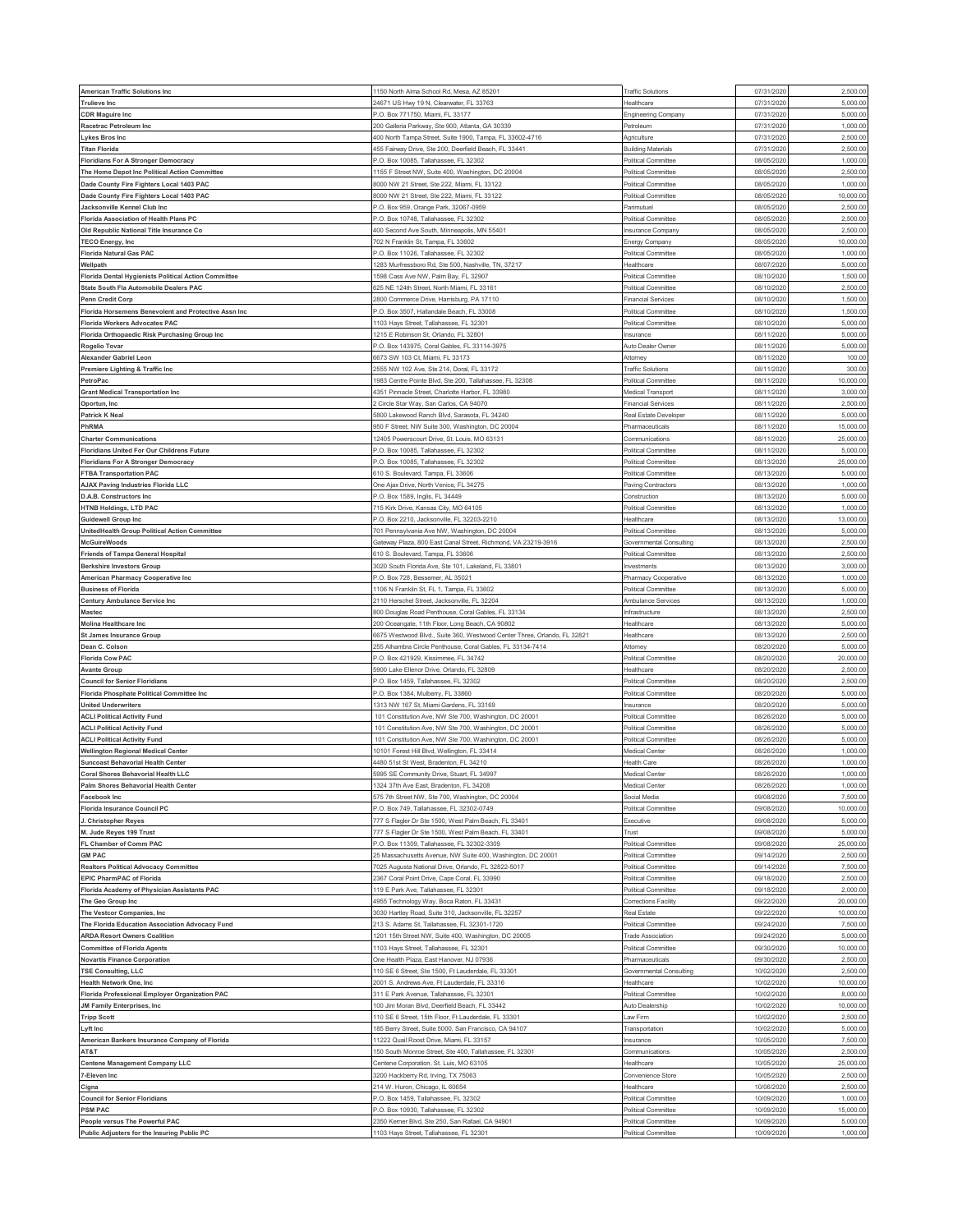| <b>Florida Policyholders Cooperative</b>                         | P.O. Box 30295, Fort Lauderdale, FL 33303                                                              | Political Committee                        | 10/09/2020              | 5,000.00             |
|------------------------------------------------------------------|--------------------------------------------------------------------------------------------------------|--------------------------------------------|-------------------------|----------------------|
| Public Adjusters for the Insuring Public PC                      | 1103 Havs Street, Tallahassee, FL 32301                                                                | Political Committee                        | 10/09/202               | 5,000.00             |
| Florida Concrete and Products Associations Political Committee   | 120 South Monroe St, Tallahassee, FL 32301                                                             | Political Committee                        | 10/09/202               | 2,500.00             |
| <b>Comcast Corporation</b>                                       | One Comcast Center, 1701 JFK Boulevard, Philadelphia, PA 19103                                         | Telecommunications                         | 10/09/202               | 10,000.00            |
| <b>United Group Underwriters</b>                                 | 313 NW 167 St, Miami Gardens, FL 33169                                                                 | Insurance                                  | 10/13/202               | 2,500.0              |
| Zenith Insurance Company                                         | 21255 Califa Street, Woodland Hills, CA 91367                                                          | Insurance                                  | 10/13/202               | 1,500.00             |
| Heritage MGA, LLC                                                | 600 McCormick Dr, Suite 300, Clearwater, FL 33759                                                      | Insurance                                  | 10/13/202               | 5,000.00             |
| <b>Mitigation Banking for Floridas Future</b>                    | 315 S. Calhoun St, Ste 830, Tallahassee, FL 32301                                                      | Political Committee                        | 10/14/2020              | 1,000.00             |
| Florida Manufactured Housing Association PAC Inc                 | 284 Timberlane Rd, Tallahasee, FL 32312                                                                | Political Committee                        | 10/14/202               | 1,500.0              |
| <b>Caesars Enterprise Services, LLC</b>                          | One Harrahs Court, Las Vegas, NV 89119-4377                                                            | Casino & Hotels                            | 10/14/202               | 5,000.00             |
| <b>Walmart Inc</b>                                               | 702 SW 8 Street, Bentonville, AK 72716                                                                 | <b>Retail Store</b>                        | 10/14/202               | 4,000.00             |
| <b>Floridian Partners, LLC</b>                                   | 108 S Monroe Street, Tallahassee, FL 32301                                                             | Government Relations                       | 10/14/202               | 2,702.82             |
| K12 Management Inc                                               | outh Point II, 2300 Corporate Park Dr, Herndon, VA 20171                                               | Education                                  | 10/15/202               | 5,000.0              |
| <b>Families Against Mandatory Minimums</b>                       | 1100 H Street NW, Ste 1000, Washington, DC 20005                                                       | Political Committee                        | 10/15/2020              | 5,000.00             |
| <b>Jesus M Suarez</b>                                            | 4059 Park Avenue, Coconut Grove, FL 33133                                                              | Attorney                                   | 10/15/202               | 500.00               |
|                                                                  | 80 SW 8 St, Ste 2310, Miami, FL 33130                                                                  |                                            |                         | 500.00               |
| John Arrastia Jr PA                                              |                                                                                                        | Law Firm                                   | 10/15/2020              |                      |
| American Intergrity MGA, LLC<br><b>Florida Jobs PAC</b>          | 5426 Bay Center Drive, Suite 650, Tampa, FL 33609-3444<br>P.O. Box 11309, Tallahassee, FL 32302-3309   | Insurance<br>Political Committee           | 10/15/202<br>10/15/2020 | 3,000.0<br>10,000.00 |
|                                                                  |                                                                                                        |                                            | 10/15/202               | 2,500.0              |
| JAM Packaging, LLC                                               | 16301 NW 15 Ave, Miami, FL 33169                                                                       | Packaging Distribution                     |                         | 3,000.00             |
| <b>Florida Family Insurance Company</b>                          | 27599 Riverview Center Blvd, #100, Bonita Springs, FL 34134                                            | Insurance                                  | 10/15/2020              |                      |
| Genovese Joblove & Batista PA                                    | 100 SE Second St, 44th FL, Miami, FL 33131                                                             | Law Firm                                   | 10/15/202               | 2,500.0              |
| Simply Healthcare Plans Inc                                      | 3075 Vandercar Way, Cincinnati, OH 45209                                                               | Insurance                                  | 10/15/2020              | 10,000.00            |
| 1-800 Contacts Inc                                               | 261 West Data Drive, Draper, UT 84020                                                                  | <b>Contact Lenses</b>                      | 10/15/202               | 5,000.00             |
| <b>Florida Harbor Pilots Association Inc</b>                     | <sup>2</sup> .O. Box 38294, Tallahassee, FL 32315                                                      | <b>Trade Association</b>                   | 10/15/2020              | 5,000.00             |
| <b>Apartment Political Action Committee</b>                      | 200 E Robinson St Ste 900, Orlando, FL 32801                                                           | Political Committee                        | 10/15/202               | 5,000.0              |
| <b>JUUL Labs Inc</b>                                             | 560 20 Street, San Francisco, CA 94107                                                                 | Nicotine Products                          | 10/15/2020              | 10,000.0             |
| <b>Coalition For Better Care PC</b>                              | 120 South Monroe St. Tallahassee. FL 32301                                                             | <b>Political Committee</b>                 | 10/15/2020              | 5,000.00             |
| Gunster                                                          | 777 South Flagler Drive, Ste 500 East, West Palm Beach, FL 33401                                       | Law Firm                                   | 10/15/2020              | 1,000.00             |
| <b>Coalition of Affordable Housing Providers PC</b>              | 8489 Cabin Hill Rd., Tallahassee, FL 32311                                                             | Political Committee                        | 10/15/202               | 2,500.0              |
| <b>Florida Justice Reform Committee</b>                          | 210 S. Monroe Street, Tallahassee, FL 32301                                                            | Political Committee                        | 10/22/202               | 10,000.0             |
| <b>Thomas Julius Majdanics</b>                                   | 1479 Edgewood Ave S, Jacksonville, FL 32205                                                            | Education                                  | 10/22/2020              | 500.00               |
| <b>Baker Law Group PLLC</b>                                      | <sup>2</sup> .O. Box 424, Tallahassee, FL 32302                                                        | Law Firm                                   | 10/22/202               | 500.00               |
| <b>Fidelity National Financial</b>                               | 601 Riversidde Ave Bldg 5, 6th FL, Jacksonville, FL 32204                                              | <b>Financial Services</b>                  | 10/22/202               | 10,000.00            |
| <b>BCSP, LLC</b>                                                 | 21 N Hogan St #306, Jacksonville, FL 32202                                                             | Investments                                | 10/22/202               | 1,000.0              |
| Jacksonville Assoc of Firefighters Local 122 Political Committee | 325 Stockton St, Jacksonville, FL 32204                                                                | Political Committee                        | 10/22/202               | 2,000.00             |
| Creating a Prosperous Jacksonville                               | 33 Harbor Dr S, Venice, FL 34285                                                                       | Political Committee                        | 10/22/202               | 1,000.00             |
| <b>Gate Petroleum Company</b>                                    | P.O. Box 23627, Jacksonville, FL 32241                                                                 | Petroleum                                  | 10/22/2020              | 1,000.00             |
| Florida Insurance Council PC                                     | O. Box 749, Tallahassee, FL 32302-0749                                                                 | Political Committee                        | 10/22/202               | 10,000.0             |
| <b>Jax Biz</b>                                                   | 3 Independent Drive, Jacksonville, FL 32202                                                            | Political Committee                        | 10/22/2020              | 2,500.00             |
| Floridians United For Our Childrens Future                       | <sup>2</sup> .O. Box 10085, Tallahassee, FL 32302                                                      | Political Committee                        | 10/22/202               | 5,000.00             |
| <b>Wesley Financial Group, LLC</b>                               | 9009 Carothers Pkwy, Ste B3, Franklin, TN 37067                                                        | TimeShare                                  | 10/22/2020              | 3,000.00             |
| Florida Association of Motorist Service Providers Inc            | 12938A S. Dixie Hwy, Miami, FL 33156                                                                   | Political Committee                        | 10/22/202               | 5,000.0              |
| Rayonier Operating Company, LLC                                  | One Rayonier Way, Wildlight, FL 32097                                                                  | Real Estate Development                    | 10/22/2020              | 2,500.00             |
| AssociaPAC                                                       | 5401 N Central Expressway, Ste 300, Dallas, TX 75205                                                   | Political Committee                        | 10/22/202               | 2,500.00             |
| <b>Zillow Inc</b>                                                | 1301 Second Avenue, Floor 31, Seattle, WA 98101                                                        | Real Estate Database                       | 10/23/2020              | 5,000.00             |
| PhRMA                                                            | 950 F Street, NW Suite 300, Washington, DC 20004                                                       | Pharmaceutical:                            | 10/23/202               | 5,000.0              |
|                                                                  |                                                                                                        |                                            | 10/23/2020              | 5,000.00             |
| Gulfstream Park Racing Association Inc                           | 901 South Federal Highway, Hallandale, FL 33009                                                        | Parimutuel                                 |                         |                      |
| <b>Caremark RX Inc</b>                                           | -. O. Box 287, Lincoln, RI 02865-0287                                                                  | Pharmaceuticals                            | 10/23/202               | 5,000.0              |
| Sunovion                                                         | 34 Waterford Drive, Marlborough, MA 01752                                                              | Pharmaceuticals                            | 10/23/2020              | 3,000.00             |
| Swisher International Inc                                        | <sup>2</sup> .O. Box 2230, Jacksonville, FL 32203                                                      | Tobacco Company                            | 10/23/202               | 2,500.0              |
| Rock Holdings Inc State PAC                                      | 101 S Washington Square, Ste 300, Lansing, MI 48933                                                    | Political Committee                        | 10/26/2020              | 1,000.00             |
| <b>TECO Energy, Inc</b>                                          | 702 N Franklin St, Tampa, FL 33602                                                                     | Energy                                     | 10/26/202               | 5,000.00             |
| AT&T                                                             | 150 South Monroe Street, Ste 400, Tallahassee, FL 32301                                                | Communications                             | 10/26/2020              | 2,500.00             |
| <b>T-Mobile USA Inc</b>                                          | 12920 SE 38 Street, Bellevue, WA 98006                                                                 | Communications                             | 10/26/202               | 3,000.0              |
| Palm Beach Aggregates, LLC                                       | 20125 SR 80, Loxahatchee, FL 33470                                                                     | Construction                               | 10/27/2020              | 10,000.0             |
| <b>Sentry Insurance</b>                                          | 1800 Deming Way, Ste 400, Middleton, WI 53562                                                          | Insurance                                  | 10/28/202               | 5,000.00             |
| Dade County Fire Fighters Local 1403 PAC                         | 3000 NW 21 Street, Ste 222, Miami, FL 33122                                                            | Political Committee                        |                         |                      |
| Alvarez Feltman & Da Silva PLLC                                  | 2121 Ponce De Leon, Ste 1100, Coral Gables, FL 33134                                                   |                                            | 10/28/202               | 5,000.00             |
| Our Future Now PC                                                |                                                                                                        | Law Firm                                   | 10/28/2020              | 10,000.00            |
|                                                                  | 106 N Franklin St, Tampa, FL 33602                                                                     | Political Committee                        | 10/29/202               | 2,500.0              |
| <b>Florida Prosperity Fund</b>                                   | P.O. Box 10085, Tallahassee, FL 32302                                                                  | Political Committee                        | 10/29/2020              | 2,500.00             |
| Southern Oak Insurance                                           | 816 A1A North, Ste 302, Ponte Vedra Beach, FL 32082                                                    | Insurance                                  | 10/30/2020              | 1,000.00             |
| Asian American Hotel Owners Association                          | 1100 Abernathy Rd, Ste 725, Atlanta, GA 30328                                                          | <b>Trade Association</b>                   | 10/30/2020              | 2,500.00             |
| <b>CE Resource Management Ltd</b>                                | 999 Vanderbilt Beach Rd, #507, Naples, FL 34108                                                        | Real Estate                                | 10/30/202               | 2,500.00             |
| <b>UPSPAC</b>                                                    | 55 Glenlake Pkwy NE, Atlanta, GA 30328                                                                 | Political Committee                        | 10/30/2020              | 2,500.00             |
| <b>Barron Collier Partnership LLLP</b>                           | 2600 Golden Gate Pkwy, Naples, FL 34105                                                                | Real Estate                                | 10/30/2020              | 2,500.00             |
| <b>Amscot Corporation</b>                                        | 600 N. Westshore Blvd, Suite 1200. Tampa, FL 33609                                                     | <b>Financial Services</b>                  | 10/30/2020              | 5,000.00             |
| <b>Disney Worldwide Services Inc</b>                             | 1375 N Buena Vista Drive, Lake Buena Vista, FL 32830                                                   | Entertanment                               | 11/30/202               | 5,000.00             |
| FL Chamber of Comm PAC                                           | P.O. Box 11309, Tallahassee, FL 32302-3309                                                             | Political Committee                        | 11/30/2020              | 10,000.00            |
| <b>Tenet Health</b>                                              | P.O. Box 809074, Dallas, TX 75380-9074                                                                 | HealthCare                                 | 11/30/202               | 5,000.00             |
| JM Family Enterprises, Inc.                                      | 100 Jim Moran Blvd, Deerfield Beach, FL 33442                                                          | Auto Dealership                            | 02/12/2021              | 25,000.00            |
| <b>Florida Engineers Political Action Committee</b>              | P.O. Box 750, Tallahassee, FL 32302                                                                    | Political Committee                        | 02/12/2021              | 2,500.00             |
| Larry J Overton & Associates Inc                                 | 101 East College Ave, Ste 302, Tallahassee, FL 32301                                                   | Government Relations                       | 02/12/2021              | 5,000.00             |
| <b>Amscot Corporation</b>                                        | 600 N. Westshore Blvd, Suite 1200. Tampa, FL 33609                                                     | <b>Financial Services</b>                  | 02/12/202               | 2,500.00             |
| <b>Caesars Enterprise Services, LLC</b>                          | One Harrahs Court, Las Vegas, NV 89119-4377                                                            | Casino & Hotels                            | 02/23/2021              | 5,000.00             |
| <b>Associations Inc</b>                                          |                                                                                                        |                                            | 02/23/2021              | 5,000.00             |
|                                                                  | 5401 North Central Expressway, #300, Dallas, TX 75205                                                  | Property Management<br>Political Committee |                         | 1,500.00             |
| <b>Florida Operators Association</b>                             | 19 S Monroe St, Ste 200, Tallahassee, FL 32301                                                         |                                            | 02/23/2021              |                      |
| <b>Curaleaf Florida LLC</b>                                      | 0720 Caribbean Blvd, Ste 500, Cutler Bay, FL 33189                                                     | <b>Health Care Products</b>                | 02/23/202               | 5,000.00             |
| Floridians United For Our Childrens Future                       | P.O. Box 10085, Tallahassee, FL 32302                                                                  | Political Committee                        | 02/23/2021              | 10,000.00            |
| <b>Coalition of Affordable Housing Providers PC</b>              | 1103 Hays Street, Tallahassee, FL 32301                                                                | Political Committee                        | 02/23/202               | 5,000.00             |
| Gunster                                                          | 777 South Flagler Drive, Ste 500 East, West Palm Beach, FL 33401                                       | Law Firm                                   | 02/23/2021              | 5,000.00             |
| <b>Gulfstream Park Racing Association Inc</b>                    | 660 North Central Expressway, Plano, TX 75074                                                          | Parimutuel                                 | 02/23/2021              | 5,000.00             |
| Becker & Poliakoff PA                                            | One East Broward Blvd, Ste 1800, Ft Lauderdale, FL 33301                                               | Law Firm                                   | 02/23/2021              | 5,000.00             |
| American Flood Action PC                                         | 610 S Boulevard, Tampa, FL 33606                                                                       | Political Committee                        | 02/23/2021              | 5,000.00             |
| <b>Florida Medical Association PAC</b>                           | 1430 Piedmont Drive East Tallahassee, FL 32308                                                         | Political Committee                        | 02/23/202               | 10,000.00            |
| <b>Florida Harbor Pilots Association Inc</b>                     | P.O. Box 38294, Tallahassee, FL 32315                                                                  | <b>Trade Association</b>                   | 02/23/202               | 5,000.00             |
| American Integrity MGA, LLC                                      | 426 Bay Center Drive, Suite 650, Tampa, FL 33609-3444                                                  | Insurance                                  | 02/23/202               | 10,000.00            |
| <b>Hopping Green &amp; Sams PA</b>                               | 119 S Monroe St, Ste 300, P.O. Box 6526, Tallahassee, FL 32314                                         | Law Firm                                   | 02/23/2021              | 2,500.00             |
| Roche Surety Inc                                                 | 107 North Himes Ave, 2nd FL, Tampa, FL 33607                                                           | <b>Bail Bonds</b>                          | 02/23/202               | 1,000.00             |
| Mednax, Inc Federal PAC                                          | 301 Concord Terrace, Sunrise, FL 33323                                                                 | Political Committee                        | 02/23/2021              | 2,500.00             |
| PetroPac<br>RedSpeed Florida, LLC                                | 983 Centre Pointe Blvd, Ste 200, Tallahassee, FL 32308<br>400 Eisenhower Lane North, Lombard, IL 60148 | Political Committee<br>Red Light Cameras   | 02/23/202<br>02/23/2021 | 5,000.00<br>5,000.00 |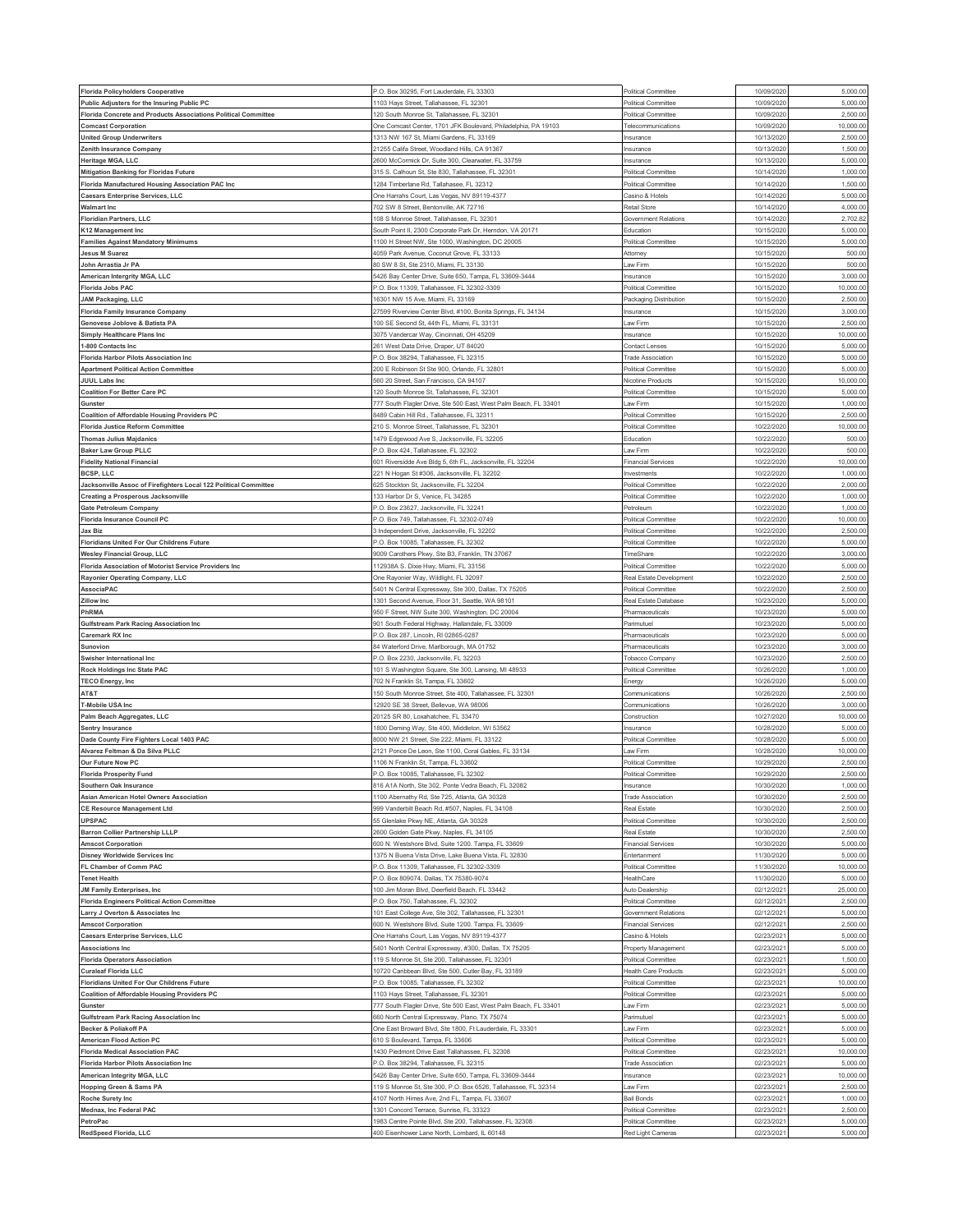| Floridians United For Our Childrens Future                                     | P.O. Box 10085, Tallahassee, FL 32302                             | Political Committee        | 02/23/202  | 10,000.00 |
|--------------------------------------------------------------------------------|-------------------------------------------------------------------|----------------------------|------------|-----------|
| Rayonier Operating Company, LLC                                                | One Rayonier Way, Wildlight, FL 32097                             | Real Estate Developer      | 02/23/202  | 7,000.00  |
| <b>Dosal Tobacco Corporation</b>                                               | 1775 NW 132nd Street, Opa Locka, FL 33054                         | Tobacco Company            | 02/23/202  | 10,000.00 |
| <b>FCCI Services, Inc</b>                                                      | 3300 Unversity Pkwy, Sarasota, FL 34240                           | Insurance                  | 02/23/202  | 10,000.00 |
| Mario E Jardon                                                                 | !555 Collins Ave, #1010, Miami Beach, FL 33140-4776               | Healthcare Executive       | 02/24/202  | 5,000.0   |
| <b>ARDA Resort Owners Coalition</b>                                            | 1201 15th Street NW, Suite 400, Washington, DC 20005              | <b>Trade Association</b>   | 02/24/202  | 5,000.00  |
| <b>CREI Holdings LLC</b>                                                       | 11239 NW 4th Terrace, Miami, FL 33172                             | Real Estate                | 02/26/202  | 2,500.00  |
| <b>GED Lawyers LLP</b>                                                         | 7171 North Federal Highway, Boca Raton, FL 33487                  | Law Firm                   | 02/26/2021 | 5,000.00  |
| <b>Fanduel Inc</b>                                                             | 300 Park Ave, South, 14th Fl, New York, NY 10010                  | Sports Promotions          | 02/26/202  | 10,000.0  |
| <b>Floridians for Patient Access Inc</b>                                       | 986 Douglas Avenue, Altamonte Springs, FL 32714                   | Political Committee        | 03/01/2021 | 10,000.00 |
|                                                                                |                                                                   |                            |            |           |
| Florida Dental Hygienists Political Action Committee                           | 598 Cass Ave NW, Palm Bay, FL 32907                               | Political Committee        | 03/01/202  | 1,500.00  |
| <b>Committee For Anesthesia Safety</b>                                         | 315 S Calhoun St, Ste 830, Tallahassee, FL 32301                  | Political Committee        | 03/01/202  | 2,500.00  |
| <b>Committee For Special Purpose Government Study</b>                          | 315 S Calhoun St, Ste 830, Tallahassee, FL 32301                  | Political Committee        | 03/01/202  | 1,500.0   |
| FL Coalition for Safe Communities                                              | 2055 NW Diamond Creek Way, Jensen Beach, FL 34957                 | Political Committee        | 03/01/2021 | 9,000.00  |
| <b>Alliance For Honest Government</b>                                          | 2019 Sugar Maple Ct, Tallahassee, FL 32308                        | Political Committee        | 03/01/202  | 10,000.00 |
| Florida Insurance Council PC                                                   | P.O. Box 749, Tallahassee, FL 32302-0749                          | Political Committee        | 03/01/2021 | 1,000.00  |
| State South Fla Automobile Dealers PAC                                         | 25 NE 124th Street, North Miami, FL 33161                         | Political Committee        | 03/01/202  | 2,500.0   |
| Silverman Chiropractic & Rehabilitation                                        | 346 SW 82 Ave, Miami, FL 33144                                    | Chiropractor               | 03/01/202  | 1,000.00  |
| Florida Chiropractic Society Political Action Committee Inc                    | 729 Pruitt Dr, Maderia Beach, FL 33708-2358                       | Political Committee        | 03/01/202  | 5,000.0   |
| <b>Ronald Book PA</b>                                                          | 8851 NE 29th Ave, Ste 1010, Aventura, FL 33180                    | Law Firm                   | 03/01/202  | 5,000.00  |
| Council of Florida Family Practice and Community Teaching Hospitals, Inc       | P.O. Box 10805, Tallahassee, FL 32302                             | <b>Political Committee</b> | 03/01/202  | 2,500.00  |
| <b>Tower Hill Insurance Group Inc</b>                                          | <sup>2</sup> .O. Box 147018, Gainesville, FL 32614                | Insurance                  | 03/01/202  | 2,500.0   |
| <b>Eduserve Inc</b>                                                            | 800 Corporate Drive, Ste 700, Ft Lauderdale, FL 33334             | Education                  | 03/01/202  | 10,000.0  |
| <b>Elevating Floridas Future</b>                                               | 103 Hays Street, Tallahassee, FL 32301                            | <b>Political Committee</b> | 03/01/202  | 5,000.00  |
| <b>EIG Services</b>                                                            | 10375 Professional Circle, Reno, NV 89521                         | Insurance                  | 03/01/202  | 1,000.0   |
| <b>SecureNet Solutions Group, LLC</b>                                          | 2073 Summit Lake Drive, Ste 155, Tallahassee, FL 32317            | Computer Services          | 03/01/202  | 5,000.0   |
| <b>Charter Communications Inc Florida PAC</b>                                  | 700 Carillon Parkway, St Petersburg, FL 33716                     | <b>Political Committee</b> | 03/01/202  | 15,000.00 |
|                                                                                |                                                                   |                            |            |           |
| Heritage MGA, LLC                                                              | 600 McCormick Dr, Suite 300, Clearwater, FL 33759                 | Insurance                  | 03/01/202  | 5,000.00  |
| <b>United Group Underwriters</b>                                               | 1313 NW 167 St, Miami Gardens, FL 33169                           | Insurance                  | 03/01/202  | 5,000.00  |
| Florida Association of Health Plans PC                                         | .O. Box 10748, Tallahassee, FL 32302                              | Political Committee        | 03/01/202  | 2,500.0   |
| Wellpath                                                                       | 283 Murfressboro Rd, Ste 500, Nashville, TN, 37217                | Healthcare                 | 03/01/202  | 5,000.00  |
| <b>Briggs Investments Inc</b>                                                  | 1115 N Causeway Blvd, Ste 200, Mandeville, LA 70471               | Real Estate Investment     | 03/01/202  | 1,000.00  |
| FTA PAC Inc                                                                    | 350 E College Ave, Tallahassee, FL 32301                          | Political Committee        | 03/01/2021 | 10,000.00 |
| Marriot International Inc PAC Dept 52-904                                      | 10400 Fernwood Rd, Bethesda, MD 20817                             | Political Committee        | 03/01/202  | 5,000.00  |
| <b>William F Austin</b>                                                        | 5563 Rustic Manor Drive, Brownsville, TX 78526                    | Retired                    | 03/01/202  | 5,000.00  |
| Florida Association of Health Plans PC                                         | <sup>2</sup> .O. Box 10748, Tallahassee, FL 32302                 | Political Committee        | 03/01/202  | 2,500.00  |
| Old Republic National Title Insurance Co                                       | 400 Second Ave South, Minneapolis, MN 55401                       | Insurance                  | 03/01/2021 | 2,500.00  |
| <b>Trulieve Inc</b>                                                            | 24671 US Hwy 19 N, Clearwater, FL 33763                           | Healthcare                 | 03/01/202  | 10,000.0  |
| <b>Integrated Home Care Services Inc</b>                                       | 3700 Commerce Parkway, Miramar, FL 33025                          | Healthcare                 | 03/01/202  | 2,500.0   |
| Swisher International Inc                                                      | <sup>2</sup> .O. Box 2230, Jacksonville, FL 32203                 | Tobacco Compan             | 03/01/202  | 2,500.00  |
| <b>Business of Florida</b>                                                     | 106 N Franklin St, FL 1, Tampa, FL 33602                          | <b>Political Committee</b> | 03/01/2021 | 2,500.00  |
|                                                                                |                                                                   |                            |            | 2,500.0   |
| <b>Morse Life Good Government PAC</b>                                          | 2640-A Mitcham Drive, Tallahassee, FL 32308                       | Political Committee        | 03/01/202  |           |
| <b>Comcast Corporation</b>                                                     | One Comcast Center, 1701 JFK Boulevard, Philadelphia, PA 19103    | Broadcasting               | 03/01/2021 | 5,000.00  |
| Florida Internet & Television Association Inc                                  | 246 East 6th Ave, Ste 100, Tallahassee, FL 32303                  | Communications             | 03/01/202  | 5,000.00  |
| <b>Florida Jobs PAC</b>                                                        | <sup>2</sup> .O. Box 11309, Tallahassee, FL 32302-3309            | Political Committee        | 03/01/202  | 5,000.00  |
| <b>Florida Prosperity Fund</b>                                                 | <sup>2</sup> .O. Box 10085, Tallahassee, FL 32302                 | Political Committee        | 03/01/202  | 10,000.0  |
| Florida Family Insurance Company                                               | 27599 Riverview Center Blvd, #100, Bonita Springs, FL 34134       | Insurance                  | 03/01/202  | 2,500.0   |
| <b>Florida Family Insurance Company</b>                                        | 27599 Riverview Center Blvd, #100, Bonita Springs, FL 34134       | Insurance                  | 03/01/202  | 2,500.0   |
| <b>Florida Blue</b>                                                            | <sup>2</sup> .O. Box 2210, Jacksonville, FL 32203-2210            | Insurance                  | 03/01/202  | 5,000.00  |
| <b>Florida Blue</b>                                                            | P.O. Box 2210, Jacksonville, FL 32203-2210                        | Insurance                  | 03/01/202  | 10,000.0  |
| Safe Affordable Florida Education PAC - SAFEPAC                                | 103 Hays Street, Tallahassee, FL 32301                            | Political Committee        | 03/01/202  | 5,000.0   |
| <b>Centene Management Company LLC</b>                                          | Centene Corporation, St. Luis, MO 63105                           | Healthcare                 | 03/01/202  | 10,000.00 |
| Pinch A Penny Inc                                                              | .O. Box 6025, Clearwater, FL 33758                                | Pool Supplies              | 03/01/202  | 2,500.00  |
| <b>Florida Prosperity Fund</b>                                                 | P.O. Box 10085, Tallahassee, FL 32302                             | Political Committee        | 03/01/202  | 5,000.00  |
| <b>Council for Senior Floridians</b>                                           | .O. Box 1459, Tallahassee, FL 32302                               | Political Committee        | 03/01/202  | 2,500.0   |
| <b>Florida Health Care PAC</b>                                                 | 307 West Park Avenue, Tallahassee, FL 32301                       | Political Committee        | 03/01/202  | 2,500.00  |
| Alvarez Feltman & Da Silva PLLC                                                | 121 Ponce De Leon, Ste 1100, Coral Gables, FL 33134               | Law Firm                   | 03/01/202  | 1,000.00  |
| Dade County Fire Fighters Local 1403 PAC                                       | 3000 NW 21 Street, Ste 222, Miami, FL 33122                       | Political Committee        | 03/01/202  | 2,500.00  |
|                                                                                |                                                                   |                            |            |           |
| <b>Independent Living Systems</b>                                              | 4601 NW 77 Ave, Miami, FL 33166                                   | Senior Center              | 03/01/202  | 2,500.0   |
| Surterra Florida LLC                                                           | 2203 N Lois Ave, Ste M275, Tampa, FL 33607                        | Healthcare                 | 03/01/2021 | 5,000.00  |
| <b>RAI Services Company</b>                                                    | P.O. Box 464, Winston-Salem, NC 27102                             | Tobacco                    | 03/01/2021 | 10,000.00 |
| <b>Friends of Mount Sinai</b>                                                  | 9400 So. Dadeland Blvd, #100, Miami, FL 33156                     | Political Committee        | 03/01/2021 | 5,000.00  |
| <b>Citizens for Principled Leadership PC</b>                                   | 120 S. Monroe Street, Tallahassee, FL 32301                       | Political Committee        | 03/01/202  | 5,000.00  |
| <b>Minto Communities LLC</b>                                                   | 4400 W Sample Rd, Ste 200, Coconut Creek, FL 33073                | Developers                 | 03/01/2021 | 1,500.00  |
| Lewis Longman & Walker PA                                                      | 515 N Flagler Dr, Ste 1500, West Palm Beach, FL 33401             | Law Firm                   | 03/01/202  | 1,000.00  |
| Racetrac Petroleum Inc                                                         | 200 Galleria Parkway, Ste 900, Atlanta, GA 30339                  | Petroleum                  | 03/01/2021 | 2,500.00  |
| Florida Manufactured Housing Association PAC Inc                               | 1284 Timberlane Rd, Tallahasee, FL 32312                          | Political Committee        | 03/01/202  | 2,500.00  |
| <b>Ygrene Energy Fund Inc</b>                                                  | 2100 South McDowell Blvd, Petaluma, CA 94954                      | Energy Finance Company     | 03/01/2021 | 5,000.00  |
| <b>Thomas A Pepin Trust</b>                                                    | 1121 North 50th Street, Tampa, FL 33610                           | Trust                      | 03/01/2021 | 5,000.00  |
| American Fire Sprinkler Assn-FL PAC                                            | 610 S Boulevard, Tampa, FL 33606                                  | Political Committee        | 03/01/2021 | 2,500.00  |
| M. Jude Reyes 1999 Trust                                                       | 777 South Flagler Drive, Ste 1500 West, West Palm Beach, FL 33401 | Trust                      | 03/01/2021 | 5,000.00  |
| AutoNation                                                                     |                                                                   |                            |            | 2,500.00  |
| South Florida Stadium LLC DBA Hard Rock Stadium                                | 200 SW 1 Ave. Ft Lauderdale. FL 33301                             | Auto Dealership            | 03/01/2021 |           |
| <b>Apartment Political Action Committee</b>                                    |                                                                   | Entertainment              |            | 2,500.00  |
|                                                                                | 347 Don Shula Drive, Miami Gardens, FL 33056                      | Political Committee        | 03/01/202  | 2,500.00  |
|                                                                                | 200 E Robinson St Ste 900, Orlando, FL 32801                      |                            | 03/01/2021 |           |
| <b>VITAS Healthcare</b>                                                        | 3046 Corporate Way, Miramar, FL 33025                             | Healthcare                 | 03/01/2021 | 2,500.00  |
| The Big Easy Casino                                                            | 831 North Federal Highway, Hallandale Beach, FL 33009             | Parimutuel                 | 03/01/202  | 25,000.00 |
| Anesthesiology PAC                                                             | 9203 Oakfair Dr, Tallahassee, FL 32317                            | Political Committee        | 03/01/202  | 2,500.00  |
| <b>ACPAC Automobile Club PAC</b>                                               | Auto Club Drive, Dearborn, MI 48126                               | Political Committee        | 03/01/2021 | 2,500.00  |
| Homes By West Bay, LLC                                                         | 4065 Crescent Park Dr, Riverview, FL 33578                        | Developers                 | 03/01/202  | 5,000.00  |
| 1-800 Contacts Inc                                                             | 261 West Data Drive, Draper, UT 84020                             | Contact Lenses             | 03/01/202  | 5,000.00  |
| ABC-PAC - Associated Builders and Contractors - Florida East Coast Chapter Inc | 3730 Coconut Creek Pkwy, Suite 200, Coconut Creek, FL 33066       | Political Committee        | 03/01/2021 | 4,000.00  |
| <b>Shopping Center Management</b>                                              | 9501 Biscayne Boulevard, Ste 400, Aventura, FL 33180              | Property Management        | 05/28/202  | 10,000.00 |
| <b>Pet Retailers Inc</b>                                                       | 8181 NW 154th Street, Ste 270, Miami Lakes, FL 33016              | Retail Store               | 06/06/2021 | 14,500.00 |
| <b>Edith Duarte-Viera</b>                                                      | 800 Jeromino Dr. Coral Gables, FL 33146                           | Homemaker                  | 06/22/202  | 5,000.0   |
| <b>Uber Technologies, Inc.</b>                                                 | 82 Howard Street, #8, San Francisco, CA 94105                     | Transportation             | 06/22/2021 | 10,000.00 |
| Foundation Risk Partners, Corp.                                                | 4634 Gulfstarr Drive, Destin, FL 32541                            | Insurance                  | 06/22/202  | 5,000.00  |
| William J Christy Tax Account                                                  | 150 S Palmetto Ave #201, Daytona Beach, FL 32114                  | Sports Entertainment       | 06/28/2021 | 4,000.00  |
| Disney Worldwide Services Inc                                                  | 1375 E Buena Vista Dr, FL 4N, Lake Buena Vista, FL 32830          | Entertainment              | 06/28/2021 | 5,000.00  |
| William F. Austin                                                              | 5563 Rustic Manor Drive, Brownsville, TX 78526                    | Retired                    | 07/13/2021 | 5,000.00  |
| FCCI Insurance Group, Inc.                                                     | 6300 University Pkwy, Sarasota, FL 34240                          | Insurance                  | 7/21/2021  | 15,000.00 |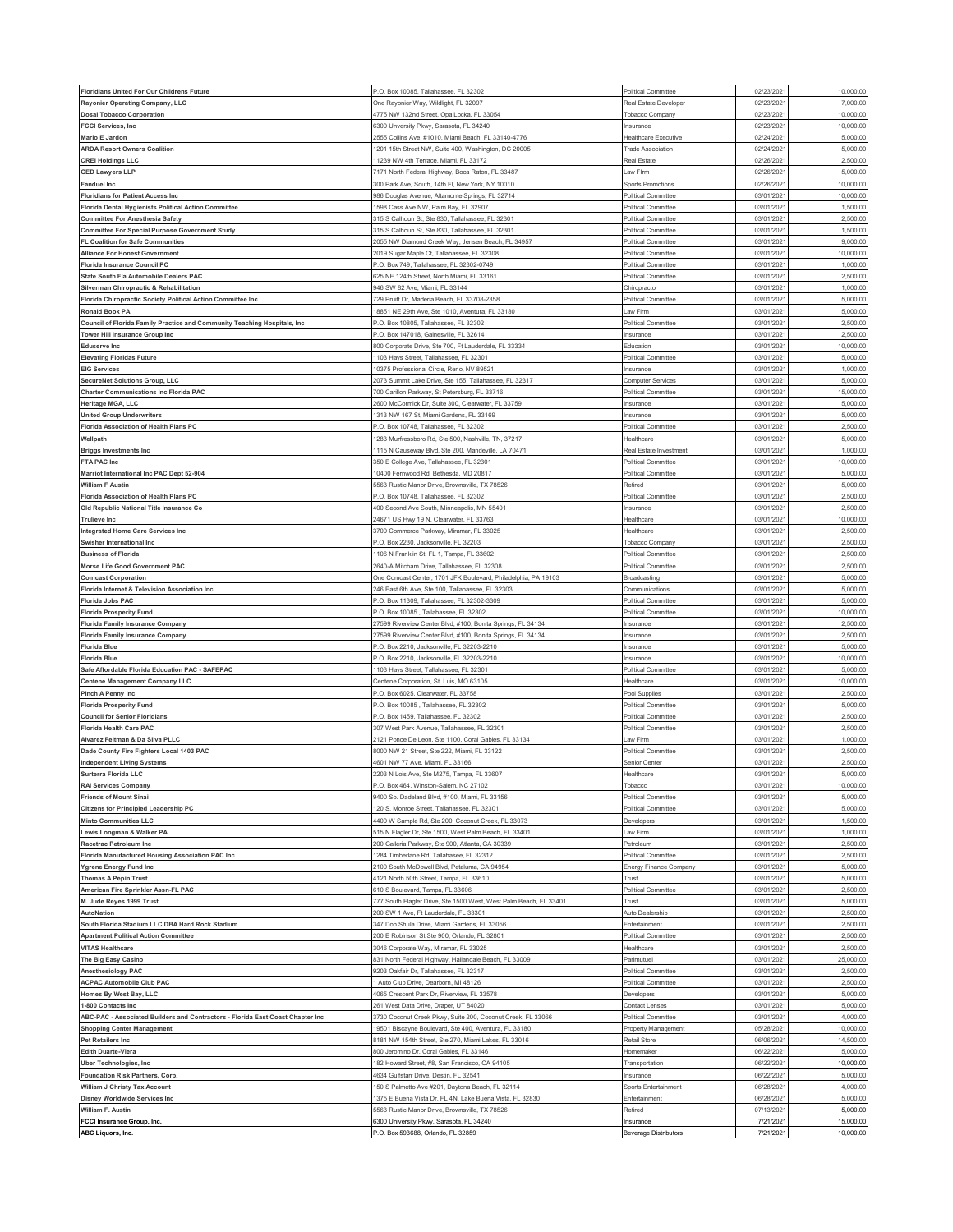| Ramba Consulting Group, LLC                                                    | 120 South Monroe St, Tallahassee, FL 32301                                                   | Consulting                                 | 07/27/2021               | 5,000.00              |
|--------------------------------------------------------------------------------|----------------------------------------------------------------------------------------------|--------------------------------------------|--------------------------|-----------------------|
| <b>CEOMC Florida, Inc</b>                                                      | 7300 Park St., Seminole, FL 33777                                                            | Property Management                        | 07/27/202                | 10,000.00             |
| <b>NOMI Health Inc</b>                                                         | 898 N 1200 W, Ste 1, Orem, UT 84057                                                          | Healthcare                                 | 08/06/202                | 6,000.00              |
|                                                                                |                                                                                              |                                            |                          |                       |
| United Health Group Political Action Committee                                 | 701 Pennsylvania Ave, NW, Ste 200, Washington, DC 20004                                      | Political Committee                        | 08/06/202                | 10,000.0              |
| <b>FTBA Transportation PAC</b>                                                 | 610 S Boulevard, Tampa, FL 33606                                                             | Political Committee                        | 08/06/202                | 10,000.0              |
| Surterra Florida LLC                                                           | 2203 N Lois Ave, Ste M275, Tampa, FL 33607                                                   | Healthcare                                 | 08/16/202                | 10,000.0              |
| ABC of Florida Political Action Committee                                      | 3730 Coconut Creek Pkwy, Suite 200, Coconut Creek, FL 33066                                  | Political Committee                        | 08/23/202                | 7,500.00              |
| ABC-PAC - Associated Builders and Contractors - Florida East Coast Chapter Inc | 3730 Coconut Creek Pkwy, Suite 200, Coconut Creek, FL 33066                                  | Political Committee                        | 08/23/2021               | 7,500.00              |
| <b>Publix Super Markets Inc</b>                                                | <sup>2</sup> .O. Box 407, Lakeland, FL 33802                                                 | Grocery Store                              | 08/23/202                | 50,000.0              |
| <b>Miccosukee Tribe</b>                                                        | P.O. Box 440021, Tamiami Station, Miami, FL 33144                                            | Indian Tribe                               | 08/23/202                | 10,000.00             |
| RedSpeed Florida, LLC                                                          | 400 Eisenhower Lane North, Lombard, IL 60148                                                 | Red Light Cameras                          | 08/26/202                | 2,500.00              |
| Molina Healthcare Inc                                                          | P.O. Box 22819, Longbeach, CA 90801                                                          | Healthcare                                 | 08/30/202                | 1,500.00              |
| Ronald Book PA                                                                 | 18851 NE 29th Ave, Ste 1010, Aventura, FL 33180                                              | .aw Flrm                                   | 08/30/202                | 2,500.0               |
| Pereira Reyes Consulting Inc                                                   | 2525 SW 27th Ave, 2nd Floor, Miami, FL 33133                                                 | Gov't Consulting                           | 08/30/2021               | 2,500.00              |
| United Faculty of Miami Dade Community College                                 | 11420 N Kendall Drive, Ste 107, Miami, FL 33176                                              | Education                                  | 08/30/202                | 2,500.00              |
| The Florida Education Association Advocacy Fund                                | 213 S. Adams St, Tallahassee, FL 32301-1720                                                  | Education                                  | 08/30/2021               | 2,500.00              |
| <b>White Rock Quarries</b>                                                     | P.O. Box 15065, West Palm Beach, FL 33416                                                    | Mining                                     | 08/30/202                | 2,500.0               |
| <b>McGuireWoods</b>                                                            | Gateway Plaza, 800 East Canal Street, Richmond, VA 23219-3916                                | Law Firm                                   | 08/30/202                | 2,500.00              |
| Surterra Florida LLC                                                           | 2203 N Lois Ave, Ste M275, Tampa, FL 33601                                                   | Healthcare                                 | 08/30/202                | 10,000.0              |
| Florida East Coast Industries, LLC                                             | 700 NW 1st Ave, Suite 1620, Miami, FL 33136                                                  | Real Estate                                | 08/30/2021               | 10,000.00             |
| Rays Baseball Club LLC                                                         | One Tropicana Drive, Saint Petersburg, FL 33705-1703                                         | Professional Sports Team                   | 09/04/202                | 930.0                 |
| Rogelio Tovar                                                                  | P.O. Box 143975, Coral Gables, FL 33114-3975                                                 | Auto Dealer Owner                          | 09/10/2021               | 10,000.00             |
| Dean C. Colson                                                                 | 255 Alhambra Circle Penthouse, Coral Gables, FL 33134-7414                                   | Attorney                                   | 09/10/202                | 5,000.00              |
|                                                                                |                                                                                              |                                            |                          |                       |
| <b>Mark Elhilow</b>                                                            | 131 Cortez Road, West Palm Beach, FL 33405                                                   | Financial Advisor                          | 09/10/2021               | 250.00                |
| <b>Conventus LLC</b>                                                           | 221 N Hogan St #306, Jacksonville, FL 32202                                                  | Govt. Relations                            | 09/10/202                | 1,000.00              |
| <b>Baker Law Group PLLC</b>                                                    | 140 West Monroe St, Jacksonville, FL 32202                                                   | Law Firm                                   | 09/10/2021               | 1,000.00              |
| <b>Securing Floridas Future</b>                                                | 133 Harbor Dr S, Venice, FL 34285                                                            | Political Committee                        | 09/10/202                | 5,000.00              |
| <b>BCSP, LLC</b>                                                               | 221 N Hogan St #306, Jacksonville, FL 32202                                                  | nvestments                                 | 09/10/202                | 1,000.00              |
| <b>Friends of Mount Sinal</b>                                                  | 9400 So. Dadeland Blvd, #100, Miami, FL 33156                                                | Political Committee                        | 09/10/202                | 5,000.00              |
| <b>Florida Medical Practitioners for Private Practice</b>                      | 1103 Hays Street, Tallahassee, FL 32301                                                      | Political Committee                        | 09/10/202                | 5,000.0               |
| EC-PAC                                                                         | 1103 Hays Street, Tallahassee, FL 32301                                                      | Political Committee                        | 09/10/202                | 1,000.00              |
| Palm Beach Kennel Club                                                         | 1111 N Congress Ave, West Palm Beach, FL 33409                                               | Kennel Club                                | 09/10/202                | 1,000.00              |
| <b>Lykes Bros Inc</b>                                                          | 400 N Ashley Dr, Ste 2500, Tampa, FL 33602                                                   | Agriculture                                | 09/10/202                | 2,500.0               |
| Racetrac Petroleum Inc                                                         | 200 Galleria Parkway, Ste 900, Atlanta, GA 30339                                             | Petroleum                                  | 09/10/202                | 10,000.0              |
| <b>AT&amp;T Services Inc</b>                                                   | 150 South Monroe Street, Ste 400, Tallahassee, FL 32301                                      | Telecommunications                         | 09/13/2021               | 10,000.00             |
| <b>Florida Prosperity Fund</b>                                                 | <sup>2</sup> .O. Box 10085, Tallahassee, FL 32302                                            | Political Committee                        | 09/14/202                | 20,000.00             |
| Rays Baseball Club LLC                                                         | One Tropicana Drive, Saint Petersburg, FL 33705-1703                                         | Professional Sports Team                   | 09/17/2021               | 7,500.00              |
| <b>Shahin Hekmat</b>                                                           | 5860 SW 89 Ct, Miami, FL 33173                                                               | Engineer                                   | 09/27/202                | 250.0                 |
| <b>Committee For Anesthesia Safety</b>                                         | 315 S Calhoun St, Ste 830, Tallahassee, FL 32301                                             | Political Committee                        | 09/27/202                | 10,000.00             |
| Pfizer, Inc.                                                                   | 949 Shady Grove Road, Memphis, TN 38120                                                      | Pharmaceuticals                            | 09/27/202                | 5,000.00              |
|                                                                                |                                                                                              |                                            | 09/27/2021               | 5,000.00              |
| <b>Walmart Inc</b>                                                             | 702 SW 8 Street, Bentonville, AK 72716                                                       | Retail Store                               |                          |                       |
| <b>Liberty Dental Plan Corporation</b>                                         | 340 Commerce, Suite 100, Irvine, CA 92602                                                    | Dental Care Benefits                       | 09/27/202                | 2,500.0               |
| License Plates of Texas DBA My Plates                                          | 7301 Ranch Road 620 N, Ste 155, 185, Austin, TX 78726-4537                                   | Novelty License Plates                     | 09/27/2021               | 10,000.00             |
| <b>Florida Justice PC</b>                                                      | 218 South Monroe Street, Tallahassee, FL 32301                                               | Political Committee                        | 09/27/202                | 7,500.00              |
| <b>Florida Engineers Political Action Committee</b>                            | P.O. Box 750, Tallahassee, FL 32302                                                          | Political Committee                        | 09/27/2021               | 2,250.00              |
| Dermatology PAC of Florida                                                     | 1103 Hays Street, Tallahassee, FL 32301                                                      | Political Committer                        | 09/27/202                | 2,500.0               |
| Florida Society of Anesthesiologists PAC                                       | 1103 Hays Street, Tallahassee, FL 32301                                                      | Political Committee                        | 09/27/2021               | 2,500.00              |
| Southern Glazers Wine and Spirits LLC                                          | 2400 SW 145th Ave, Suite 300, Miramar, FL 33027                                              | Beverage Distributors                      | 09/27/202                | 15,000.0              |
| Heritage MGA, LLC                                                              | 2600 McCormick Dr, Suite 300, Clearwater, FL 33759                                           | Insurance                                  | 09/27/2021               | 5,000.00              |
| <b>Florida Crystals Corporation</b>                                            | One N Clematis St, Ste 100, West Palm Beach, FL 33401                                        | Agriculture                                | 09/27/202                | 7,500.0               |
| Jacksonville Kennel Club Inc                                                   | P.O. Box 959, Orange Park, 32067-0959                                                        | Kannel Club                                | 09/27/2021               | 7,500.00              |
| Ygrene Energy Fund Inc                                                         | 2100 South McDowell Blvd, Petaluma, CA 94954                                                 | Energy Company                             | 09/27/202                | 7,500.0               |
| <b>Zillow Inc</b>                                                              | 1301 Second Avenue, Floor 31, Seattle, WA 98101                                              | Real Estate Services                       | 09/28/202                | 5,000.00              |
|                                                                                |                                                                                              |                                            |                          |                       |
|                                                                                | 702 N Franklin St, Tampa, FL 33602                                                           |                                            | 09/29/202                | 7,500.0               |
| <b>TECO Energy, Inc.</b>                                                       | 700 Universe Blvd., Juno Beach, FL 33408                                                     | Energy                                     | 09/30/202                | 7,500.0               |
| <b>NextEra Energy Capital Holdings Inc</b>                                     |                                                                                              | Energy<br>Healthcare                       |                          |                       |
| <b>Simply Healthcare Plans Inc</b>                                             | 3075 Vandercar Way, Cincinnati, OH 45209                                                     |                                            | 09/30/202                | 7,500.00              |
| RedSpeed Florida, LLC                                                          | 400 Eisenhower Lane North, Lombard, IL 60148                                                 | Red Light Cameras                          | 09/30/202                | 2,500.00              |
| RedSpeed Florida, LLC                                                          | 400 Eisenhower Lane North, Lombard, IL 60148<br>3989 South Orange Avenue, Orlando, FL 32824  | Red Light Cameras<br>Alchohol Retailer     | 09/30/202<br>09/24/202   | 2,500.00<br>1,049.1   |
| <b>ABC Fine Wine and Liquor</b>                                                |                                                                                              |                                            |                          |                       |
| <b>United States Sugar Corporation</b>                                         | 111 Ponce De Leon Avenue, Clewiston, FL 33440                                                | Agriculture                                | 10/04/2021               | 10,000.00             |
| Daniel S. Loeb                                                                 | 2180 Sandi Hill Road, Suite 210, Menlo Park, CA 94025                                        | Investor                                   | 10/07/2021               | 10,000.00             |
| <b>Vertex Pharmaceuticals Inc</b>                                              | 50 Northern Ave, Boston, MA 02210                                                            | Pharmaceuticals                            | 10/08/2021               | 5,000.00              |
| Braman Motors Inc (DBA: Braman Management Association)                         | 2060 Biscayne Boulevard, 2nd FL, Miami, FL 33137                                             | Auto Dealership                            | 10/08/202                | 20,000.00             |
| <b>Halley Engineering Contractors, Inc.</b>                                    | 13901 NW 118th Ave, Miami, FL 33178                                                          | Engineering Firm                           | 10/08/2021               | 2,500.00              |
| <b>StrongCore Group LLC</b>                                                    | 6201 SW 70 Street, 1st FL, Miami, FL 33143                                                   | Construction                               | 10/08/2021               | 2,500.00              |
| The de Moya Group Inc                                                          | 14600 SW 136 Street, Miami, FL 33186                                                         | Construction                               | 10/08/2021               | 2,500.00              |
| <b>Committee of Florida Agents</b>                                             | 1103 Hays Street, Tallahassee, FL 32301                                                      | Political Committee                        | 10/08/2021               | 10,000.00             |
| <b>Florida Asphalt Contractors Political Committee</b>                         | 1103 Hays Street, Tallahassee, FL 32301                                                      | Political Committee                        | 10/08/2021               | 1,500.00              |
| <b>Weekly Asphalt Paving Inc.</b>                                              | 20701 Stirling Road, Pembroke Pines, FL 33332                                                | Asphalt Company                            | 10/08/202                | 2,500.00              |
| <b>Ranger Construction Industries</b>                                          | P.O. Box 15065, West Palm Beach, FL 33416                                                    | Construction                               | 10/08/2021               | 2,500.00              |
| <b>Kato Law</b>                                                                | 1563 Capital Circle SE #142, Tallahassee, FL 32301                                           | Law Firm                                   | 10/15/2021               | 2,936.00              |
| MacNeill Group Inc                                                             | 1300 Sawgrass Corporate Parkway, Suite 300, Sunrise, FL 33323                                | Insurance                                  | 10/21/2021               | 1,000.00              |
| McLane Company, Inc                                                            | P.O. Box 6115, Temple, TX 76503                                                              | Wholesale Supply                           | 10/21/202                | 3,000.00              |
| <b>TECO Energy, Inc.</b>                                                       | 702 N Franklin St, Tampa, FL 33602                                                           | Energy                                     | 10/21/2021               | 10,000.00             |
| Microsoft Corporation Stakeholders Voluntary PAC                               | 3720 159th Ave, Northeast, Bldg 31, Room 4677, Redmond, WA 98052                             | Political Committee                        | 10/21/2021               | 2,500.00              |
| <b>UPSPAC</b>                                                                  | 55 Glenlake Pkwy NE, Atlanta, GA 30328                                                       | Political Committee                        | 10/21/2021               | 2,500.00              |
| <b>Cemex Inc Employees PAC</b>                                                 | 10100 Katy Freeway, Ste 300, Houston, TX 77043                                               | Political Committee                        | 10/21/2021               | 1,500.00              |
| <b>FRF Political Committee</b>                                                 | 227 South Adams Street, Tallahassee, FL 32301                                                | Political Committee                        | 10/21/2021               | 2,500.00              |
| <b>ARDA Resort Owners Coalition</b>                                            |                                                                                              | Resort Association                         | 10/21/2021               | 5,000.00              |
| <b>Caremark RX Inc</b>                                                         | 1201 15th Street NW, Suite 400, Washington, DC 20005<br>P.O. Box 287, Lincoln, RI 02865-0287 | Pharmaceutical                             | 10/28/2021               | 5,000.00              |
|                                                                                |                                                                                              |                                            |                          |                       |
| Florida Police Benevolent Association Inc FPBA Law and Order PAC               | 300 E Brevard St, Tallahassee, FL 32301                                                      | Political Committee                        | 10/28/202                | 20,000.00             |
| <b>ADT LLC</b>                                                                 | 1501 Yamato Road, Boca Raton, FL 33431                                                       | Security & Alarm                           | 10/28/2021               | 2,000.00              |
| The Florida Education Association Advocacy Fund                                | 213 S. Adams St, Tallahassee, FL 32301-1720                                                  | Political Committee                        | 10/28/2021               | 5,000.00              |
| <b>RAI Services Company</b>                                                    | <sup>2</sup> .O. Box 464, Winston-Salem, NC 27102                                            | Tobbaco Industry                           | 10/28/202                | 15,000.0              |
| <b>Cohen Law Group</b>                                                         | 350 N Lake Destiny Rd, Maitland, FL 32751                                                    | Law Firm                                   | 10/28/2021               | 10,000.00             |
| Mednax, Inc Federal PAC                                                        | 1301 Concord Terrace, Sunrise, FL 33323                                                      | Political Committee                        | 10/28/2021               | 5,000.00              |
| <b>Conservatives for Clean Water</b>                                           | 133 Harbor Dr S, Venice, FL 34285                                                            | Political Committee                        | 10/28/2021               | 5,000.00              |
| FL SOC of Hearing Healthcare Pro Inc PAC                                       | 2709 Killarney Way, Stee 4, Tallahassee, FL 32309                                            | Political Committee                        | 10/29/202                | 500.00                |
| <b>Florida Podiatry Political Committee</b>                                    | 6707 38th Ave N, Saint Petersburg, FL 33710                                                  | Political Committee                        | 10/29/2021               | 1,000.00              |
| Home Care Political Action Committee<br><b>Building a Better Florida</b>       | 2236 Capital Cir NE Ste. 206, Tallahassee, FL 32308<br>610 S. Boulevard, Tampa, FL 33606     | Political Committee<br>Political Committee | 10/29/2021<br>10/29/2021 | 2,500.00<br>10,000.00 |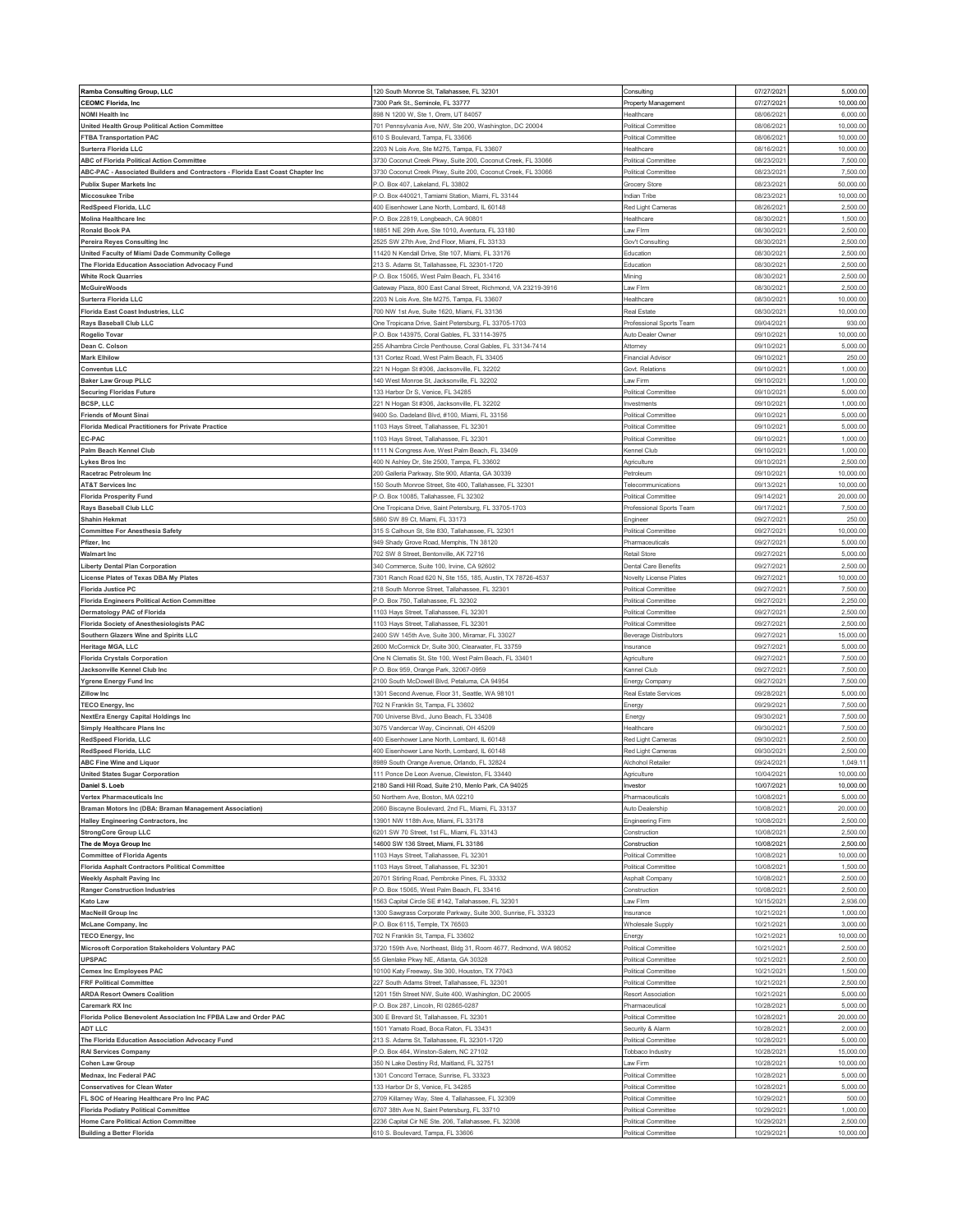| Oportun, Inc                                                                  | Circle Star Way, San Carlos, CA 94070                                                  | <b>Financial Services</b>                          | 10/29/202                | 2,500.00             |
|-------------------------------------------------------------------------------|----------------------------------------------------------------------------------------|----------------------------------------------------|--------------------------|----------------------|
| <b>Novartis Services Inc</b>                                                  | One Health Plaza, East Hanover, NJ 07936                                               | Wellness                                           | 10/29/202                | 2,500.00             |
| Florida Osteopathic Medical Association PAC                                   | 2544 Blairstone Pines Drive, Tallahassee, FL 32301                                     | Political Committee                                | 10/29/202                | 1,000.00             |
| FPF Fire PC                                                                   | 343 W Madison St, Tallahassee, FL 32301                                                | Political Committee                                | 10/29/202                | 7,500.00             |
| Larry J Overton & Associates Inc                                              | 101 East College Ave, Ste 302, Tallahassee, FL 32301                                   | Government Relations                               | 10/29/202                | 2,500.0              |
| <b>Floridians For A Stronger Democracy</b>                                    | <sup>2</sup> .O. Box 10085, Tallahassee, FL 32302                                      | Political Committee                                | 10/29/202                | 10,000.00            |
| <b>Molson Coors Beverage Company</b>                                          | .O. Box 482, Milwaukee, WI 53201                                                       | <b>Beverage Distributors</b>                       | 10/29/202                | 1,000.00             |
| <b>Florida Operators Association</b>                                          | 119 S. Monroe St, Suite 200, Tallahassee, FL 32301                                     | Political Committee                                | 10/29/2021               | 2,500.00             |
| Dade County Fire Fighters Local 1403 PAC                                      | 000 NW 21 Street, Ste 222, Miami, FL 33122                                             | Political Committee                                | 10/29/202                | 2,500.0              |
| <b>Simply Healthcare Plans Inc</b>                                            | 3075 Vandercar Way, Cincinnati, OH 45209                                               | Healthcare                                         | 10/29/202                | 2,500.00             |
| T-Mobile USA Inc                                                              | 2920 SE 38 Street, Bellevue, WA 98006                                                  | Telecommunications                                 | 10/29/202                | 3,000.00             |
| South East Employee Leasing Inc                                               | 2739 US Hwy 19 N, Holiday, FL 34691                                                    | Payroll Provider                                   | 10/29/202                | 10,000.00            |
| State South Fla Automobile Dealers PAC                                        | 325 NE 124th Street, North Miami, FL 33161                                             | Political Committee                                | 11/08/202                | 2,500.0              |
| The Wren Group                                                                | 201 West Park Avenue, Ste 100, Tallahassee, FL 32301                                   | <b>Accounting Firm</b>                             | 11/08/2021               | 5,000.00             |
| The Geo Group Inc                                                             | 4955 Technology Way, Boca Raton, FL 33431                                              | Correctional Facility                              | 11/08/202                | 7,500.00             |
| Kalkomey Enterprises, LLC                                                     | 740 E Campbell Rd, Ste 900, Richardson, TX 75081                                       | Safety Equipment Supply                            | 11/08/2021               | 2,500.00             |
| <b>Florida Prosperity Fund</b>                                                | -. O. Box 10085, Tallahassee, FL 32302                                                 | Political Committee                                | 11/08/202                | 5,000.0              |
| <b>Florida Prosperity Fund</b>                                                | P.O. Box 10085, Tallahassee, FL 32302                                                  | Political Committee                                | 11/08/2021               | 10,000.00            |
| Alkermes Inc                                                                  | 352 Winter Street, Waltham, MA 02451                                                   | Pharmaceuticals                                    | 11/08/202                | 5,000.0              |
| <b>AFSCME</b>                                                                 | 1625 L ST NW, WASHINGTON, DC 20036                                                     | Union                                              | 11/08/2021               | 35,000.00            |
| <b>CDR Maguire Inc</b>                                                        | 9130 S Dadeland Blvd, Ste 1509, Miami, FL 33156                                        |                                                    | 11/08/2021               | 2,500.0              |
| <b>Elevated LLC</b>                                                           | 345 W 9th St, Unit 110-425, Los Angeles, CA 90015                                      | Engineering Company                                | 11/08/2021               | 2,500.00             |
|                                                                               | 501 Grant Street, Ste 200, Pittsburgh, PA 15219                                        | Government Relations<br>Law Firm                   | 11/08/202                | 2,000.00             |
| Buchanan Ingersoll & Rooney PC                                                |                                                                                        |                                                    |                          |                      |
| <b>Kuder Inc</b>                                                              | 302 Visions Parkway, Adel, IA 50003                                                    | Education Management                               | 11/08/2021               | 10,000.00            |
| Keeping Florida Affordable PC                                                 | 2640-A Mitcham Drive, Tallahassee, FL 32308                                            | Political Committee                                | 11/08/202                | 10,000.0<br>10,000.0 |
| Humana                                                                        | 0. Box 14750, Lexington, KY 40512-4750                                                 | Insurance                                          | 11/08/202                |                      |
| <b>Duke Energy Corp</b>                                                       | 550 South Tryon Street, Charlotte, NC 28202                                            | Energy                                             | 11/10/202                | 15,000.00            |
| <b>Genentech USA</b>                                                          | DNA Way, South San Francisco, CA 94080                                                 | Biotechnology                                      | 11/15/202                | 2,500.00             |
| <b>Curaleaf Florida LLC</b>                                                   | 10720 Caribbean Blvd, Ste 500, Cutler Bay, FL 33189                                    | Therapeutics                                       | 11/15/202                | 5,000.0              |
| <b>Florida Jobs PAC</b>                                                       | 0. Box 11309, Tallahassee, FL 32302-3309                                               | Political Committee                                | 11/24/202                | 5,000.0              |
| 00906-Oaklawn Cemetery                                                        | 4801 San Jose Blvd, Jacksonville, FL 32207                                             | <b>Burial Services</b>                             | 11/24/202                | 5,000.00             |
| <b>Harrell's LLC</b>                                                          | .O. Box 807, Lakeland, FL 33802                                                        | Fertilizers                                        | 11/24/202                | 10,000.00            |
| Robert M Rubenstein                                                           | 3645 St Gaudens Rd, Miami, FL 33133                                                    | Attorney                                           | 11/30/202                | 25,000.00            |
| Prime Therapeutics LLC Employee State PAC                                     | 305 Corporate Center Drive, Eagan, MN 55121                                            | Political Committee                                | 11/30/202                | 1,000.0              |
| <b>Bellini Family Office Inc</b>                                              | 302 Taray De Avila, Tampa, FL 33613                                                    | Family Office                                      | 11/30/202                | 5,000.00             |
| <b>Florida Natural Gas PAC</b>                                                | .O. Box 11026, Tallahassee, FL 32302                                                   | Political Committee                                | 11/30/202                | 2,500.00             |
| <b>Hopebridge LLC</b>                                                         | 3500 Depauw Blvd, Indianapolis, IN 46268                                               | Therapy Center                                     | 11/30/2021               | 3,000.00             |
| <b>LKQ Corporation</b>                                                        | 5846 Crossings Blvd, Antioch, TN 37013                                                 | Repair/Parts Automobiles                           | 11/30/202                | 2,000.0              |
| Pajcic & Pajcic PA                                                            | 900 Independent Square, Jacksonville, FL 32202                                         | Law Firm                                           | 11/30/2021               | 10,000.00            |
| Farah & Farah Attorneys at Law                                                | 10 West Adams St, Jacksonville, FL 32202                                               | Law Firm                                           | 11/30/202                | 10,000.00            |
| <b>Florida Justice PC</b>                                                     | 218 South Monroe Street, Tallahassee, FL 32301                                         | Political Committee                                | 11/30/2021               | 17,500.00            |
| Christopher N. Ligori PA                                                      | 117 S Willow Ave, Tampa, FL 33606                                                      | Law Firm                                           | 11/30/202                | 12,500.0             |
| Peter H and Jennifer T Collins                                                | 2501 S Macdill Ave, Tampa, FL 33629                                                    | Real Estate                                        | 11/30/2021               | 7,500.00             |
| <b>Comcast Corporation</b>                                                    | One Comcast Center, 1701 JFK Boulevard, Philadelphia, PA 19103                         | Telecommunications                                 | 11/30/202                | 10,000.00            |
| <b>Entertainment Software Association</b>                                     | 601 Massachusetts Ave, NW, Washington, DC 20001                                        | Software                                           | 11/30/2021               | 2,500.00             |
| Seminole Tribe of Florida - Seminole Gaming                                   | One Seminole Way, Hollywood, FL 33314                                                  | Native American Tribe                              | 11/30/202                | 50,000.0             |
| PetroPac                                                                      | 983 Centre Pointe Blvd, Ste 200, Tallahassee, FL 32308                                 | Political Committee                                | 11/30/2021               | 7,500.00             |
| Sunshine Gasoline Distributors, Inc.                                          | 650 NW 87th Avenue, Miami, FL 33172                                                    | Gasoline Distributor                               | 11/30/202                | 7,500.0              |
| A. Duda & Sons Inc                                                            | P.O. Box 620257, Oviedo, FL 32762                                                      | Agriculture                                        | 11/30/2021               | 2,500.00             |
| <b>Pool Industry Political Action Committee</b>                               | 555 Porter Lake Dr, Ste 106, Sarasota, FL 34240                                        | Political Committee                                | 11/30/202                | 2,000.0              |
| American Flood Action PC                                                      | 310 S. Boulevard, Tampa, FL 33606                                                      | Political Committee                                | 11/30/202                | 15,000.00            |
| Jacksonville Kennel Club Inc                                                  | <sup>2</sup> .O. Box 959, Orange Park, FL 32067-0959                                   | Kennel Club                                        | 11/30/202                | 2,500.00             |
| JPMorgan Chase                                                                | -. O. Box 31147, Tampa, FL 33610                                                       | <b>Financial Services</b>                          | 11/30/202                | 1,750.00             |
| Realtors Political Advocacy Committee                                         | 7025 Augusta National Drive, Orlando, FL 32822-5017                                    | <b>Political Committee</b>                         | 11/30/202                | 7,500.0              |
| <b>Realtors Political Advocacy Committee</b>                                  | 025 Augusta National Drive, Orlando, FL 32822-5017                                     | Political Committee                                | 11/30/202                | 5,000.0              |
| PHRMA                                                                         | 950 F Street, NW Suite 300, Washington, DC 20004                                       | Pharmaceuticals                                    | 11/30/202                | 12,500.00            |
| <b>Churchill Downs</b>                                                        | 600 N Hurstbourne Parkway, Ste 400, Louisville, KY 40222                               | Parimutuel                                         | 11/30/202                | 10,000.00            |
| <b>Caesars Enterprise Services, LLC</b>                                       | One Harrahs Court, Las Vegas, NV 89119-4377                                            | Entertainment                                      | 11/30/202                | 10,000.00            |
| <b>GED Lawyers LLP</b>                                                        | 171 North Federal Highway, Boca Raton, FL 33487                                        | Law Firm                                           | 11/30/202                | 15,000.0             |
| United Faculty of Miami Dade Community College                                | 11420 N Kendall Drive, Ste 107, Miami, FL 33176                                        | Political Committee                                | 11/30/2021               | 2,500.00             |
| SEIU Local 1991 Community Health Care Political Committee                     | 1601 NW 8th Ave, Miami, FL 33136                                                       | Political Committee                                | 11/30/2021               | 2,500.00             |
| Asurion                                                                       | P.O. Box 110656, Nashville, TN 37222-0656                                              | Insurance                                          | 11/30/2021               | 5,000.00             |
| Fire Safe Florida Political Committee Inc                                     | .O. Box 11247, Tallahassee, FL 32302                                                   | Political Committee                                | 11/30/202                | 1,500.00             |
| National Association of Insurance & Financial Advisors-Florida, PC            | <sup>2</sup> .O. Box 14365, Tallahassee, FL 32317                                      | Political Committee                                | 11/30/2021               | 2,500.00             |
| <b>Florida CUPAC</b>                                                          | 3692 Coolidge Court, Tallahassee, FL 32311                                             | Political Committee                                | 11/30/2021               | 2,500.00             |
| <b>Mata Consult Inc</b>                                                       | 5085 NW 7th St, Apt 1001, Miami, FL 33126                                              | Public Relations                                   | 11/30/2021               | 10,000.00            |
| <b>United States Sugar Corporation</b>                                        | 111 Ponce De Leon Avenue, Clewiston, FL 33440                                          | Agriculture                                        | 12/03/2021               | 5,000.00             |
| Worldwide Interactive Network Inc                                             | 1000 Waterford Place, Ste 300, Kingston, TN 37763                                      | Education                                          | 12/03/2021               | 2,500.00             |
| Marriot International Inc PAC Dept 52-904                                     | 10400 Fernwood Rd, Bethesda, MD 20817                                                  | Political Committee                                | 12/06/202                | 10,000.00            |
| PHRMA                                                                         | 950 F Street, NW Suite 300, Washington, DC 20004                                       | Pharmaceuticals                                    | 12/06/2021               | 2,500.00             |
| The Southern Group of Florida Political Committee                             | P.O. Box 10570, Tallahassee, FL 32302                                                  | Political Committee                                | 12/08/2021               | 10,000.00            |
| <b>Cookies Retail LLC</b>                                                     | 4675 MacArthur Court, Suite 1500, Newport Beach, CA 92660                              | Therapeutics                                       | 12/08/2021               | 10,000.00            |
| <b>Committee of Safety Net Hospitals of Florida</b>                           | 315 S Calhoun St, Ste 600, Tallahassee, FL 32301                                       | Political Committee                                | 12/09/202                | 10,000.00            |
| <b>Duke Energy Corp</b>                                                       | 550 South Tryon Street, Charlotte, NC 28202                                            | Energy                                             | 12/13/2021               | 20,000.00            |
| <b>Tenet Health</b>                                                           | P.O. Box 809074, Dallas, TX 75380-9074                                                 | HealthCare                                         | 12/13/2021               | 2,500.00             |
| <b>Pharmaceutical Care Management Association</b>                             | 325 7th St, NW 9th Floor, Washington, DC 20004                                         | <b>Trade Association</b>                           | 12/15/2021               | 5,000.00             |
| Davita                                                                        | P.O. Box 4328, Federal Way, WA 98063                                                   | Healthcare                                         | 12/20/202                | 5,000.00             |
| 001 Gate Petroleum Company                                                    | P.O. Box 23627, Jacksonville, FL 32241                                                 | Petroleum                                          | 12/20/2021               | 5,000.00             |
| Florida's Voice For Early Learning                                            | 311 E Park Avenue, Tallahassee, FL 32301                                               | <b>Political Committee</b>                         | 12/20/202                | 5,000.00             |
| <b>Citizens for Principled Leadership PC</b>                                  | 20 S Monroe Street, Tallahassee, FL 32301                                              | Political Committee                                | 12/20/2021               | 5,000.00             |
| <b>Miller Electric Company</b>                                                | P.O. Box 1799, Jacksonville, FL 32201                                                  | Electrical Contractor                              | 12/20/2021               | 2,500.00             |
| Jax Biz                                                                       | 3 Independent Drive, Jacksonville, FL 32202                                            | Political Committee                                | 12/20/2021               | 2,500.00             |
|                                                                               |                                                                                        |                                                    | 12/20/2021               | 5,000.00             |
| Sunrun Incorporated                                                           |                                                                                        | Solar Energy                                       |                          |                      |
|                                                                               | 775 Fiero Ln, Ste 200, San Luis Obispo, CA 93401                                       |                                                    |                          | 15,000.00            |
| Johnson & Blanton                                                             | <sup>2</sup> .O. Box 10805, Tallahassee, FL 32302                                      | Government Relations                               | 12/20/2021               |                      |
| <b>Health Network One, Inc.</b>                                               | 2001 S. Andrews Ave, Ft Lauderdale, FL 33316                                           | Healthcare                                         | 12/20/202                | 10,000.00            |
| Marc A. Bouniconti                                                            | '390 SW 100 St, Miami, FL 33186                                                        | Advocacy and Donor Relations                       | 12/21/202                | 5,000.00             |
| John P Fox                                                                    | 5005 NE Quayside Terrace, Miami, FL 33138                                              | VP Royal Caribbean                                 | 12/21/2021               | 1,000.00             |
| Albany Auto Management                                                        | 33 Sevilla Avenue, Coral Gables, FL 33134                                              | Automotive Services                                | 12/21/202                | 10,000.00            |
| <b>VITAS Healthcare</b>                                                       | 3046 Corporate Way, Miramar, FL 33025                                                  | Hospice Healthcare                                 | 12/21/2021               | 2,500.00             |
| Florida Association of Motorist Service Providers Inc<br>Pooches of Largo Inc | 12938A S. Dixie Hwy, Miami, FL 33156<br>3202 NW 107 Ave, #6, Hialeah Gardens, FL 33018 | <b>Trade Association</b><br>Pet Store and Supplies | 12/21/2021<br>12/21/2021 | 5,000.00<br>5,000.00 |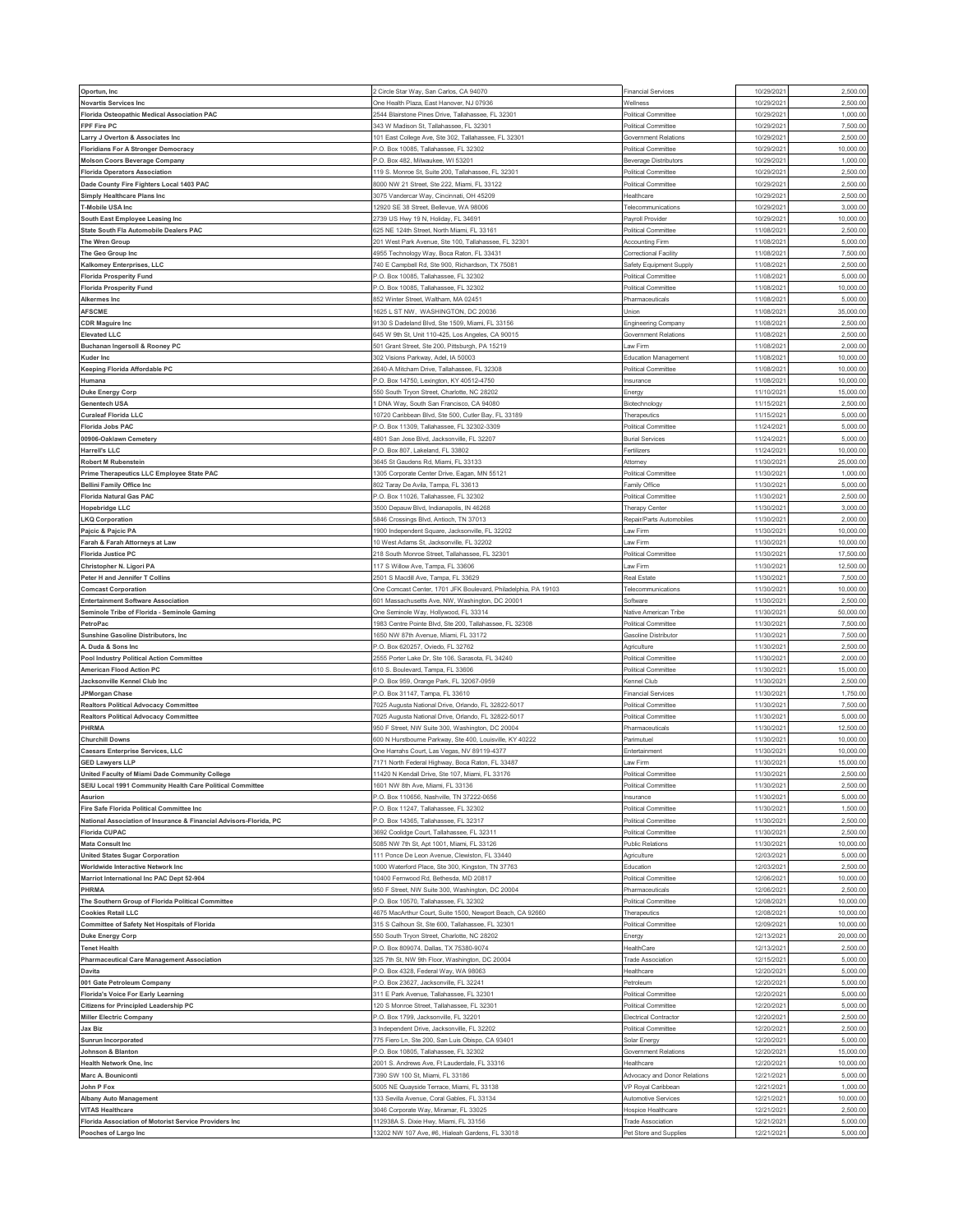| <b>Palmetto Surety Corporation</b>                                             | 75 Port City Landing, Ste 130, Mt Pleasant, SC 29464                             | <b>Bond Agency</b>                                | 12/21/202                | 5,000.00             |
|--------------------------------------------------------------------------------|----------------------------------------------------------------------------------|---------------------------------------------------|--------------------------|----------------------|
| <b>Apartment Political Action Committee</b>                                    | 200 E Robinson St Ste 900, Orlando, FL 32801                                     | Political Committee                               | 12/21/202                | 2,500.00             |
| <b>American Promotional Events</b>                                             | '.O. Box 1318, 4511 Helton Drive Industrial Park, Florence, AL 35630             | Promotional Company                               | 12/21/202                | 2,500.00             |
| <b>Gold Coast Beverage LLC</b>                                                 | 10055 NW 12 St Doral, FL 33172                                                   | <b>Beverage Distributors</b>                      | 12/21/202                | 5,000.00             |
| M. Jude Reyes 1999 Trust                                                       | 777 South Flagler Drive, Ste 1500 West, West Palm Beach, FL 33401                | Trust                                             | 12/21/202                | 5,000.0              |
| Cigna Corp Employee PAC                                                        | 1601 Chestnut Street, TL16B, Philadelphia, PA 19192                              | Political Committee                               | 12/30/2021               | 5,000.00             |
| <b>Florida Hospital Association PC</b>                                         | 606 E College Ave, Tallahassee, FL 32301-1522                                    | Political Committee                               | 12/30/202                | 10,000.00            |
| <b>Viatris Inc Political Action Committee</b>                                  | 660 N. Capital Street NW, Ste 600, Washington, DC 20001                          | Political Committee                               | 12/30/2021               | 1,000.00             |
| <b>CSX Transportation Inc</b>                                                  | 500 Water St, Jacksonville, FL 32202                                             | Transportation                                    | 12/30/202                | 1,000.00             |
| <b>Maritime Leadership Committee</b>                                           | 1007 N America Way, Ste 407, Miami, FL 33132                                     | Political Committee                               | 12/30/2021               | 7,000.00             |
| <b>Floridians For A Stronger Democracy</b>                                     | <sup>2</sup> .O. Box 10085, Tallahassee, FL 32302                                | Political Committee                               | 12/30/202                | 50,000.00            |
| Associated Industries of Florida PAC                                           | P.O. Box 10085, Tallahassee, FL 32302                                            | <b>Political Committee</b>                        | 12/30/2021               | 50,000.00            |
| <b>Charter Communications</b>                                                  | 12405 Powerscourt Drive, St. Louis, MO 63131                                     | Telecommunications                                | 12/30/202                | 15,000.0             |
| <b>Florida Workers Advocates PAC</b>                                           | 103 Hays Street, Tallahassee, FL 32301                                           | <b>Political Committee</b>                        | 12/30/2021               | 10,000.00            |
| onsdale Enterprises Inc.                                                       | <sup>2</sup> .O. Box 3188, Los Altos, CA 94024                                   | Investment Firm                                   | 12/30/202                | 5,000.00             |
| <b>First Coast Conservatives</b>                                               | 115 East Park Ave, Suite 1 Tallahassee, FL 32301                                 | Political Committee                               | 12/31/2021               | 5,049.14             |
| <b>Frontier Communications</b>                                                 | 101 Merritt 7, Norwalk, CT 06851                                                 | Telecommunication:                                | 01/07/202                | 2,500.0              |
| Kendall Properties & Investments                                               | 0. Box 292037, Davie, FL 33329                                                   | Real Estate                                       | 01/07/2022               | 5,000.00             |
| Gillis Investments #2, LTD                                                     | <sup>2</sup> .O. Box 292037, Davie, FL 33329                                     | Investing/Finance                                 | 01/07/202                | 5,000.0              |
| Florida Horsemens Benevolent and Protective Assn Inc                           | O. Box 3507, Hallandale Beach, FL 33008                                          | Political Committee                               | 01/07/202                | 5,000.00             |
| <b>Quality Acquisition Company</b>                                             | 3201 NW 72nd Ave, Miami, FL 33122                                                | <b>Beverage Retailer</b>                          | 01/07/2022               | 5,000.00             |
| Gulfstream Park Racing Association Inc                                         | 901 South Federal Highway, Hallandale, FL 33009                                  | Race Track/Casino                                 | 01/07/202                | 10,000.0             |
| <b>Florida Medical Association PAC</b>                                         | 1430 Piedmont Drive East Tallahassee, FL 32308                                   | Political Committee                               | 01/07/202                | 15,000.0             |
| FL Chamber of Comm PAC                                                         | <sup>2</sup> .O. Box 11309, Tallahassee, FL 32302-3309                           | Political Committee                               | 01/07/202                | 5,000.00             |
| S.E. Fla. Chamber Alliance                                                     | P.O. Box 11309, Tallahassee, FL 32302-3309                                       | Political Committee                               | 01/07/2022               | 10,000.0             |
| Fla. C of C Alliance inc                                                       | .O. Box 11309, Tallahassee, FL 32302-3309                                        | Political Committee                               | 01/07/202                | 10,000.0             |
| NextEra Energy Capital Holdings Inc                                            | 700 Universe Blvd., Juno Beach, FL 33408                                         | Energy Company                                    | 01/07/2022               | 25,000.00            |
| Gunster                                                                        | 777 South Flagler Drive, Ste 500 East, West Palm Beach, FL 33401                 | Law Firm                                          | 01/07/202                | 2,500.00             |
| American Pharmacy Cooperative Inc                                              | <sup>2</sup> .O. Box 728, Bessemer, AL 35021                                     | Pharmaceuticals                                   | 01/07/202                | 2,500.00             |
| <b>Coalition of Affordable Housing Providers PC</b>                            | 103 Hays Street, Tallahassee, FL 32301                                           | <b>Political Committee</b>                        | 01/07/202                | 2,500.0              |
| <b>Florida Coalition For Conservative Leadership</b>                           | 15 East Park Ave, Suite 1 Tallahassee, FL 32301                                  | Political Committee                               | 01/07/2022               | 20,000.00            |
| <b>Independent Living Systems</b>                                              | 4601 NW 77 Ave, Miami, FL 33166                                                  | Assisted Living                                   | 01/07/202                | 5,000.00             |
| <b>Sports Betting Alliance</b>                                                 | 2308 MT Vernon Ave PMB 762, Alexandria, MD 22301                                 | Association                                       | 01/07/2022               | 10,000.00            |
| eda Health Corp.                                                               | 370 Jay St, Brooklyn, NY 11201                                                   | HealthCare                                        | 01/07/202                | 2,500.00             |
| <b>Keffer Konsulting LLC</b>                                                   | 1105 S Seaman St, Eastland, TX 76448                                             | <b>Investment Consulting</b>                      | 01/07/2022               | 6,000.00             |
| <b>Hinson Properties LLC</b>                                                   | 2443 San Jose Blvd, Ste 1004, Jacksonville, FL 32223                             | Real Estate                                       | 01/07/202                | 2,000.00             |
| <b>FVRMA</b>                                                                   | 7862 W Irlo Bronson Hwy #305, Kissimmee, FL 34747                                | Vacation Rentals                                  | 01/07/2022               | 5,000.00             |
| <b>Green Point Research LLC</b>                                                | 408 S Andrews Ave, Floor 2, Ft Lauderdale, FL 33301                              | Agricultural Service                              | 01/07/202                | 2,500.0              |
| Florida East Coast Railway, LLC                                                | '150 Philips Highway, Jacksonville, FL 32256                                     | Commercial Real Estate                            | 01/07/2022               | 3,000.0              |
| Altria Client Services, LLC                                                    | -. O. Box 85088, Richmond, VA 23285                                              | Tobacco Compar                                    | 01/07/202                | 5,000.00             |
| Pereira Reyes Consulting Inc                                                   | 2525 SW 27th Ave, 2nd Floor, Miami, FL 33133                                     | Government Consulting                             | 01/07/2022               | 5,000.00             |
| Florida Recyclers Association Inc PC                                           | 08 Seaboard Dr, Palatka, FL 32177                                                | <b>Business Association</b>                       | 01/07/202                | 2,500.0              |
| <b>Floridians for Economic Advancement</b>                                     | 700 N. Monroe Street, Ste 11-325, Tallahassee, FL 32302                          | Political Committee                               | 01/07/2022               | 25,000.00            |
| Disney Worldwide Services Inc                                                  | 375 N Buena Vista Drive, Lake Buena Vista, FL 32830                              | Entertainment                                     | 01/07/202                | 25,000.0             |
| Voice of Florida Business PAC                                                  | <sup>2</sup> .O. Box 784, Tallahassee, FL 32302-0784                             | Political Action Committee                        | 01/07/2022               | 25,000.00            |
|                                                                                |                                                                                  |                                                   |                          |                      |
| ABC-PAC - Associated Builders and Contractors - Florida East Coast Chapter Inc | 3730 Coconut Creek Pkwy, Suite 200, Coconut Creek, FL 33066                      | Political Action Committee                        | 01/07/2022               | 5,000.0              |
| <b>Newsome Melton PA</b>                                                       | 201 S Orange Ave, Ste 1500, Orlando, FL 32801                                    | Attorney                                          | 01/07/2022               | 15,000.0             |
| FPF Fire PC                                                                    | 343 W Madison St, Tallahassee, FL 32301                                          | <b>Political Committee</b>                        | 01/07/202                | 2,500.0              |
| Stewart Tilghman Fox Bianchi & Cain PA                                         | One Southeast Third Avenue, Ste 3000, Miami, FL 33131                            | Law Firm                                          | 01/07/202                | 10,000.00            |
| The Vogel Group LLC                                                            | 2300 N St NW Ste 643, Washington, DC 20037                                       | Governmental Consulting                           | 01/07/2022               | 2,500.0              |
| Levin Papantonio Rafferty                                                      | .O. Box 12308, 316 South Baylen Street, Pensacola, FL 32591                      | Law Firm                                          | 01/07/202                | 15,000.0             |
| <b>American Traffic Solutions Inc</b>                                          | 150 North Alma School Rd, Mesa, AZ 85201                                         | Transportation                                    | 01/07/202                | 5,000.00             |
| School Development HC Finance, LLC                                             | 340 Sunset Drive, Miami, FL 33143                                                | Education                                         | 01/07/202                | 5,000.00             |
| Heritage MGA, LLC                                                              | 1401 N Westshore Blvd, Tampa, FL 33607                                           | Insurance                                         | 01/07/2022               | 5,000.00             |
| <b>Trulieve Inc</b>                                                            | !4671 US Hwy 19 N, Clearwater, FL 33763                                          | Healthcare                                        | 01/07/202                | 5,000.0              |
| Dan Newlin Injury Attorneys                                                    | '335 W Sand Lake Road, Ste 300, Orlando, FL 32819                                | Law Firm                                          | 01/07/2022               | 25,000.00            |
| Searcy, Denney, Scarola, Barnhart & Shipley PA                                 | 139 Palm Beach Lakes Blvd, West Palm Beach, FL 33409                             | Law Firm                                          | 01/07/202                | 25,000.00            |
| K12 Management Inc                                                             | 300 Corporate Park Drive, Herndon, VA 20171                                      | Education                                         | 01/07/2022               | 20,000.00            |
| <b>Solar Power PAC</b>                                                         | 5077 Fruitville Rd Suite 109-206, Sarasota, FL 34232                             | Political Committee                               | 01/07/202                | 25,000.0             |
| AssociaPAC                                                                     | 5401 N Central Expressway, Ste 300, Dallas, TX 75205                             | Political Committee                               | 01/07/2022               | 2,500.00             |
| Florida Cable Telecommunications Association Inc                               | 246 East 6th Ave, Ste 100, Tallahassee, FL 32303                                 | Telecommunications                                | 01/07/2022               | 5,000.00             |
| FL Chamber of Comm PAC                                                         | P.O. Box 11309, Tallahassee, FL 32302-3309                                       | Political Committee                               | 01/07/2022               | 10,000.00            |
| <b>Florida Family Insurance Company</b>                                        | 27599 Riverview Center Blvd, #100, Bonita Springs, FL 34134                      | Insurance                                         | 01/07/202                | 5,000.00             |
| <b>CSX Corporation</b>                                                         | 5000 Water St, Jacksonville, FL 32202                                            | Transportation                                    | 01/07/2022               | 1,500.00             |
| Stellar                                                                        | 2900 Hartley Road, Jacksonville, FL 32257                                        | Construction                                      | 01/07/2022               | 2,000.00             |
| <b>Timothy P Cost</b>                                                          | 365 Royal Tern Road South, Ponte Vedra Beach, FL 32082                           | University President                              | 01/07/2022               | 2,500.00             |
| T J Jerger MGA LLC                                                             | 785 66th Street North, Pinellas Park, FL 33781                                   | Insurance                                         | 01/07/202                | 2,500.00             |
| <b>Everglades Water Trust</b>                                                  | 610 S Boulevard, Tampa, FL 33606                                                 | Political Committee                               | 01/07/2022               | 10,000.00            |
| RedSpeed Florida, LLC                                                          | 400 Eisenhower Lane North, Lombard, IL 60148                                     | Red Light Cameras                                 | 01/07/2022               | 2,500.00             |
| AutoNation                                                                     | 200 SW 1 Ave, Ft Lauderdale, FL 33301                                            | Auto Dealership                                   | 01/07/2022               | 5,000.00             |
| <b>TECO Energy, Inc</b>                                                        | 702 N Franklin St, Tampa, FL 33602                                               | Energy Company                                    | 01/07/2022               | 5,000.00             |
| <b>Morse Life Good Government PAC</b>                                          | 2640-A Mitcham Drive, Tallahassee, FL 32308                                      | Political Committee                               | 01/07/2022               | 10,000.00            |
| <b>DentaQuest PAC-TN-C</b>                                                     | 3322 West End Ave, Ste 100, Nashville, TN 37203                                  | Political Action Committee                        | 01/07/2022               | 10,000.00            |
| Associated Industries of Florida PAC                                           | P.O. Box 10085 . Tallahassee. FL 32302                                           | Political Action Committee                        | 01/07/2022               | 2,500.00             |
| Rock Holdings Inc State PAC                                                    | 101 S Washington Square, Ste 300, Lansing, MI 48933                              | Political Action Committee                        | 01/07/2022               | 5,000.00             |
| <b>Allegiant Air LLC</b>                                                       | 1201 N Town Center Dr, Las Vegas, NV 89144                                       | Charter Airline                                   | 01/07/2022               | 5,000.00             |
| <b>Voice of Florida Business PAC</b><br><b>CEOMC Florida, Inc</b>              | P.O. Box 784, Tallahassee, FL 32302-0784<br>7300 Park St., Seminole, FL 33777    | Political Action Committee<br>Property Management | 01/07/202<br>01/07/2022  | 2,500.00<br>4,000.00 |
|                                                                                |                                                                                  |                                                   |                          |                      |
| Northport Health Services of Florida LLC                                       | 931 Fairfax Park, Tuscaloosa, AL 35406<br>931 Fairfax Park, Tuscaloosa, AL 35406 | <b>Health Services</b><br><b>Health Services</b>  | 01/07/2022<br>01/07/2022 | 2,500.00<br>2,500.00 |
| Senior Care Pharmacy Inc<br>Florida Restaurant & Lodging Assoc PAC Inc         | P.O. Box 1779, Tallahassee, FL 32302                                             | Political Action Committee                        | 01/07/2022               | 2,500.00             |
| <b>Centene Management Company LLC</b>                                          | Centene Corporation, 7700 Forsyth Blvd, St. Luis, MO 63105                       | Healthcare                                        | 01/07/202                | 20,000.00            |
| FL Chamber of Comm PAC                                                         | P.O. Box 11309, Tallahassee, FL 32302-3309                                       | Political Action Committee                        | 01/07/2022               | 25,000.00            |
| Amazon.com Services LLC                                                        | .O. Box 80683, Seattle, WA 98108                                                 | Online Retail                                     | 01/07/202                | 2,500.0              |
| <b>FCCI Services, Inc.</b>                                                     | 6300 University Pkwy, Sarasota, FL 34240                                         | Insurance                                         | 01/07/2022               | 10,000.00            |
| <b>Florida Public Utilities Company</b>                                        | 500 Energy Lane Ste 400, Dover, DE 19901                                         | Utility Company                                   | 01/07/202                | 1,500.00             |
| <b>Walgreens Co</b>                                                            | 108 Wilmot Road, Deerfield, IL 60015                                             | Pharmacy                                          | 01/07/2022               | 2,500.00             |
| Florida Fine Wine & Spirits LLC                                                | 6600 Rockledge Drive, Ste 150, Bethesda, MD 20817                                | Beverage Distributor                              | 01/07/2022               | 5,000.00             |
| AT&T                                                                           | Whitacre Tower, 208 S Akard St, Dallas, TX 75202                                 | Telecommunications                                | 01/07/2022               | 15,000.00            |
| South East Employee Leasing Inc                                                | 2739 US Hwy 19 N, Holiday, FL 34691                                              | Payroll Services                                  | 01/07/202                | 5,000.00             |